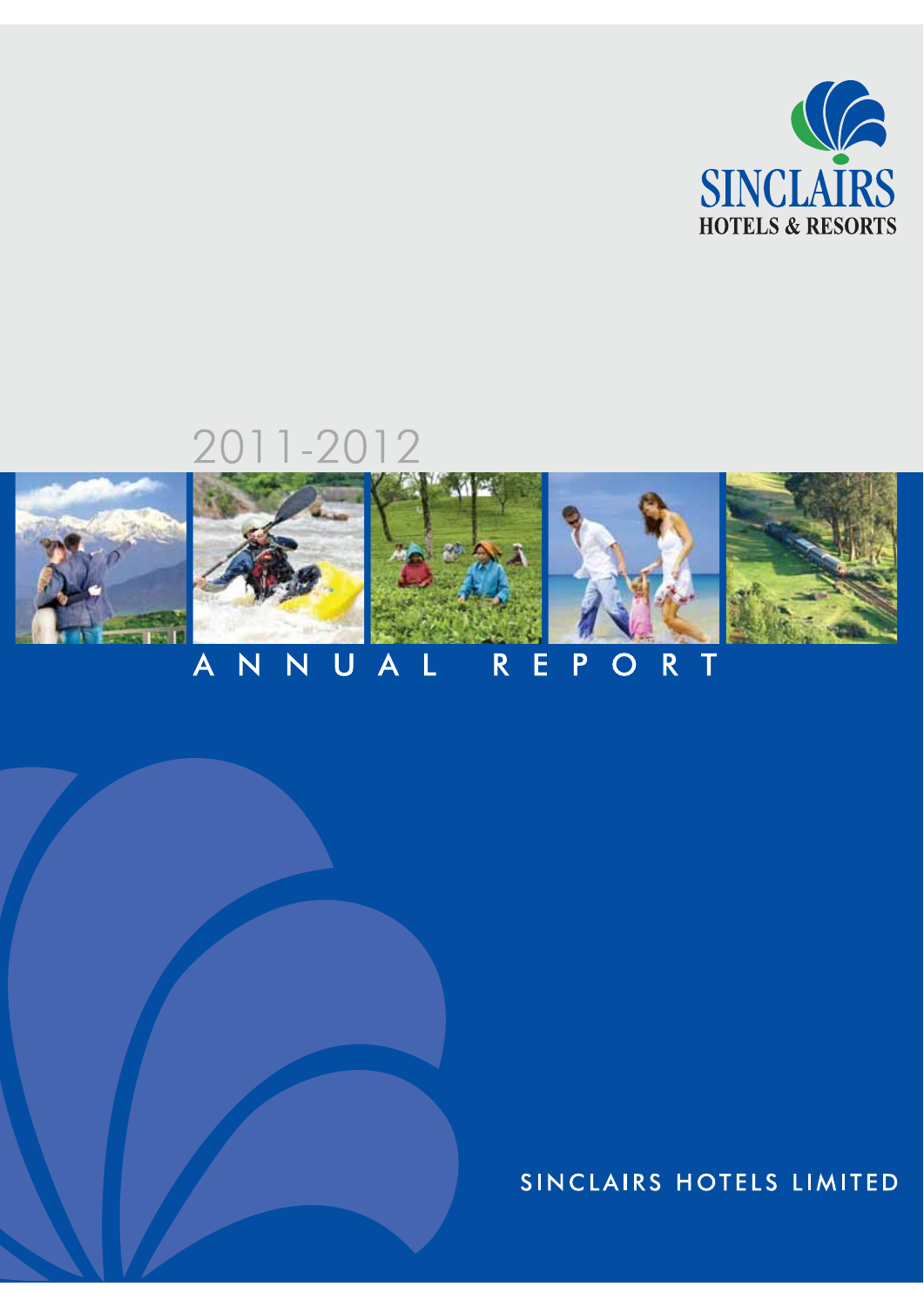

## **CORPORATE INFORMATION**

## **Board of Directors**

Dr Niren Suchanti, Chairman Navin Suchanti, CEO & Managing Director Siddhartha Yog Rohan Sikri Kunal Bose Hardeep Sachdeva Ravi Bhasin Vikash Kuthari, Wholetime Director

## **Company Secretary & Compliance Officer**

Tapan Kumar Banerjee

### **General Manager (Finance & Accounts)**

B L Soni

## **Auditors**

S R Batliboi & Co., Chartered Accountants

#### **Registered and Corporate Office**

Pressman House 10A Lee Road Kolkata 700 020

#### **Subsidiary**

Savannah Hotels Pvt. Ltd.

## **Hotels & Resort**

Hotel Sinclairs Siliguri Hotel Sinclairs Darjeeling Hotel Sinclairs Bayview Port Blair Sinclairs Retreat Ooty Sinclairs Retreat Dooars Chalsa

#### **Subsidiary's Hotel**

Savannah Sarovar Premiere Bengaluru

#### **Projects under implementation**

Sinclairs Retreat Kalimpong Sinclairs Tourist Resort, Burdwan Hotel Sinclairs Kolkata

## **Registrar & Transfer Agent**

Niche Technologies Pvt Ltd Kolkata

**Website**

www.sinclairshotels.com

## **Investor Information Website**

www.sinclairsindia.com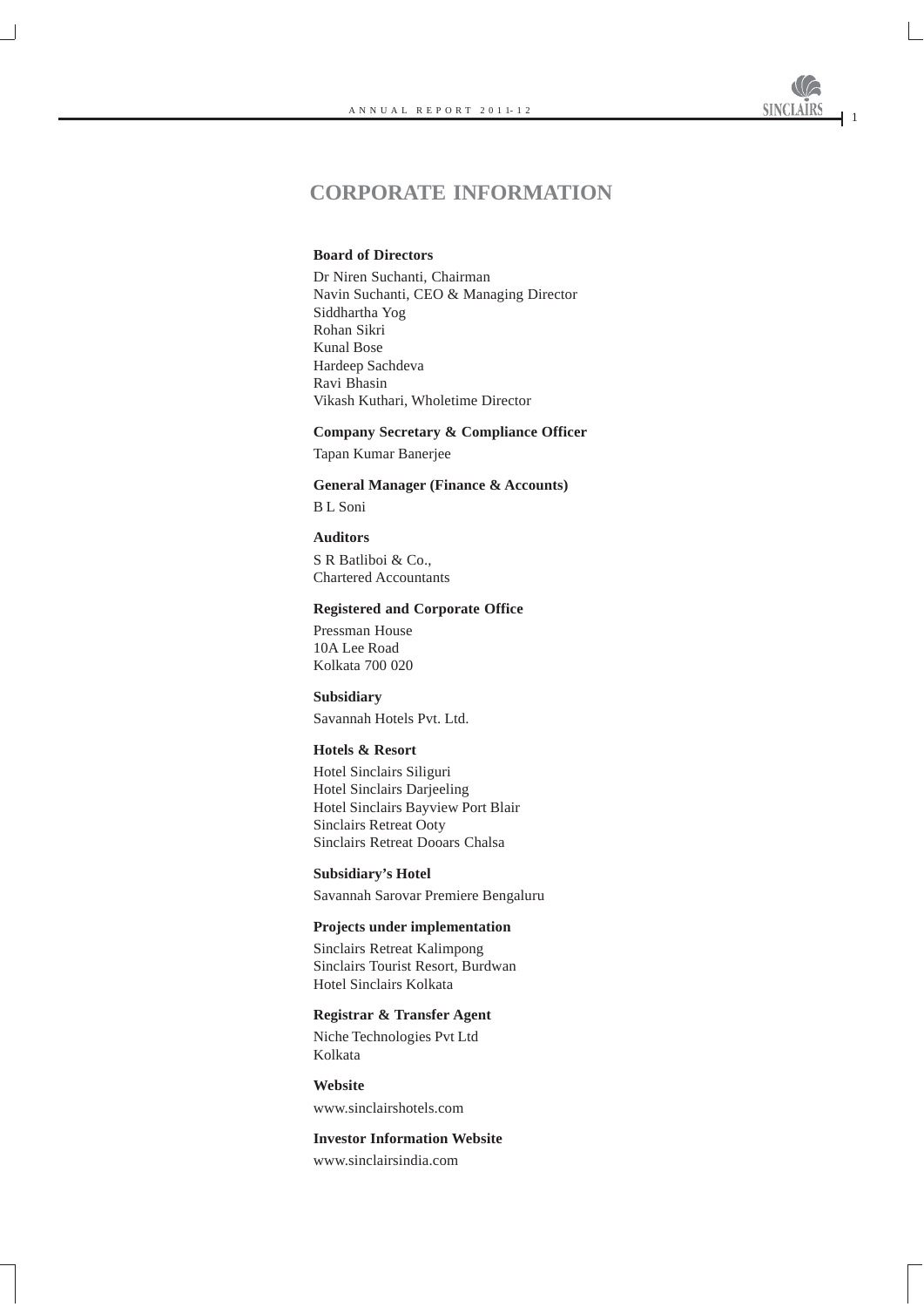

## **NOTICE**

**Notice is hereby given that the Fortieth Annual General Meeting of the company will be held at Rotary Sadan, 94/2, Jawaharlal Nehru Road , Kolkata 700 020 on Friday, 24th day of August 2012 at 10:30 a.m. to transact the following business:**

#### **AS ORDINARY BUSINESS**

- 1. To receive, consider and adopt the Statement of Profit and Loss for the year ended March 31, 2012 and the Balance Sheet as on that date and the Reports of the Directors' and Auditors' thereon.
- 2. To appoint a director in place of Dr Niren Suchanti, who retires by rotation and being eligible, offers himself for re-appointment.
- 3. To appoint a director in place of Mr Kunal Bose, who retires by rotation and being eligible, offers himself for re-appointment.
- 4. To confirm the payment of Interim Dividend on equity shares declared by the Board of Directors in its meeting held on 14th February, 2012 as the Final Dividend.
- 5. To appoint Auditors for the period commencing from the conclusion of this annual general meeting till the conclusion of the next annual general meeting and to authorise the Board to fix their remuneration.

Regd. Office For and on behalf of the Board Pressman House 10A Lee Road Kolkata 700 020 T K Banerjee Dated: May 28, 2012 Company Secretary

#### **NOTES:**

- 1. A member entitled to attend and vote may appoint a proxy to attend and on poll to vote in his stead. A proxy need not be a member of the company. Proxies to be effective, should be deposited at the registered office not later than 48 hours before the commencement of the meeting.
- 2. The Register of Members and the Share Transfer Register will remain closed from Friday, 17th August, 2012 to Friday, 24th August, 2012 (both days inclusive).
- 3. The Board of Directors in its meeting held on 14th February, 2012 had declared an Interim Dividend of ` 4 (40%) per equity share and paid the same to those members, whose names appeared in the register of members as on 29th February, 2012.
- 4. Members holding their shares in physical form are requested to convert their shares into dematerialised form (ISIN INE985A01014).
- 5. Members are requested to inform of any change in their address immediately, mentioning their folio number.
- 6. Members desirous of obtaining any information/ clarification(s) concerning the accounts and operations or intending to raise any query are requested to forward the same at the registered office at least 10 days before the date of meeting, so that the same may be attended to appropriately.
- 7. A copy of Balance Sheet, Statement of Profit and Loss, Auditors' Report and every other document required by law to be annexed or attached to the Annual Report shall be available for inspection at the Registered Office of the Company during working hours for a period of 21 days before the date of Annual General Meeting and is also available on the website www.sinclairsindia.com
- 8. Brief resume of the directors to be re-appointed are given in corporate governance report.

#### **Green Initiative in Corporate Governance**

The Ministry of Corporate Affairs has taken a "Green Initiative in Corporate Governance" by allowing paperless compliance by companies and has issued circulars stating that notice/documents including Annual Report can be sent by e-mail to its members. All members are requested to register their email ID and changes therein from time to time with the Registrar & Share Transfer Agent (RTA) or with the concerned depository participant (DP).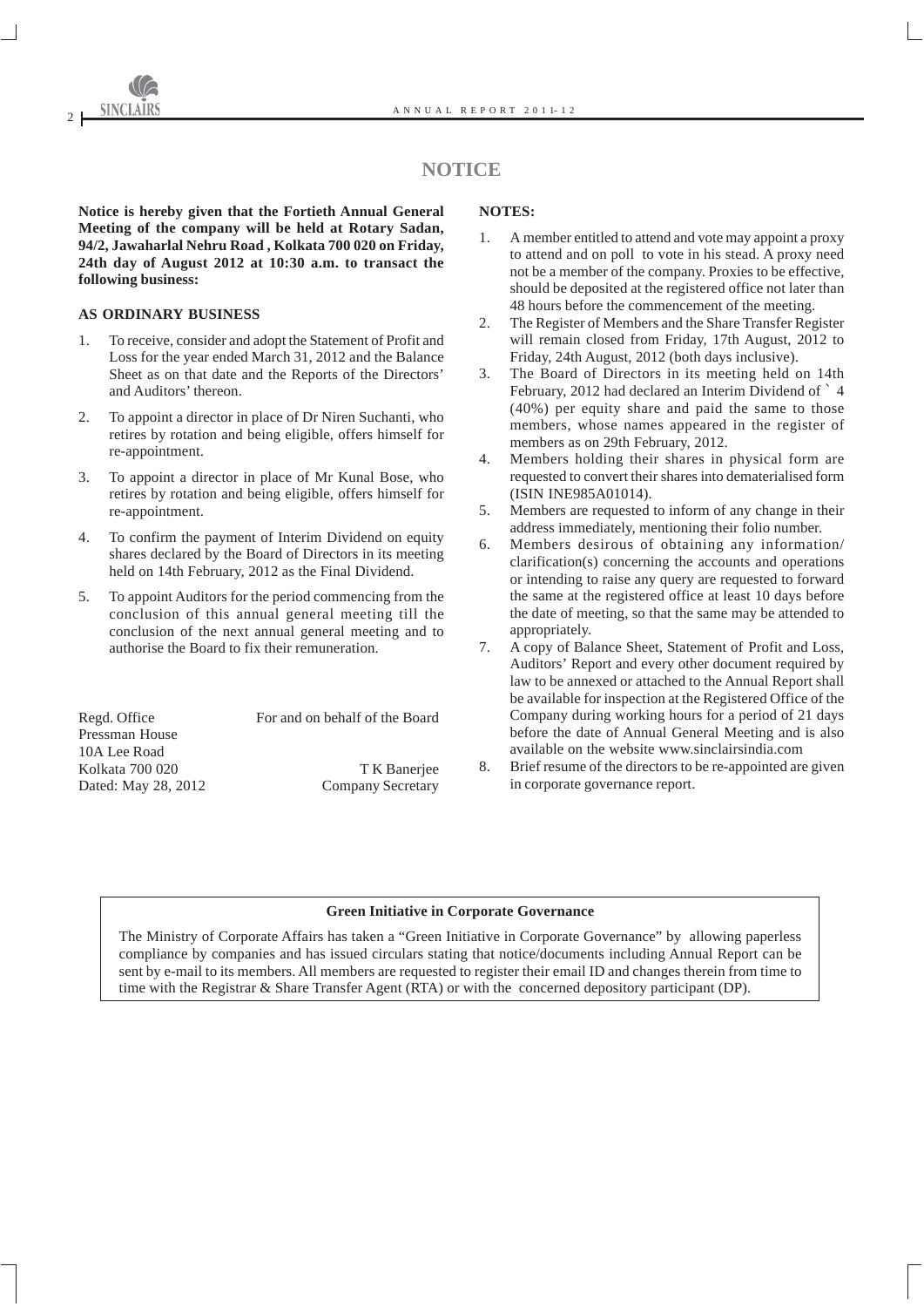` **in lacs**

## **DIRECTORS' REPORT**

Your Directors have pleasure in presenting the Fortieth Annual Report of the company together with the Audited Accounts for the year ended 31st March, 2012.

## **FINANCIAL HIGHLIGHTS**

| SI.<br>No.     | <b>Particulars</b>                         | 31.03.2012 | Year ended Year ended<br>31.03.2011 |
|----------------|--------------------------------------------|------------|-------------------------------------|
| 1              | Gross Income (Consolidated)                | 1963.29    |                                     |
|                | Gross Income (Standalone)                  | 1725.59    | 1910.28                             |
| $\overline{c}$ | Profit before depreciation<br>and tax      | 609.27     | 851.45                              |
| 3              | Depreciation                               | 148.49     | 140.48                              |
| 4              | Profit before tax                          | 460.78     | 710.97                              |
| 5              | Provision for taxation                     | 152.11     | 188.31                              |
| 6              | Profit after tax                           | 308.67     | 522.66                              |
| 7              | Profit brought forward                     | 418.14     | 213.02                              |
| 8              | Profit available for                       | 726.81     | 735.68                              |
|                | appropriation                              |            |                                     |
| 9              | <b>Transfer to General Reserve</b>         | 50.00      | 70.00                               |
| 10             | Interim Dividend                           | 242.61     | 212.28                              |
| 11             | Tax on Dividend                            | 39.36      | 35.26                               |
| 12             | Balance carried to<br><b>Balance Sheet</b> | 394.84     | 418.14                              |
|                |                                            | 726.81     | 735.68                              |

#### **PERFORMANCE AND FUTURE PLANS**

The consolidated total revenue from operations in the year under review is ` 19.63 crore. The consolidated revenue represents only five months of working of the hotel at Whitefield in Bengaluru – Savannah Sarovar Premiere, which was acquired by the company on 31st October, 2011. On a standalone basis, the company registered a gross revenue of ` 17.26 crore as compared to ` 19.10 crore in the last year. The drop in revenue is on account of closure of its Ooty hotel for complete refurbishment. The other four operating hotels in Siliguri, Darjeeling, Dooars and Port Blair recorded an aggregate revenue growth in excess of 10% in the current year.

The gross profit of the company for the year on a standalone basis is ` 6.09 crore as compared to ` 8.51 crore in the previous year.

The opening of the Ooty hotel after a complete makeover has received an excellent response from the guests who have stayed in our property. The company also plans to invest substantially in its hotels at Siliguri, Darjeeling and Port Blair to further enhance its facilities for superior guest experience. In addition, the full year operations of Bengaluru hotel will be reflected in the accounts. Therefore, the current year is expected to see a robust growth in revenues and profits.

## **FUTURE PLANS**

The company has undertaken complete renovation and refurbishment of its Ooty hotel. The new look property is being rebranded as Sinclairs Retreat Ooty. It is expected that the ARR and occupancy levels of the Ooty property will show a marked improvement.

The company's luxury resort project at Kalimpong is on course and despite the intermittent problems during the year, civil construction work has progressed well. The project is on schedule and the resort is likely to be operational next year.

The work on the luxury tourist project at Burdwan has also begun. The commencement of work was delayed by nearly eight months, but implementation is given a thrust to ensure that the project is operational by next year.

Work on the Kolkata hotel project has progressed substantially and most of the sanctions are now in place. We expect to start the construction work in August/September this year.

#### **DIVIDEND**

During the year, your Directors have paid an interim dividend  $@40\%$  ( $@4$  per equity share of  $@10$ ) on 6,065,222 equity shares amounting to ` 28,196,611 (Rupees two crore eighty one lac ninety six thousand six hundred eleven only) inclusive of dividend distribution tax. The board has recommended the interim dividend as the final dividend.

## **DIRECTORS**

Dr Niren Suchanti and Mr Kunal Bose retire by rotation and being eligible offers themselves for reappointment.

#### **INVESTMENTS IN SAVANNAH HOTELS PVT LTD**

Your Company has invested in Savannah Hotels Pvt Ltd by subscribing to 808,700 equity shares of ` 100 each at a premium of ` 40 per share representing 51.02% of the equity capital of the company. In addition, the company has invested ` 78,108,060 towards 7,810,806, Zero percent, Unsecured,

Redeemable, Non convertible Debentures of ` 10 each on 31st October, 2011.

## **SUBSIDIARY COMPANY**

Savannah Hotels Private Limited has become a subsidiary of your company effective 31st October, 2011. The details pertaining to the subsidiary company pursuant to Section 212(2) of the Companies Act, 1956 are attached and forms part of this Annual Report.

The Ministry of Corporate Affairs vide their Circular no. 5/12/ 2007-CL-III dated February 8, 2011 has granted a general exemption under Section 212 (8) of the Companies Act, 1956 for publication of the Accounts of subsidiary companies, subject to fulfillment of certain conditions. Accordingly, your Company is exempted from publication of the Accounts of its subsidiary and as such the accounts of the subsidiary company are not annexed in the Annual Report. However, the Consolidated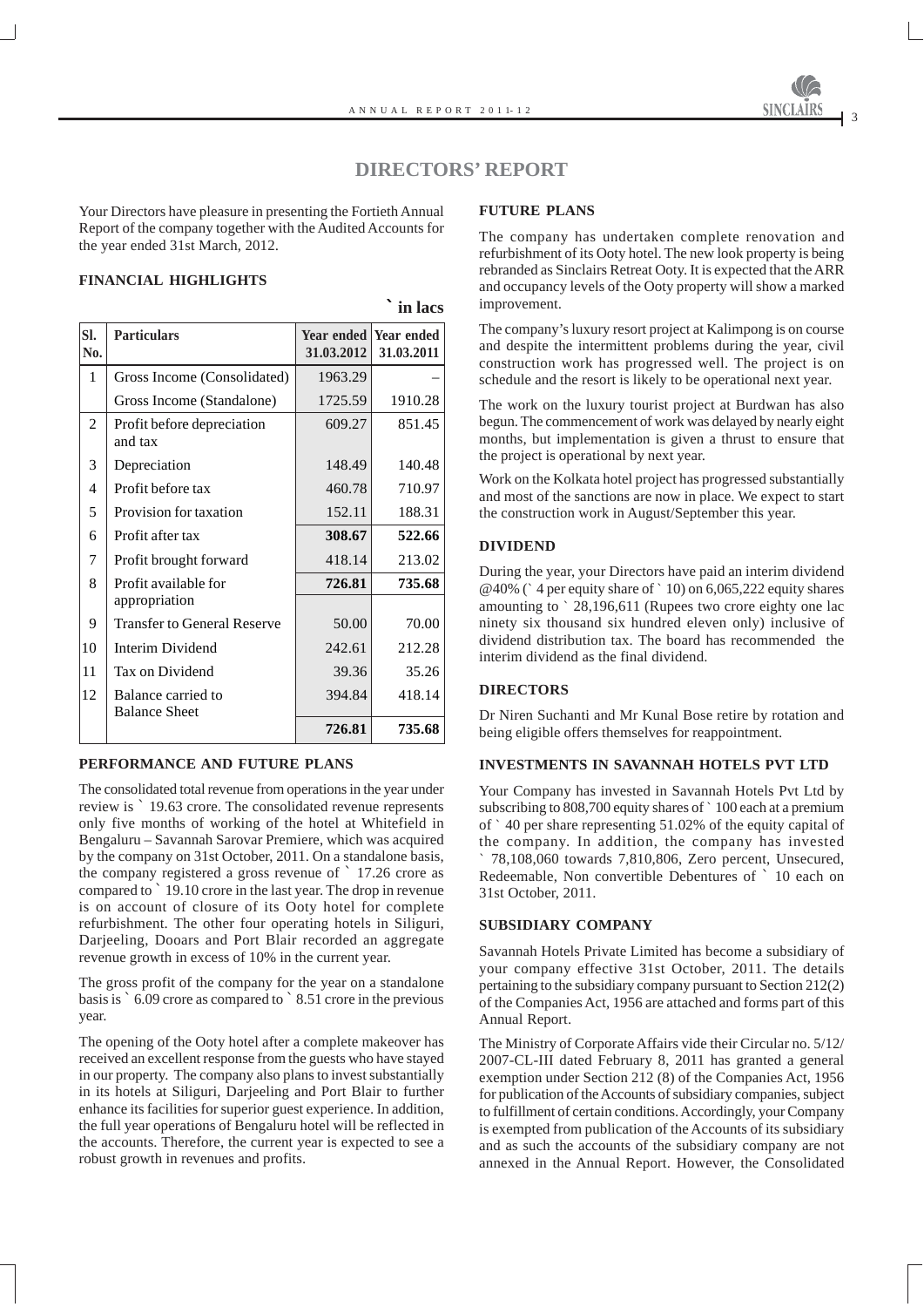

Financial Statements prepared in accordance with Accounting Standard 21(AS-21) duly audited by the Statutory Auditors, forms part of the Annual Report.

The Financial Statements of the subsidiary company and other detailed information will be made available to any member of the company seeking such information at any point of time and are also available for inspection at the Registered Office of the Company.

#### **AUDITORS**

M/s S R Batliboi & Co., Chartered Accountants (Registration No. 301003E) retire by rotation and being eligible offer themselves for reappointment.

## **MANAGEMENT DISCUSSION AND ANALYSIS AND CORPORATE GOVERNANCE REPORT**

In compliance with Clause 49 of the Listing Agreement with stock exchanges, a separate section on Management Discussion and Analysis which includes further details on the state of affairs of the Company and Corporate Governance Report, as approved by the Board of Directors, together with a certificate from the Statutory Auditors confirming the compliance with the requirements of Clause 49, forms part of this Report.

#### **DIRECTORS' RESPONSIBILITY STATEMENT**

Pursuant to the requirements of Section 217(2AA) of the Companies Act, 1956 and on the basis of explanation and compliance certificate given by the officials of the Company and subject to disclosures in the Annual Accounts and also on the basis of discussions with the Statutory Auditors of the Company, we state as under:

- i) that in the preparation of the annual accounts, the applicable accounting standards have been followed;
- ii) that the directors have selected such accounting policies and applied them consistently and made judgements and estimates that are reasonable and prudent so as to give a true and fair view of the state of affairs of the Company and of the profit of the Company for the year ended 31st March, 2012.
- iii) that the directors have taken proper and sufficient care for the maintenance of accounting records in accordance with the provisions of the Companies Act, 1956 for safeguarding the assets of the Company and for preventing and detecting fraud and other irregularities; and

iv) that the directors have prepared the annual accounts on a going concern basis.

## **PARTICULARS OF CONSERVATION OF ENERGY,<br>TECHNOLOGY ABSORPTION. FOREIGN TECHNOLOGY EXCHANGE EARNINGS AND OUTGO**

The operations of your company do not require energy consumption of any significant level. The company also does not use any imported technology. Therefore, information regarding conservation of energy and technology absorption as required under section 217(1)(e) of the Companies Act, 1956 read with the Companies (Disclosure of Particulars in the Report of the Director), Rules,1988 is not annexed.

As a measure to conserve resources and protect environment, the Company has installed solar energy systems in its resort at Chalsa and hotel at Ooty.

During the year, your Company earned ` 4,527,767 in foreign exchange (previous year 6,066,607). There was expenditure in foreign currency of  $\degree$  8,442,226 (previous year  $\degree$  15,213,566).

#### **PUBLIC DEPOSITS**

Your company has not accepted any deposits from the public.

## **PARTICULARS OF EMPLOYEES**

There were no employees of the category mentioned in Section 217(2A) of the Companies Act, 1956 read with the Companies (Particulars of Employees) Rules, 1975 as amended.

## **ACKNOWLEDGEMENT**

The Directors place on record their appreciation for the cooperation extended by the Government of West Bengal, Andaman & Nicobar Islands Administration, Government of Tamil Nadu and other authorities, and look forward to their continued support.

The Directors wish to thank all the shareholders and the employees for their support and co-operation.

| Regd. Office:   | For and on behalf of the Board |
|-----------------|--------------------------------|
| Pressman House  |                                |
| 10A Lee Road    |                                |
| Kolkata 700 020 | Dr Niren Suchanti              |
| May 28, 2012    | Chairman                       |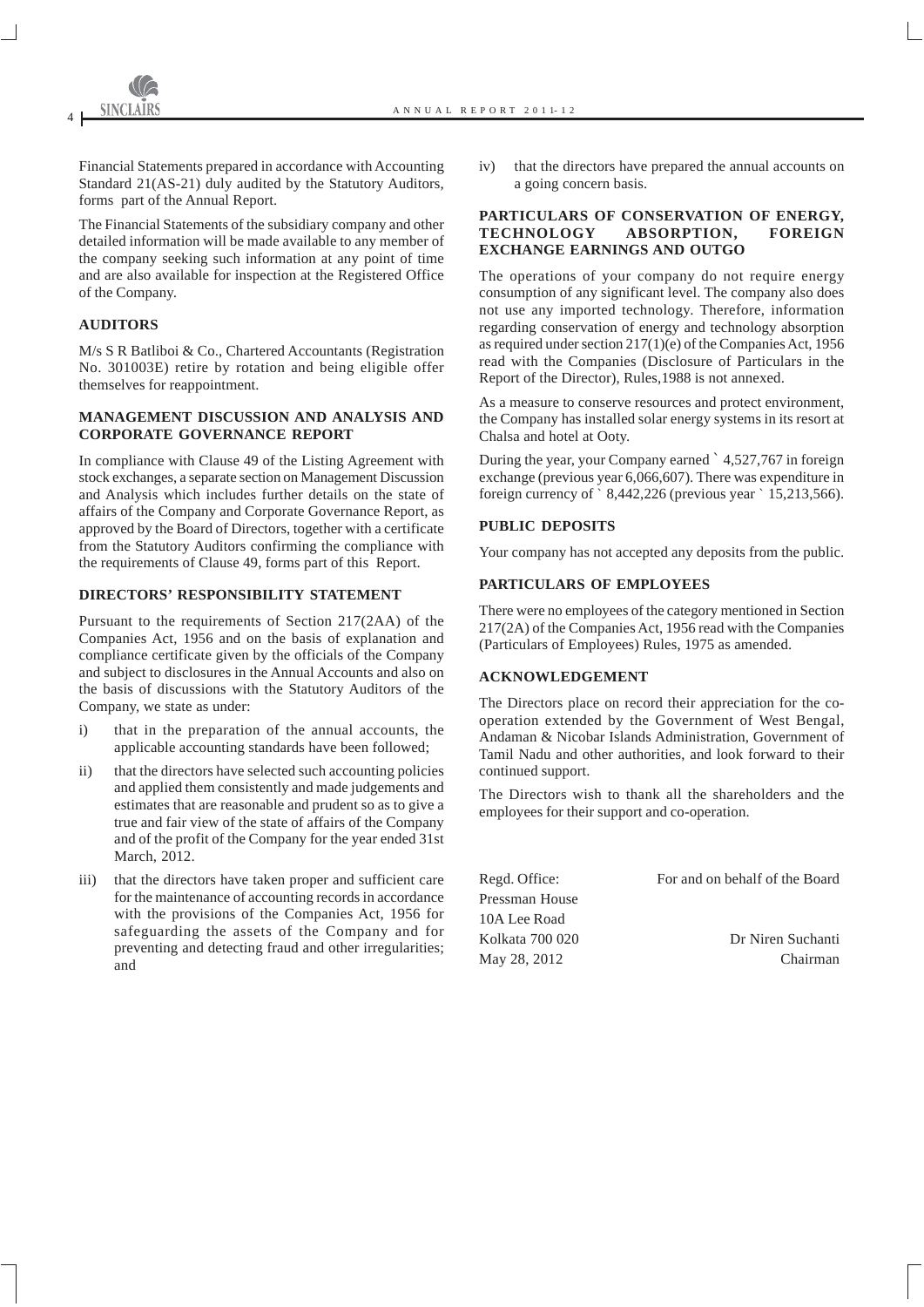## **MANAGEMENT DISCUSSION AND ANALYSIS REPORT**

Management discussion and analysis report on the business of the Company and its subsidiary is given below:

## **Industry Structure and Development, Opportunities and Threats**

Tourism has an important role to play in the inclusive growth that the government is promoting. Globally it is recognized that tourism is a major driver of the economy for the backward and forward economic opportunities it creates.

For India to realize its tourism potential, it is imperative that the government at the centre and in states accords priority to building quality tourism infrastructure. India will eternally remain an exciting destination for foreigners and they will be here in greater numbers provided an efficient infrastructure is in place to handle the traffic. Foreign tourist arrivals here grew nearly 9 per cent to 6.29 million in 2011. But this is really small when seen against a UN report saying that in 2012, 1 billion tourists or one-seventh of humanity will be crossing international boundaries. At the same time, the much bigger size of domestic tourism remains the backbone of the Indian tourism industry.

The Indian hotel industry has enhanced its capabilities over the last few years with the objective of offering better facilities and services to tourists and business travellers. The improvement in technology used by Indian hotels has made a qualitative difference. Improved revenue and human resource management software and unique, individualized customer relationship management systems will make it easier for the Indian hotel industry to live up to the expectations of global as well as discerning Indian customers.

#### **Outlook**

The Government of India has recently taken some measures to encourage the growth of hospitality industry. It has constituted a Hospitality Development and Promotion Board with the objective of speeding up granting of official permission for hotel projects and helping supervision.

The hospitality industry will continue to be among the leading employers in India in the next few decades. The World Travel and Tourism Council has forecast that China and India will create the highest Travel and Tourism Economy Employment in 2020.

#### **Risks and Concern**

Tourism industry is generally affected on account of :

- a) Adverse law and order situation in the country or the region
- b) Political instability.
- c) Natural disaster or spread of epidemic or diseases

#### **Risk mitigation**

The Company's five properties of the group being well spread geographically will have greater resilience in the unlikely event of any regional disturbances or natural calamities.

The Company is regularly investing in its properties to upgrade the facilities and service standards. Therefore it is in a position to counter the risk from growing competition.

## **Internal control system and their adequacy**

Your company maintains adequate internal control systems commensurate with the Company's size and business, which provide, among other things, reasonable assurance of recording the transactions of its operations in all material aspects and of providing protection against misuse or loss of Company's assets. The systems and processes are continually reviewed for its effectiveness and augmented by documented policies and procedures.

#### **Material developments in Human Resources**

Human resource functions and initiatives of your Company to attract, train, retain and motivate employees are driven by a strong set of values and policies. Your Company, has taken all adequate and necessary steps to maintain a competitive, healthy and harmonious work environment at all levels.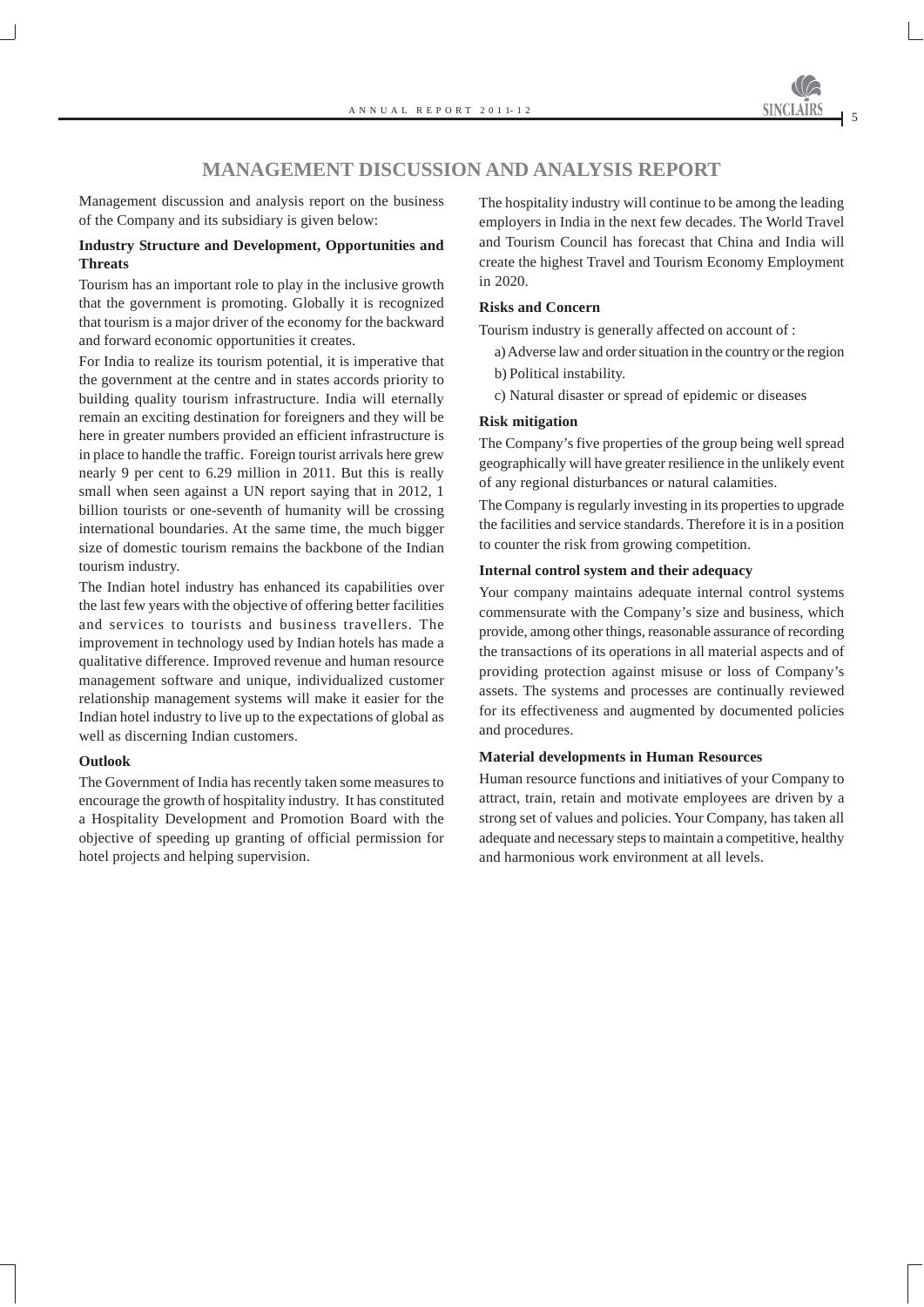

## **REPORT ON CORPORATE GOVERNANCE**

**I. A brief statement on company's philosophy on code of corporate governance**

The Company always strives to achieve optimum performance at all levels by adhering to corporate governance practices, such as :

- Fair and transparent business
- Effective management control by Board
- Adequate representation of promoter, executive and independent directors on the Board
- Accountability for performance
- Monitoring of executive performance by the Board

• Timely compliance of laws.

• Transparent and timely disclosure of financial and management information

#### **II. Board of Directors**

The Board comprises of non-executive Chairman, five non-executive independent Directors and two executive Directors.

During the financial year 2011-2012, five meetings of the board were held. These meetings were held on 30th May, 2011, 11th August, 2011, 28th October, 2011, 14th November, 2011 and 14th February, 2012.

| Name                | Designation                         | Category                           | Equity Shareholding<br>in the Company |
|---------------------|-------------------------------------|------------------------------------|---------------------------------------|
| Dr Niren Suchanti   | Chairman                            | Non-Executive Director             | 338,421                               |
| Mr Navin Suchanti   | CEO and<br><b>Managing Director</b> | <b>Executive Director</b>          | 306,320                               |
| Mr Siddhartha Yog   | Director                            | Non-Executive Independent Director | <b>Nil</b>                            |
| Mr Rohan Sikri      | Director                            | Non-Executive Independent Director | <b>Nil</b>                            |
| Mr Kunal Bose       | Director                            | Non-Executive Independent Director | <b>Nil</b>                            |
| Mr Hardeep Sachdeva | Director                            | Non-Executive Independent Director | <b>Nil</b>                            |
| Mr Ravi Bhasin      | <b>Director</b>                     | Non-Executive Independent Director | <b>Nil</b>                            |
| Mr Vikash Kuthari   | <b>Wholetime Director</b>           | <b>Executive Director</b>          | 1.000                                 |

## **Particulars of Directors are given below:**

#### **Details of Directors' attendance and other particulars are given below:**

| Director            | No. of Board<br>Meetings held | No. of Board<br>Meetings attended | Last AGM<br>Attendance<br>(Yes/No) | No. of memberships<br>in Board of other<br><b>Public Companies</b> | No. of Committee<br>memberships in other<br>Public Companies# |
|---------------------|-------------------------------|-----------------------------------|------------------------------------|--------------------------------------------------------------------|---------------------------------------------------------------|
| Dr Niren Suchanti   |                               | 5                                 | N <sub>o</sub>                     | 4                                                                  | <b>Nil</b>                                                    |
| Mr Navin Suchanti   | 5                             | 5                                 | Yes                                | 4                                                                  | <b>Nil</b>                                                    |
| Mr Siddhartha Yog   | 5                             | 3                                 | N <sub>0</sub>                     | <b>Nil</b>                                                         | <b>Nil</b>                                                    |
| Mr Rohan Sikri      | 5                             | 5                                 | N <sub>0</sub>                     | <b>Nil</b>                                                         | <b>Nil</b>                                                    |
| Mr Kunal Bose       |                               | 5                                 | Yes                                | <b>Nil</b>                                                         | <b>Nil</b>                                                    |
| Mr Hardeep Sachdeva |                               | <b>Nil</b>                        | N <sub>o</sub>                     | <b>Nil</b>                                                         | <b>Nil</b>                                                    |
| Mr Ravi Bhasin      |                               | <b>Nil</b>                        | N <sub>0</sub>                     | <b>Nil</b>                                                         | <b>Nil</b>                                                    |
| Mr Vikash Kuthari   |                               | 2                                 | N <sub>0</sub>                     | <b>Nil</b>                                                         | <b>Nil</b>                                                    |

# Chairman / Membership Audit Committee and Investor Grievance Committee of Public Companies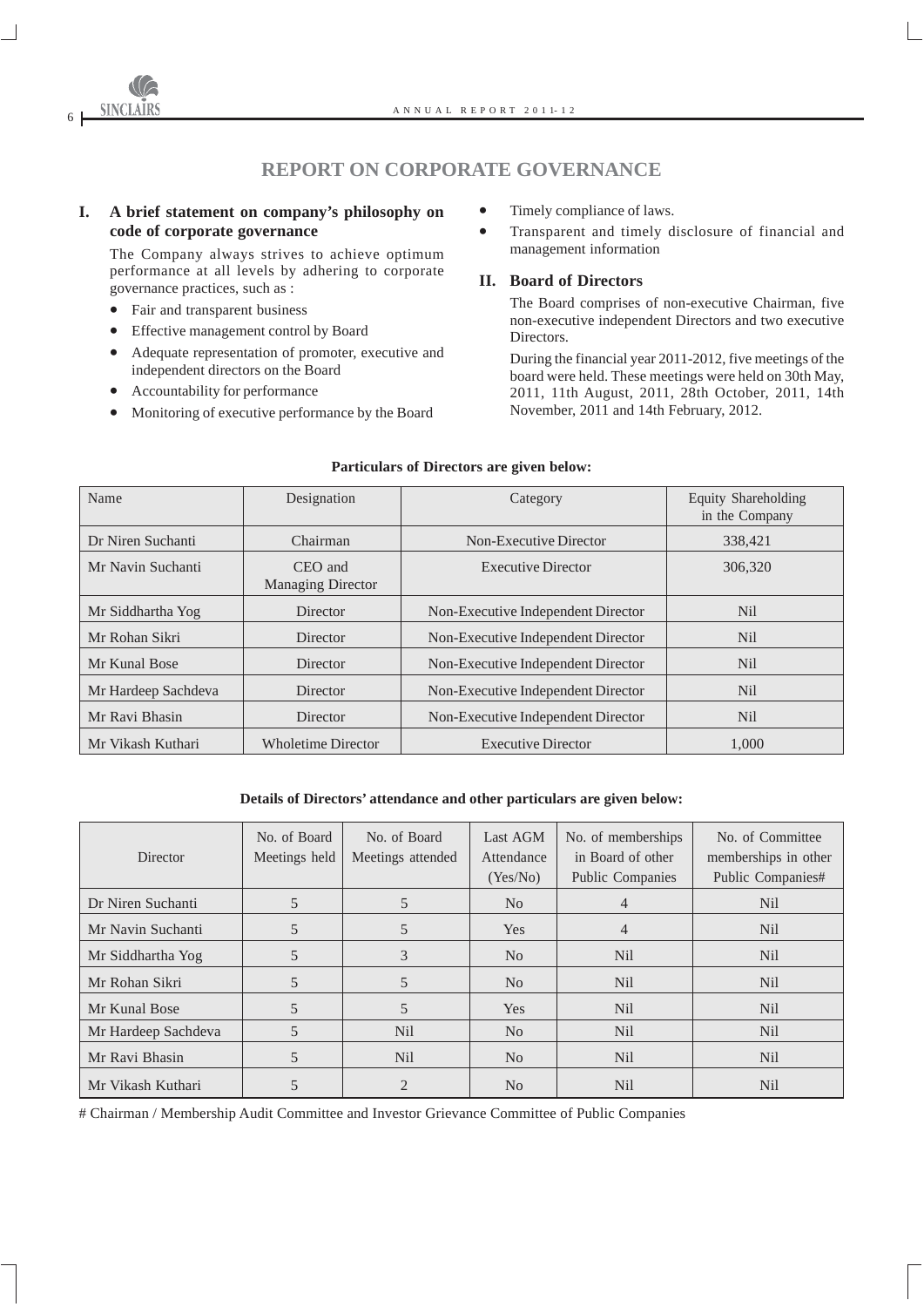## **DETAILS OF DIRECTORS SEEKING REAPPOINTMENT**

Brief resume of the directors being re-appointed, nature of their expertise in specific functional areas and names of companies in which they hold directorships and shareholding are furnished hereunder :

| Particulars                                                                                                                                              | Dr Niren Suchanti                                                                                                                                                       | Mr Kunal Bose                                                                                                                                                                                                                                                                                                                                                                  |
|----------------------------------------------------------------------------------------------------------------------------------------------------------|-------------------------------------------------------------------------------------------------------------------------------------------------------------------------|--------------------------------------------------------------------------------------------------------------------------------------------------------------------------------------------------------------------------------------------------------------------------------------------------------------------------------------------------------------------------------|
| Date of Birth                                                                                                                                            | 17.04.1949                                                                                                                                                              | 04.01.1945                                                                                                                                                                                                                                                                                                                                                                     |
| Date of appointment                                                                                                                                      | 30.06.1990                                                                                                                                                              | 19.12.2009                                                                                                                                                                                                                                                                                                                                                                     |
| Qualification                                                                                                                                            | Ph.D. in Operation Research and<br>Industrial Management from<br>University of Cincinnati, USA                                                                          | M.A. in International Relations from<br>Jadavpur University, Kolkata                                                                                                                                                                                                                                                                                                           |
| Expertise in specific functional area                                                                                                                    | More than 42 years experience in<br>Advertising, Marketing, Finance<br>and Investor Relations. He is<br>considered as an authority in<br>Public and Investor Relations. | He was Resident Editor of Economic<br>Times and Correspondent of Financial<br>Times, London. He now represents<br>London Metal Bulletin and Dry Cargo<br>International of the UK besides<br>occasionally broadcasting for BBC. He<br>also writes a weekly column for<br>Business Standard as Analyst. He is<br>widely travelled and is well regarded in<br>industry and trade. |
| Directorships held in Other Public<br>Companies (excluding foreign<br>companies, and section 25 Companies)                                               | $\overline{4}$                                                                                                                                                          | <b>Nil</b>                                                                                                                                                                                                                                                                                                                                                                     |
| Membership/ Chairmanship of<br>Committee of the Public Companies<br>(includes only Audit Committee and<br>shareholders/Investors Grievance<br>Committee) | <b>Nil</b>                                                                                                                                                              | <b>Nil</b>                                                                                                                                                                                                                                                                                                                                                                     |
| No of shares held in the Company                                                                                                                         | 338,421                                                                                                                                                                 | <b>Nil</b>                                                                                                                                                                                                                                                                                                                                                                     |

#### **III. Audit Committee**

#### **Terms of Reference**

The Audit Committee has, *interalia,* the following mandate:

- 1. To oversee the Company's financial reporting process and disclosure of its financial information and ensure the financial statements are correct, sufficient and credible.
- 2. To recommend appointment and removal of the Statutory Auditors and Internal Auditors , fixation of their fees, etc.
- 3. To review the adequacy of internal control systems with the Management, Statutory and Internal Auditors.
- 4. To review the audited quarterly, half-yearly and annual financial statements.
- 5. To review the financial statements, investments, material transactions and arrangements made by subsidiary company-Savannah Hotels Pvt. Ltd.
- 6. To review the Company's financial and risk management policies.
- 7. To review statement of significant related party transactions, management letters, etc.

#### **Composition**

| <b>Kunal Bose</b>    | - Chairman<br>(Non-Executive Independent Director) |
|----------------------|----------------------------------------------------|
| Rohan Sikri          | - Member<br>(Non-Executive Independent Director)   |
| Navin Suchanti       | - Member<br>(Executive Director)                   |
| <b>Secretary</b>     |                                                    |
| T K Banerjee         | - Company Secretary                                |
| <b>By invitation</b> |                                                    |
| <b>B</b> L Soni      | - General Manager<br>(Finance & Accounts)          |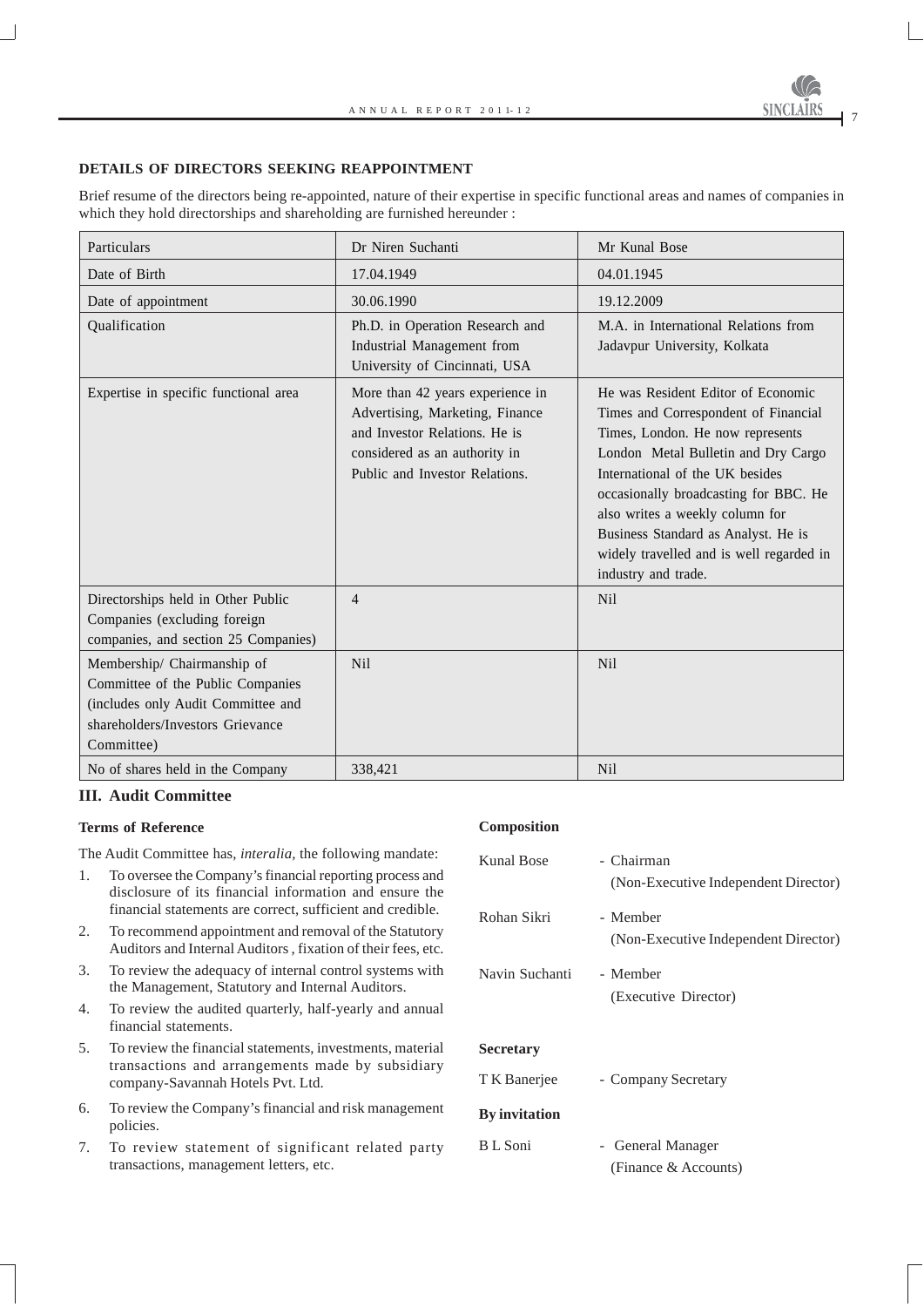

#### **Meetings and attendance during the year**

During the financial year 2011-2012, four meetings of the committee were held on 30th May, 2011, 11th August, 2011, 14th November, 2011 and 14th February, 2012. The time gap between two meetings was less than four months.

| <b>Members</b>    | <b>Meetings</b><br>held | <b>Meetings</b><br>attended |
|-------------------|-------------------------|-----------------------------|
| <b>Kunal Bose</b> |                         |                             |
| Rohan Sikri       |                         |                             |
| Navin Suchanti    |                         |                             |

## **IV. Remuneration Committee**

## **Terms of Reference**

The Company has constituted the remuneration committee which is entrusted with the responsibility of finalizing the remuneration of executive directors. It considers the remuneration after taking into account, various factors such as qualification, experience, expertise of the director, prevailing remuneration in the corporate world and financial position of the Company.

## **Composition**

| Siddhartha Yog            | - Chairman<br>(Non-Executive Independent Director) |
|---------------------------|----------------------------------------------------|
| Rohan Sikri               | - Member<br>(Non-Executive Independent Director)   |
| Hardeep Sachdeva - Member | (Non-Executive Independent Director)               |
| <b>Secretary</b>          |                                                    |

T K Banerjee - Company Secretary

## **A. Executive Director**

Details of remuneration paid to Executive Directors for the financial year ended 31st March, 2012:

| Particulars                                   | Mr Navin Suchanti<br>CEO &<br>Managing Director | Mr Vikash Kuthari<br>Wholetime Director |
|-----------------------------------------------|-------------------------------------------------|-----------------------------------------|
| Salary and Allowances                         |                                                 | 1,068,000                               |
| Contribution to PF and<br>Family Pension Fund |                                                 | 86,400                                  |
| <b>Bonus</b>                                  |                                                 | 72,000                                  |
| Commission                                    | 921,567                                         |                                         |
| Service Contract                              | 5 years (01.04.2011<br>to 31.03.2016)           | 5 years (19.06.2009)<br>to 18.06.2014)  |
| Notice Period                                 | Three months                                    | Three months                            |
| <b>Stock Option</b>                           | None                                            | None                                    |

## **B. Non-Executive Directors**

The Non-Executive Directors are remunerated for attending Board Meeting and Audit Committee Meeting. The fee for Board Meeting is ` 5000 while for Audit Committee Meeting, the fee is ` 2500.

## **V. Investors' Grievance Committee**

#### **Terms of Reference**

The Investors' Grievance Committee facilitates prompt and effective redressal of shareholders' complaints and the reporting of the same to the Board periodically.

#### **Composition**

| Rohan Sikri                 | - Chairman                           |
|-----------------------------|--------------------------------------|
|                             | (Non-Executive Independent Director) |
| Navin Suchanti              | - Member                             |
|                             | (Executive Director)                 |
| Kunal Bose                  | - Member                             |
|                             | (Non-Executive Independent Director) |
| $\mathcal{L}_{\text{conv}}$ |                                      |

#### **Secretary**

T K Banerjee - Company Secretary

## **Meeting and attendance during the year**

During the financial year 2011-2012, one meeting of the committee was held on 28th October, 2011.

| <b>Members</b> | <b>Meetings held</b> | <b>Meetings attended</b> |
|----------------|----------------------|--------------------------|
| Rohan Sikri    |                      |                          |
| Navin Suchanti |                      |                          |
| Kunal Bose     |                      |                          |

#### **Name & Designation of Compliance Officer**

T K Banerjee, Company Secretary

#### **VI. Shareholders' Meeting**

Details of last three Annual General Meeting / EGM:

| Year | <b>Date</b>          | <b>Venue</b>                                            | <b>Time</b> |
|------|----------------------|---------------------------------------------------------|-------------|
|      | 2008-09   19.09.2009 | Kala Kunj<br>48, Shakespeare Sarani,<br>Kolkata 700 017 | $10:30$ am  |
|      | 2009-10 17.09.2010   | Rotary Sadan<br>94/2, J L Nehru Road,<br>Kolkata 700020 | $10:30$ am  |
|      | 2010-11 27.08.2011   | Rotary Sadan<br>94/2, J L Nehru Road,<br>Kolkata 700020 | $10:30$ am  |

| The details of special resolutions passed during the last three |  |
|-----------------------------------------------------------------|--|
| years are given below:                                          |  |

| Sl No | Date       | <b>AGM/EGM</b> | <b>Particulars</b>                                                                                                                                      |
|-------|------------|----------------|---------------------------------------------------------------------------------------------------------------------------------------------------------|
|       | 19.09.2009 | AGM            | N <sub>il</sub>                                                                                                                                         |
| 2.    | 17.09.2010 | AGM            | <b>Nil</b>                                                                                                                                              |
| 3.    | 27.08.2011 | AGM            | a) Re-appointment<br>of Mr Navin<br>Suchanti as CEO &<br>Managing Director.<br>b) Appointment of<br>Ms Pooja Suchanti<br>as Chief of<br>Communications. |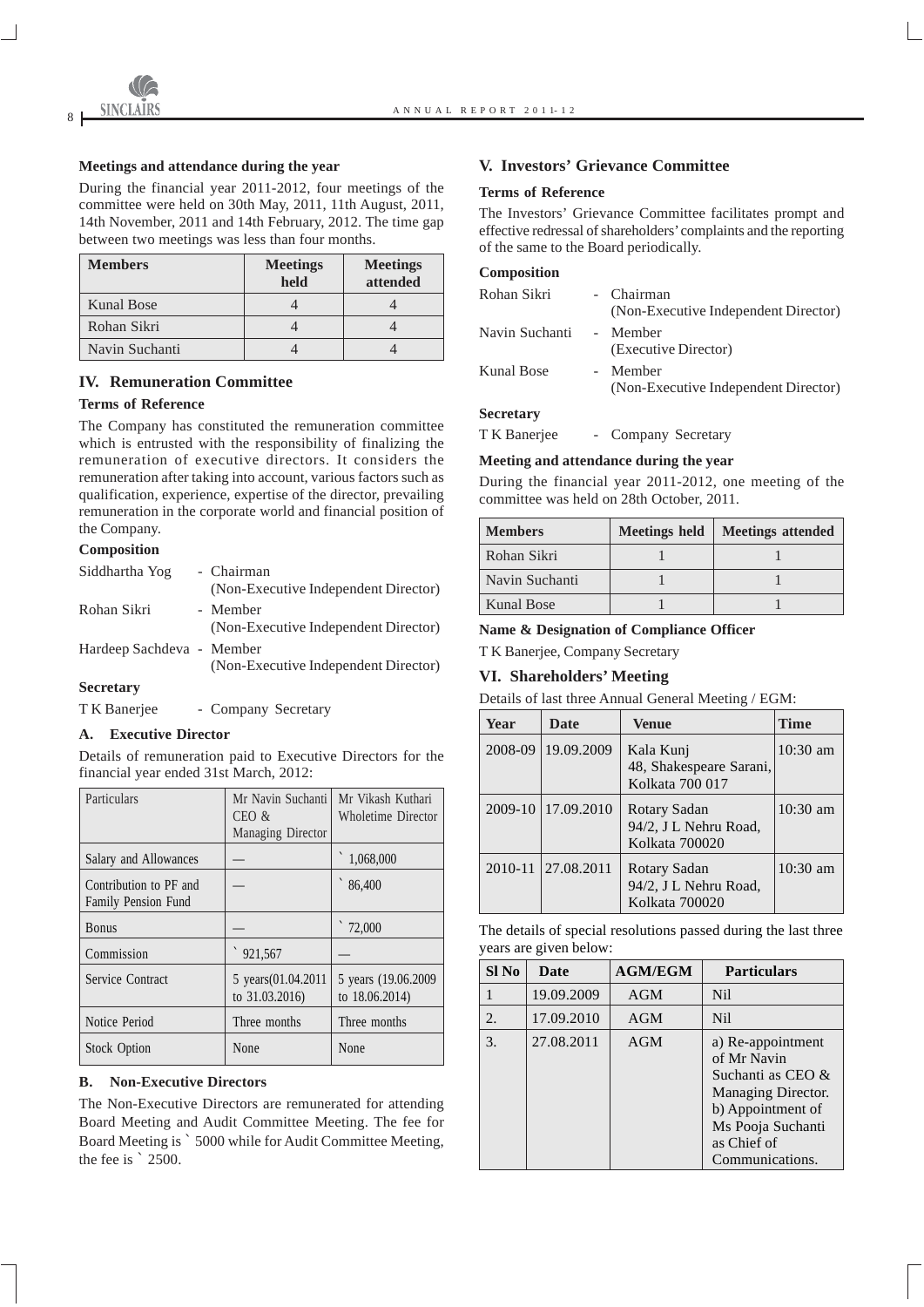## **VII. Disclosures**

- i. There were no material and significant related party transactions, with its promoters, the directors or the management or relatives, etc. that may have potential conflict with the interests of the Company at large. Transactions with the related parties have been disclosed in Note No. 28 to the Accounts in the Annual Report.
- ii. No penalties or strictures have been imposed on the Company by Stock Exchanges or SEBI or any statutory authority on any matter related to capital markets during the last three years. There were no instances of noncompliance by the Company.
- iii. The Company has an established whistle blower policy.
- iv. The Company has complied with the mandatory requirement of clause 49 of the Listing Agreement.

#### **Subsidiary Company**

The Company has a subsidiary company -- Savannah Hotels Private Limited effective 31st October, 2011.

#### **CFO**

Mr Navin Suchanti, in addition to his responsibility as CEO and Managing Director is functioning as CFO in accordance with Clause  $49(II)(D)(12A)$  of the Listing Agreement.

#### **Non-mandatory Requirements**

#### i. **The Board**

At present, there is no separate office in the company for use of Chairman. There is no policy in the company to determine the tenure of independent directors.

## ii. **Shareholders Rights**

Quarterly financial results including summary of the significant events are uploaded in the investor information website of the company. These are not sent individually to shareholders.

#### iii. **Audit qualifications**

There is no audit qualification. Every endeavour is made to make the financial statements without qualification.

#### iv. **Training of Board Members**

The Board members are persons of high professional standing/business experience and they are competent to discharge their duties.

## v. **Mechanism for evaluating non-executive Board Members**

There is no policy framed for evaluation of non-executive Directors.

#### **VIII.Means of Communication**

#### **Quarterly Results**

The quarterly results were published during the year under review in all editions of Business Standard and Dainik Statesman. The quarterly results are displayed on the company's investor website www.sinclairsindia.com.

## **IX. General Shareholder Information**

#### **a. Annual General Meeting:**

| Date   | Day    | Venue               | <b>Time</b> |
|--------|--------|---------------------|-------------|
| 24th   | Friday | Rotary Sadan        | $10:30$ am  |
| August |        | 94/2 J L Nehru Road |             |
| 2012   |        | Kolkata 700 020     |             |

#### **b. Financial Calendar (tentative):**

| Results for quarter ending<br>June 30, 2012      | Within 14th August, 2012   |
|--------------------------------------------------|----------------------------|
| Results for quarter ending<br>September 30, 2012 | Within 14th November, 2012 |
| Results for quarter ending<br>December 31, 2012  | Within 14th February, 2013 |
| Results for quarter ending<br>March 31, 2013     | Within 30th May, 2013      |
| AGM for the year ending<br>March 31, 2013        | By end of September, 2013  |

#### **c. Book Closure :**

From Friday, 17th August, 2012 to Friday, 24th August, 2012 (both days inclusive)

#### **d. Stock Exchange Listing:**

The Bombay Stock Exchange Ltd (BSE), Phiroze Jeejeebhoy Towers, Dalal Street, Mumbai 400 001. BSE Scrip Code: 523023

The Calcutta Stock Exchange Ltd 7, Lyons Range, Kolkata 700 001. CSE Scrip Code: 029074

The company has paid annual listing fees to both the Stock Exchanges.

#### **Dividend**

During the year, your company has paid an interim dividend  $@40\%$  ( $\degree$  4 per equity share of  $\degree$  10) on 6,065,222 equity shares amounting to ` 28,196,611 (Rupees two crore eighty one lac ninety six thousand six hundred eleven only) inclusive of dividend distribution tax. The board has recommended the interim dividend as the final dividend.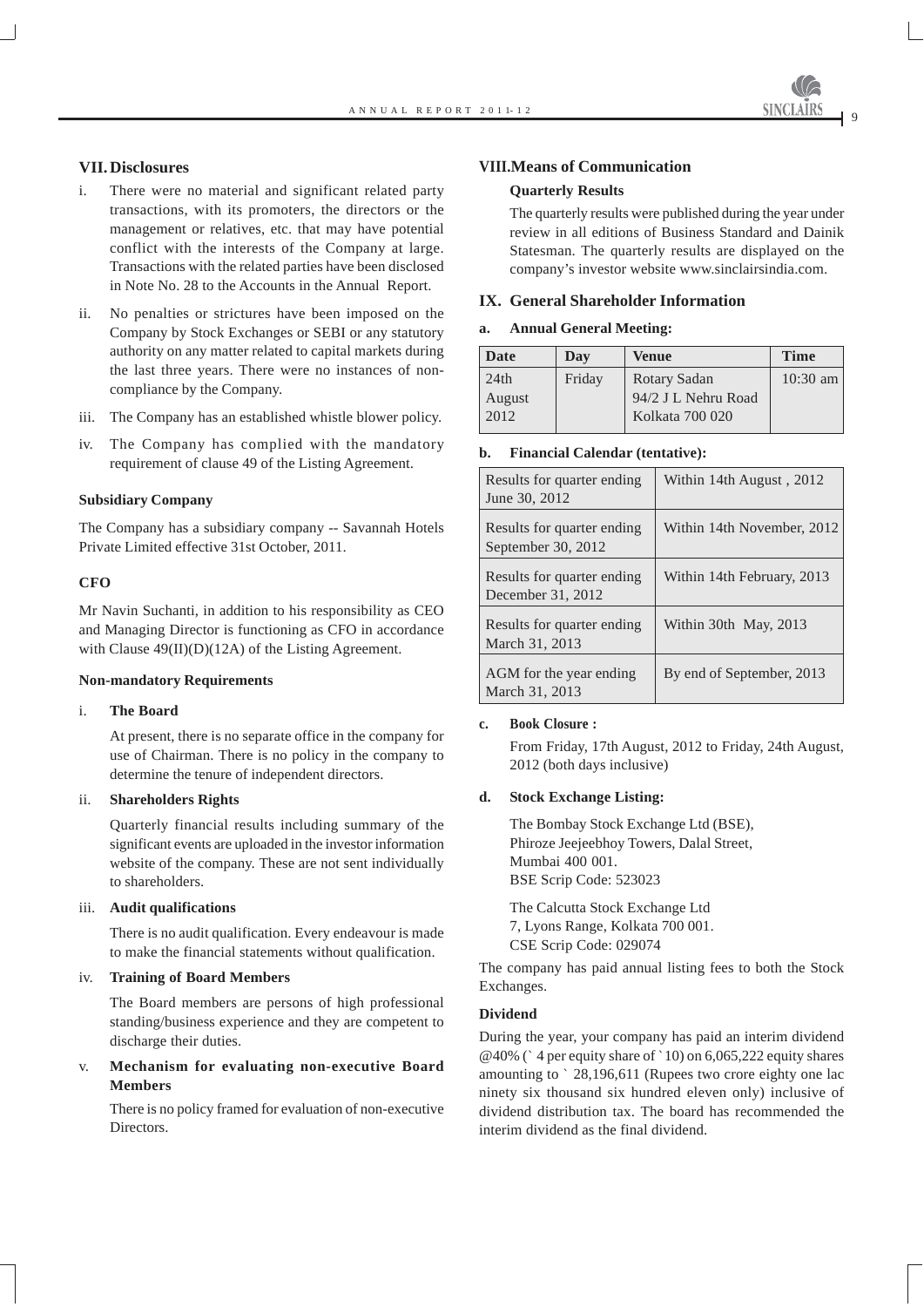## **e. Market price data:**

Monthly high/low – (`/share) during 2011-2012) Market data at Bombay Stock Exchange Ltd (BSE)

|                 | <b>Share Prices at BSE</b> |        |          | <b>BSE Sensex</b> |
|-----------------|----------------------------|--------|----------|-------------------|
| <b>Month</b>    | High                       | Low    | High     | Low               |
| April, 2011     | 308.80                     | 292.00 | 19811.14 | 18976.19          |
| May, 2011       | 301.95                     | 265.00 | 19253.87 | 17786.13          |
| June, 2011      | 297.95                     | 274.55 | 18873.39 | 17314.38          |
| July, 2011      | 270.00                     | 240.55 | 19131.70 | 18131.86          |
| August, 2011    | 320.25                     | 228.55 | 18440.07 | 15765.53          |
| September, 2011 | 326.75                     | 296.50 | 17211.80 | 15801.01          |
| October, 2011   | 321.00                     | 272.05 | 17908.13 | 15745.43          |
| November, 2011  | 306.00                     | 277.50 | 17702.26 | 15478.69          |
| December, 2011  | 279.00                     | 221.60 | 17003.71 | 15135.86          |
| January, 2012   | 290.00                     | 245.25 | 17258.97 | 15358.02          |
| February, 2012  | 283.00                     | 248.00 | 18523.78 | 17061.55          |
| March, 2012     | 280.00                     | 252.20 | 18040.69 | 16920.61          |

## **f. Registrar and Transfer Agent:**

Niche Technologies Pvt Ltd D-511, Bagree Market, 71, BRBB Road, Kolkata 700 001 Phone: 22343576, Fax: 22156823 Email: nichetechpl@nichetechpl.com Contact person: Mr. Gautam Basu

#### **g. Share Transfer System:**

Share transfers in physical from are generally registered within a fortnight from the date of receipt, if the documents are in order. The Share Transfer Committee considers and approve the transfers.

All requests for dematerialisation of shares, are generally processed within 21 days and the confirmation is given to the depositories.

| No. of shares  | <b>Shareholders</b> |               | <b>Total No. of Shares</b> |               |
|----------------|---------------------|---------------|----------------------------|---------------|
|                | No.                 | $\frac{0}{0}$ | No.                        | $\frac{0}{0}$ |
| $1 - 500$      | 2266                | 98.54         | 92394                      | 1.54          |
| 501-1000       | 15                  | 0.65          | 12390                      | 0.20          |
| 1001-5000      | 7                   | 0.30          | 12031                      | 0.19          |
| 5001-10000     | 3                   | 0.13          | 22546                      | 0.37          |
| 10001-50000    | 1                   | 0.04          | 33000                      | 0.54          |
| 50001-100000   | 1                   | 0.04          | 68600                      | 1.13          |
| 100001 & above | 7                   | 0.30          | 5824261                    | 96.03         |
| Total          | 2300                | 100.00        | 6065222                    | 100.00        |

## **h. Distribution of Shareholding:**

| Category                        | No.           | $\frac{0}{0}$ |
|---------------------------------|---------------|---------------|
|                                 | <b>Shares</b> |               |
| <b>Promoters</b>                | 3132878       | 51.65         |
| Mutual Funds, UTI               | <b>Nil</b>    | <b>Nil</b>    |
| Banks, FIs, Insurance Cos,      |               |               |
| Govt. & Non-Govt. Institutions  | 2205          | 0.04          |
| <b>Private Corporate Bodies</b> | 170092        | 2.80          |
| Public (Indian)                 | 121711        | 2.01          |
| NRIs / OCBs                     | 1889          | 0.03          |
| <b>Foreign Companies</b>        | 2635821       | 43.46         |
| Clearing Member                 | 626           | 0.01          |
| <b>Total</b>                    | 6065222       | 100.00        |

#### **i. Dematerialisation of shares:**

Out of total paid up capital of 6,065,222 equity shares as on 31st March, 2012, 5,962,348 equity shares (98.30%) and 22,682 equity shares (0.37%) are held in dematerialised form at NSDL and CDSL respectively.

#### **j. Outstanding Instruments:** There are no outstanding GDRs/ ADRs / Warrants or any other convertible instruments

## **k. Location of hotels and resort:**

**Hotels Sinclairs Siliguri** PO Pradhan Nagar, Siliguri 734 403 **Hotel Sinclairs Darjeeling** 18/1, Gandhi Road, Darjeeling 734 101

**Sinclairs Retreat Dooars** Chalsa Hilltop, Jalpaiguri 735 206

**Sinclairs Retreat Ooty** Gorishola Road, Ootacamund 643 001

**Hotel Sinclairs Bayview** South Point, Port Blair Andaman Islands 744 106

**Subsidiary's Hotel Savannah Sarovar Premiere** 43/3 Whitefield Main Road Bengaluru 560067

## **Projects under implementation:**

**Sinclairs Retreat Kalimpong** Kalimpong Khash Mahal, 6th Mile Dist. Darjeeling, Kalimpong 734301

**Sinclairs Tourist Resort, Burdwan** Plot No High Street–I, Burdwan Sadar Belkash Gram Panchyat, Burdwan 713 102

**Hotel Sinclairs Kolkata** Plot DJ 14, Action Area ID New Town, Rajarhat, Kolkata

## **I. Address for Correspondence:**

Compliance Officer Sinclairs Hotels Limited Pressman House, 10A Lee Road, Kolkata 700 020 Phone: (033) 2280 1317-20 Email: tkb@sinclairshotels.com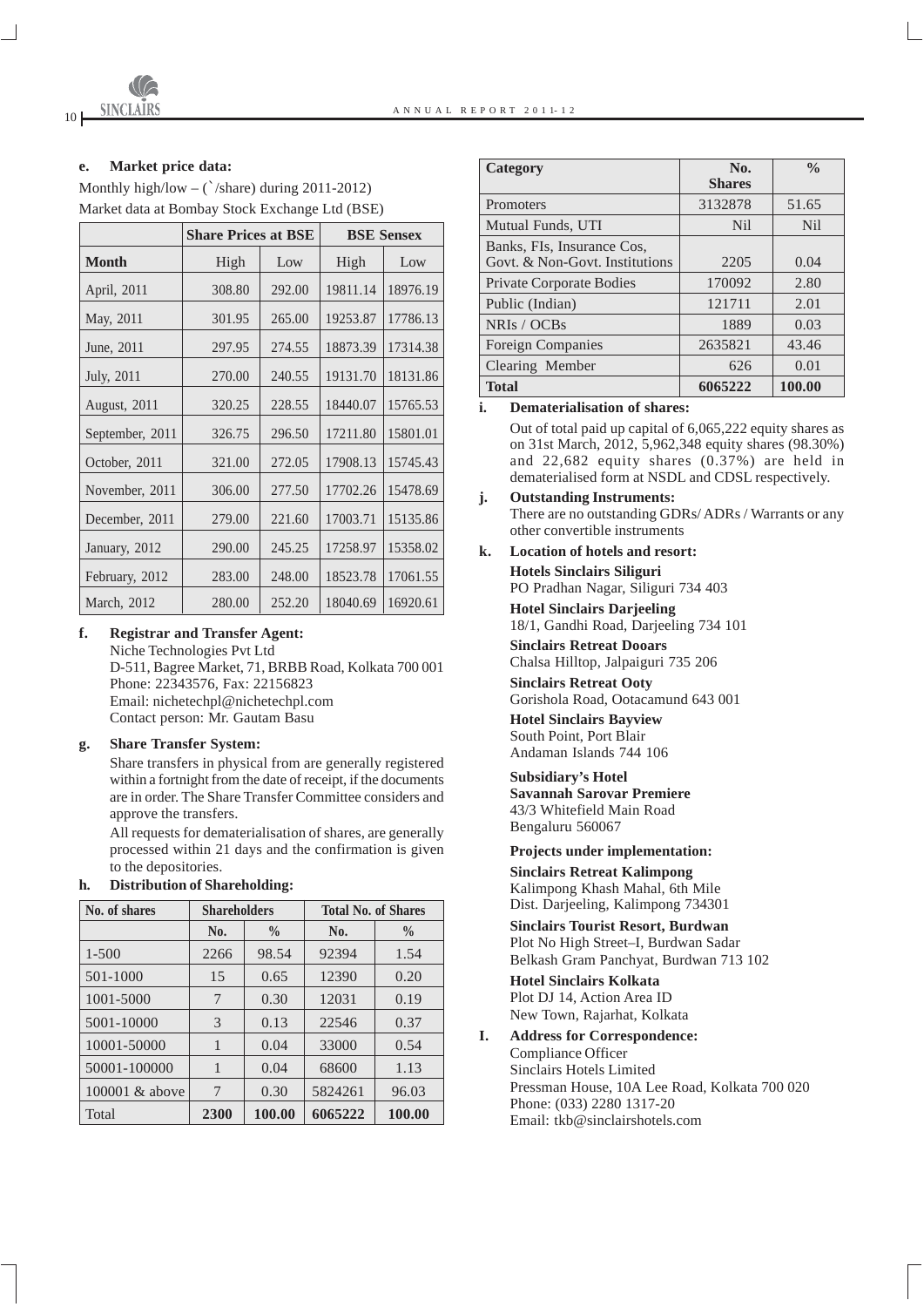## **AUDITOR'S CERTIFICATE**

## **TO THE MEMBERS OF SINCLAIRS HOTELS LTD**

We have examined the compliance of conditions of Corporate Governance by Sinclairs Hotels Limited for the year ended on 31st March, 2012 as stipulated in Clause 49 of the Listing Agreement of the Company with the stock exchanges.

The compliance of conditions of Corporate Governance is the responsibility of the management. Our examination was limited to procedures and implementation thereof, adopted by the Company for ensuring the compliance of the conditions of Corporate Governance. It is neither an audit nor an expression of opinion on the financial statements of the Company.

In our opinion and to the best of our information and according to the explanations given to us, we certify that the Company has complied with the conditions of Corporate Governance

as stipulated in the above mentioned Listing Agreement, *except that no independent director in the board of the Company is a director in its subsidiary company.*

We further state that such compliance is neither an assurance as to the future viability of the Company nor the efficiency or effectiveness with which the management has conducted the affairs of the Company.

> **For S.R. Batliboi & Co. Firm Registration Number 301003E Chartered Accountants**

per Sanjoy K Gupta Place: Kolkata Partner Date: May 28, 2012 Membership No: 54968

### **DECLARATION**

(As required under Clause 49 of the Listing Agreement in relation to Code of Conduct)

I, Navin Suchanti, CEO & Managing Director, Sinclairs Hotels Ltd, to the best of my knowledge and belief, hereby declare that all Board members and senior management personnel have affirmed compliance with the Company's code of conduct for the year ended 31st March, 2012.

Kolkata Navin Suchanti May 28, 2012 CEO & Managing Director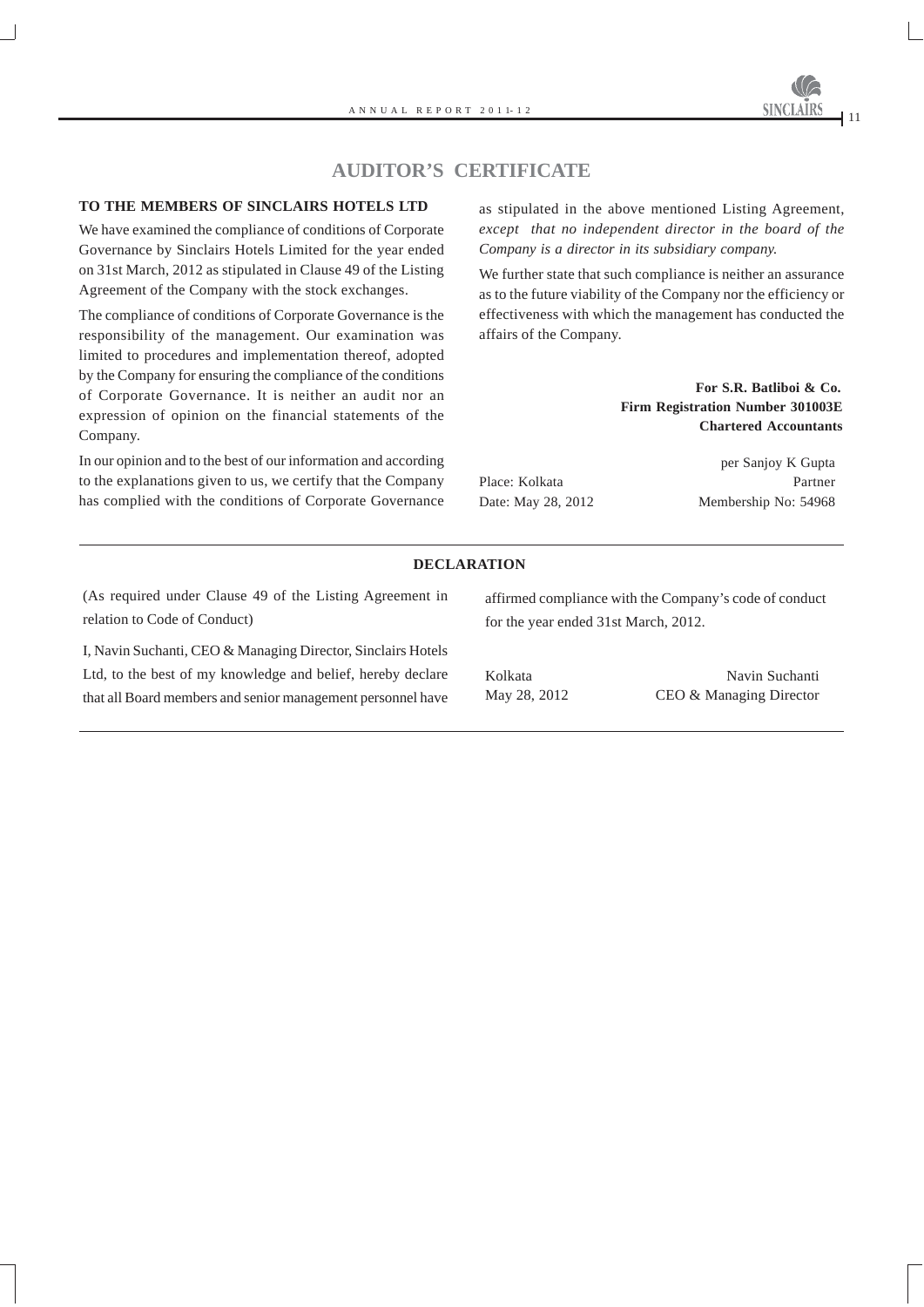

## **AUDITOR'S REPORT ON THE FINANCIAL STATEMENT**

## **To**

## **The Members of Sinclairs Hotels Limited**

- 1. We have audited the attached Balance Sheet of Sinclairs Hotels Limited ('the Company') as at March 31, 2012 and also the Statement of Profit and Loss and the Cash Flow Statement for the year ended on that date annexed thereto. These financial statements are the responsibility of the Company's management. Our responsibility is to express an opinion on these financial statements based on our audit.
- 2. We conducted our audit in accordance with auditing standards generally accepted in India. Those Standards require that we plan and perform the audit to obtain reasonable assurance about whether the financial statements are free of material misstatement. An audit includes examining, on a test basis, evidence supporting the amounts and disclosures in the financial statements. An audit also includes assessing the accounting principles used and significant estimates made by the management, as well as evaluating the overall financial statement presentation. We believe that our audit provides a reasonable basis for our opinion.
- 3. As required by the Companies (Auditor's Report) Order, 2003 (as amended) issued by the Central Government of India in terms of sub-section (4A) of Section 227 of the Companies Act, 1956, we enclose in the Annexure a statement on the matters specified in paragraphs 4 and 5 of the said Order.
- 4. Further to our comments in the Annexure referred to above, we report that:
- i. We have obtained all the information and explanations, which to the best of our knowledge and belief were necessary for the purposes of our audit;
- ii. In our opinion, proper books of account as required by law have been kept by the Company so far as appears from our examination of those books;
- iii. The Balance Sheet, Statement of Profit and Loss and Cash Flow Statement dealt with by this report are in agreement with the books of account;
- iv. In our opinion, the Balance Sheet, Statement of Profit and Loss and Cash Flow Statement dealt with by this report comply with the accounting standards referred to in subsection (3C) of section 211 of the Companies Act, 1956 ;
- v. On the basis of the written representations received from the directors, as on March 31, 2012, and taken on record by the Board of Directors, we report that none of the directors is disqualified as at March 31, 2012 from being appointed as a director in terms of clause (g) of sub-section (1) of section 274 of the Companies Act, 1956.
- vi. In our opinion and to the best of our information and according to the explanations given to us, the said accounts give the information required by the Companies Act, 1956, in the manner so required and give a true and fair view in conformity with the accounting principles generally accepted in India;
- a) in the case of the Balance Sheet, of the state of affairs of the Company as at March 31, 2012;
- b) in the case of the Statement of Profit and Loss, of the profit for the year ended on that date; and
- c) in the case of Cash Flow Statement, of the cash flows for the year ended on that date.

**For S.R. Batliboi & Co. Firm Registration Number 301003E Chartered Accountants**

per Sanjoy K Gupta

Place: Kolkata Partner Date: May 28, 2012 Membership No: 54968

(REFERRED TO IN OUR REPORT OF EVEN DATE TO THE MEMBERS OF SINCLAIRS HOTELS LIMITED (THE COMPANY) AS AT AND FOR THE YEAR ENDED MARCH 31, 2012) **ANNEXURE TO THE AUDITORS' REPORT**

- (i) (a) The Company has maintained proper records showing full particulars, including quantitative details and situation of fixed assets.
	- (b) All fixed assets have not been physically verified by the management during the year but there is a regular programme of verification which, in our opinion, is reasonable having regard to the size of the Company and the nature of its assets. No material discrepancies were noticed on such verification.
	- (c) There was no disposal of a substantial part of fixed assets during the year.
- (ii) (a) The management has conducted physical verification of inventory at reasonable intervals during the year.
	- (b) The procedures of physical verification of inventory followed by the management are reasonable and adequate in relation to the size of the Company and the nature of its business.
	- (c) The Company is maintaining proper records of inventory and no material discrepancies were noticed on physical verification.
- (iii) According to the information and explanations given to us, the Company has neither granted nor taken any loans, secured or unsecured to / from companies, firms or other parties covered in the register maintained under Section 301 of the Companies Act, 1956. Accordingly, the provisions of clauses (iii) (a) to (g) of the paragraph 4 of the Order are not applicable to the Company.
- (iv) In our opinion and according to the information and explanations given to us, there is an adequate internal control system commensurate with the size of the Company and the nature of its business, for the purchase of inventory and fixed assets and for the sale of goods and services. During the course of our audit, we have not observed any major weakness or continuing failure to correct any major weakness in the internal control system of the Company in respect of these areas.
- (v) (a) According to the information and explanations provided by the management, we are of the opinion that the particulars of contracts or arrangements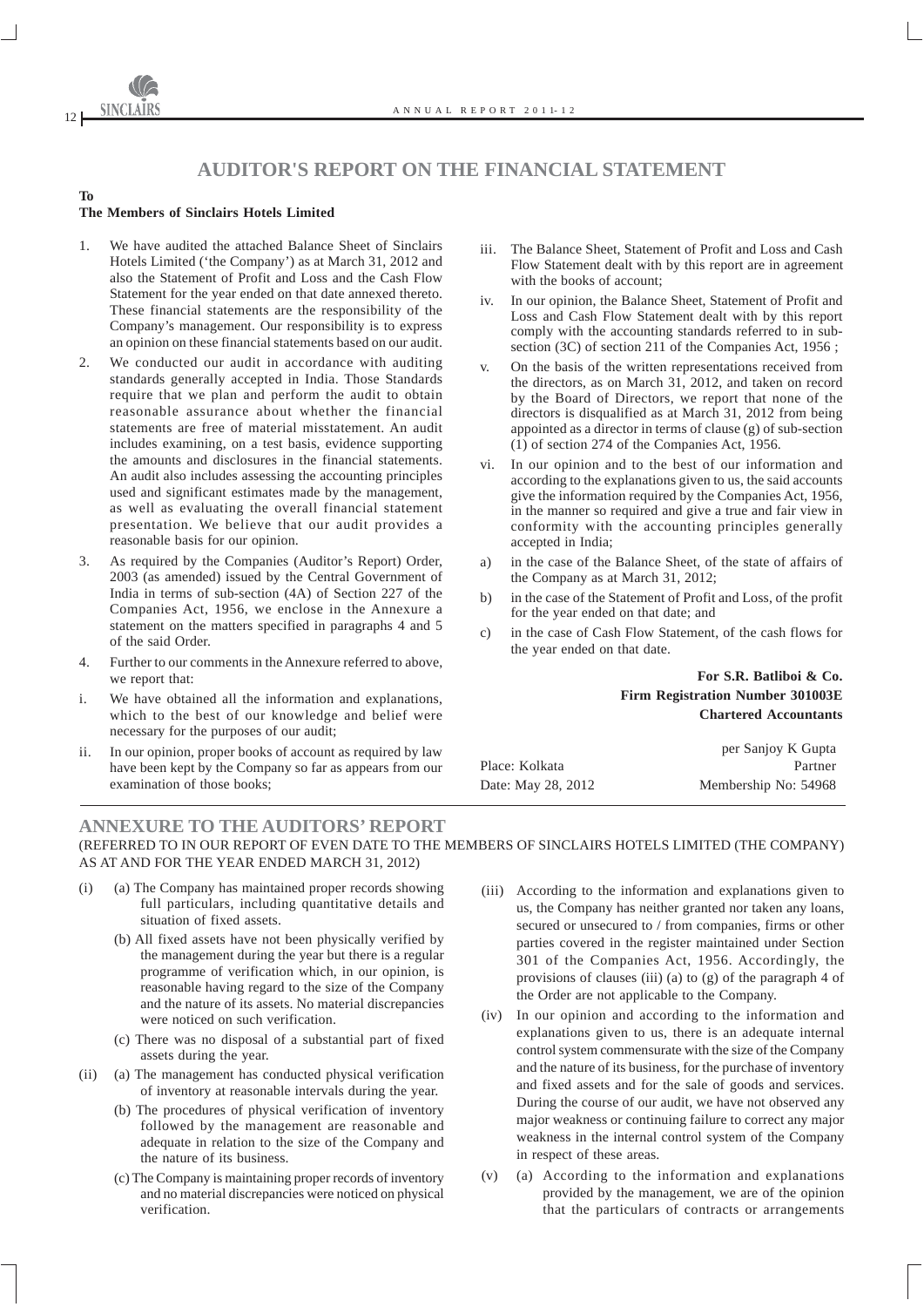

referred to in Section 301 of the Act have been entered into the register required to be maintained under that section.

- (b) In our opinion and according to the information and explanations given to us, the transactions made in pursuance of such contracts or arrangements exceeding value of Rupees five lakhs have been entered into during the financial year at prices which are reasonable having regard to the prevailing market prices at the relevant time.
- (vi) The Company has not accepted any deposits from the public.
- (vii) In our opinion, the Company has an internal audit system commensurate with the size of the Company and nature of its business.
- (viii) To the best of our knowledge and as explained to us, the Central Government has not prescribed maintenance of cost records under clause (d) of sub-section (1) of Section 209 of the Companies Act, 1956 for the products and services of the Company.
- (ix) (a) Undisputed statutory dues including provident fund, investor education and protection fund, employees' state insurance, income-tax, sales-tax, wealth-tax, service tax, customs duty, excise duty, cess and other material statutory dues have generally been regularly deposited with appropriate authorities, During the year, the Company did not have any dues towards wealth tax and excise duty.
	- (b) According to the information and explanations given to us, no undisputed amounts payable in respect of provident fund, investor education and protection fund, employees' state insurance, income-tax, service tax, sales-tax, customs duty, cess and other material undisputed statutory dues were outstanding, at the year end, for a period of more than six months from the date they became payable. During the year, the Company did not have any dues towards wealth tax and excise duty.
	- (c) According to the records of the Company, there are no dues outstanding on account of income-tax, service tax, sales-tax, customs duty and cess on account of any dispute, except for the following:

| <b>Name</b><br>of the<br>statute | <b>Nature</b><br>of<br>dues  | Amount<br>$($ ) | Period to<br>which the<br>amount | Forum<br>where<br>dispute |
|----------------------------------|------------------------------|-----------------|----------------------------------|---------------------------|
|                                  |                              |                 | relates                          | is pending                |
| West                             | Purchase tax,                | 12.36 lacs      | 1994-95 and                      | Senior Joint              |
| Bengal                           | turnover tax                 |                 | 2005-06                          | Commissioner              |
| Value                            | and sales                    |                 |                                  | of Commercial             |
| Added Tax                        | tax.                         |                 |                                  | Tax                       |
| Act, 2003                        | disallowance                 | $20.45$ lacs    | 2006-07 and                      | West Bengal               |
|                                  | of remission                 |                 |                                  | Commercial                |
|                                  | and input tax<br>credit etc. |                 | 2007-08                          | Tax Appellate             |
|                                  |                              |                 |                                  | and Revisional            |
|                                  |                              |                 |                                  | Board                     |

- (x) The Company does not have accumulated losses at the end of the financial year and has not incurred cash losses in the current and immediately preceding financial year.
- (xi) Based on our audit procedures and as per the information and explanations given by the management, the Company has neither obtained any loans from banks or financial institutions nor issued debentures.
- (xii) According to the information and explanations given to us and based on the documents and records produced to us, the Company has not granted any loans and advances on the basis of security by way of pledge of shares, debentures and other securities.
- (xiii) In our opinion, the Company is not a chit fund or a nidhi / mutual benefit fund / society. Therefore, the provisions of clause 4(xiii) of the Order are not applicable to the Company.
- (xiv) In our opinion, the Company is not dealing or trading in shares, securities, debentures and other investments. Accordingly, the provisions of clause 4(xiv) of the Order are not applicable to the Company.
- (xv) According to the information and explanations given to us, the Company has pledged its investment in the equity shares of its subsidiary company for loan taken by such subsidiary from a financial institution, the terms and conditions whereof, in our opinion, are not prima-facie prejudicial to the interest of the Company, apart from this it has not given any guarantee for loans taken by others from banks or financial institutions.
- (xvi) The Company did not have any term loans outstanding during the year.
- (xvii) According to the information and explanations given to us and on an overall examination of the Balance Sheet of the Company, we report that no funds raised on shortterm basis have been used for long-term investment.
- (xviii) The Company has not made any preferential allotment of shares to parties or companies covered in the register maintained under Section 301 of the Companies Act, 1956.
- (xix) The Company did not have any outstanding debentures during the year.
- (xx) The Company has not raised any money through public issue during the year.
- (xxi) Based upon the audit procedures performed for the purpose of reporting the true and fair view of the financial statements and as per the information and explanations given by the management, we report that no fraud on or by the company has been noticed or reported during the year.

#### **For S.R. BATLIBOI & CO. Firm registration number: 301003E Chartered Accountants**

per Sanjoy K Gupta Place: Kolkata Partner Date: May 28, 2012 Membership No: 54968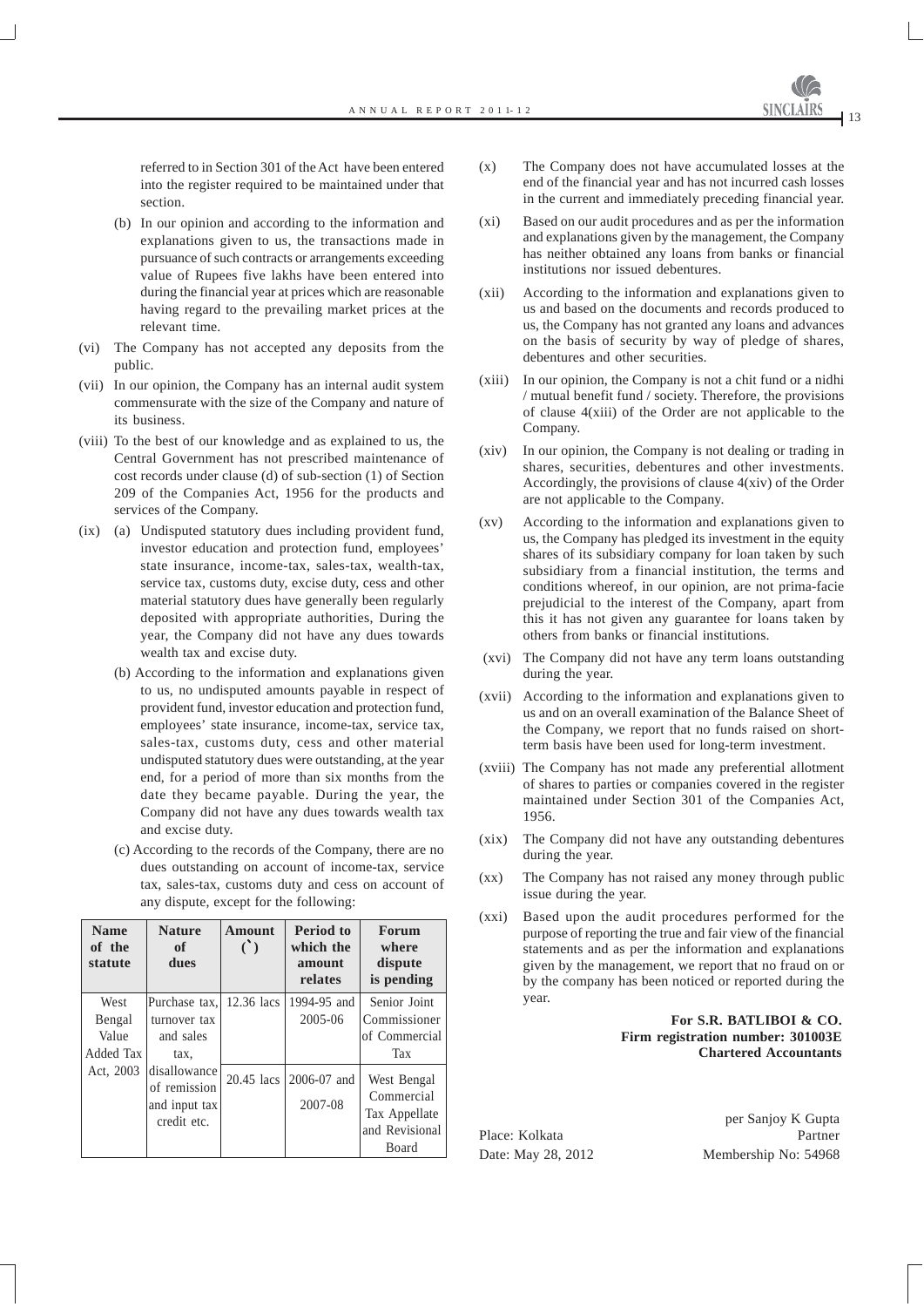

 $\overline{\phantom{0}}$ 

## **BALANCE SHEET AS AT 31ST MARCH, 2012**

|                                                                         | <b>Notes</b>   | As at<br><b>31st March 2012</b> | As at<br><b>31st March 2011</b> |
|-------------------------------------------------------------------------|----------------|---------------------------------|---------------------------------|
| <b>EQUITY AND LIABILITIES</b>                                           |                |                                 |                                 |
| <b>Shareholders' Funds</b>                                              |                |                                 |                                 |
| Share Capital                                                           | 3              | 60,652,220                      | 60,652,220                      |
| Reserves and Surplus                                                    | $\overline{4}$ | 747,604,203                     | 760,188,150                     |
|                                                                         |                | 808,256,423                     | 820, 840, 370                   |
| <b>Non Current Liabilities</b>                                          |                |                                 |                                 |
| Deferred Tax Liability (Net)                                            | 5              | 40,715,672                      | 40,271,686                      |
| Other Long Term Liabilities                                             | 6              | 5,759,481                       | 2,912,875                       |
|                                                                         |                | 46, 475, 153                    | 43,184,561                      |
| <b>Current Liabilities</b>                                              |                |                                 |                                 |
| <b>Trade Payables</b>                                                   | 6              | 8,431,305                       | 4,251,981                       |
| Other Current Liabilities                                               | 6              | 72,310,564                      | 29,927,989                      |
| <b>Short Term Provisions</b>                                            | 7              | 775,875                         | 658,950                         |
|                                                                         |                | 81,517,744                      | 34,838,920                      |
| <b>TOTAL</b>                                                            |                | 936,249,320                     | 898,863,851                     |
| <b>ASSETS</b>                                                           |                |                                 |                                 |
| <b>Non-Current Assets</b>                                               |                |                                 |                                 |
| <b>Fixed Assets</b>                                                     | 8              |                                 |                                 |
| <b>Tangible Assets</b>                                                  |                | 401,447,128                     | 331,059,577                     |
| <b>Intangible Assets</b>                                                |                | 2,295,037                       | 4,590,074                       |
| Capital Work-in-Progress                                                |                | 137,788,808                     | 116,568,955                     |
| Non Current Investments                                                 | 9              | 191,326,060                     |                                 |
| Long Term Loans and Advances                                            | 10             | 7,293,302                       | 11,348,400                      |
| Other Non Current Assets                                                | 12             | 6,088,820                       | 5,603,930                       |
|                                                                         |                | 746,239,155                     | 469,170,936                     |
| <b>Current Assets</b>                                                   |                |                                 |                                 |
| <b>Current Investments</b>                                              | 13             | 115,970,977                     |                                 |
| Inventories                                                             | 14             | 2,867,590                       | 1,957,762                       |
| <b>Trade Receivables</b>                                                | 11             | 5,919,074                       | 5,860,308                       |
| Cash and Bank Balances                                                  | 15             | 33,947,259                      | 410,763,655                     |
| <b>Short Term Loans and Advances</b>                                    | 10             | 11,586,019                      | 3,107,323                       |
| <b>Other Current Assets</b>                                             | 12             | 19,719,246                      | 8,003,867                       |
|                                                                         |                | 190,010,165                     | 429,692,915                     |
| <b>TOTAL</b><br>Summary of significant accounting policies              | $\overline{2}$ | 936,249,320                     | 898,863,851                     |
| The accompanying notes are an integral part of the financial statement. |                |                                 |                                 |

As per our report of even date

**Firm Registration Number 301003E Chartered Accountants**

per Sanjoy K Gupta Partner Membership No. 54968 Kunal Bose T K Banerjee Kolkata, May 28, 2012 Director Company Secretary

For S. R. Batliboi & Co. For and on behalf of the Board of Directors

Dr Niren Suchanti Navin Suchanti<br>Chairman CEO & Managin

CEO & Managing Director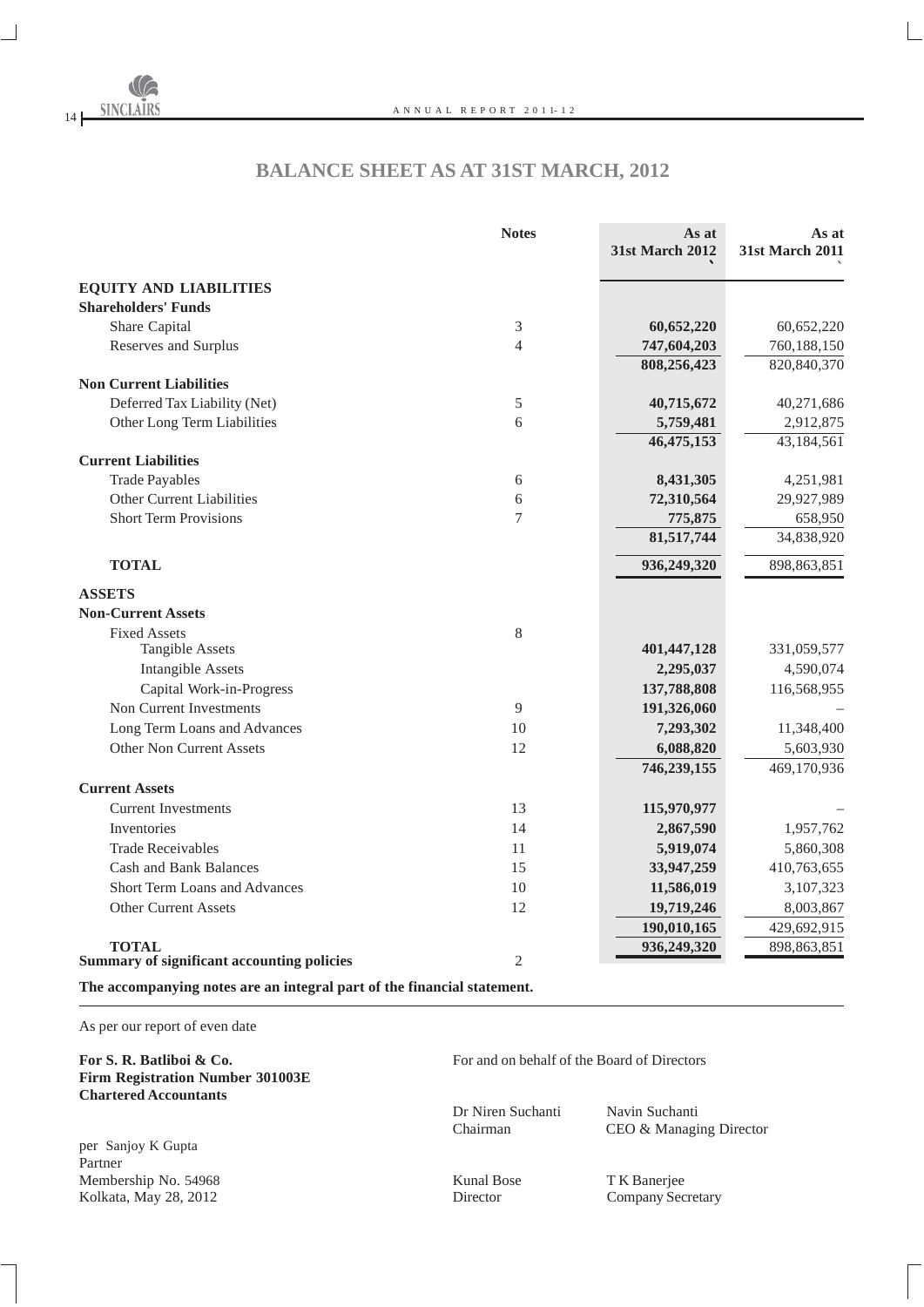## **Notes Year ended** Year ended **31st March 2012** 31st March 2011  $\mathcal{L} = \mathcal{L} \times \mathcal{L}$ **INCOME** Revenue from Operations 16 **144,690,881** 149,876,143 Other Income 17 27,868,091 41,151,996  **172,558,972** 191,028,139 **EXPENSES** Food, Beverage and Stores Consumed 18 **19,803,948** 20,105,527 Employee Benefits Expense 19 **29,455,997** 26,099,895 Other Expenses 20 62,371,198 59,678,356  **111,631,143** 105,883,778 **Earnings Before Interest, Tax, Depreciation and Amortization (EBITDA)** 60,927,829 85,144,361 Depreciation and Amortization 21 **14,849,477** 14,047,849 **Profit Before Tax 46,078,352** 71,096,512 **Tax Expense Current Tax** 21,830,000 Deferred Tax Charge/(Credit) **443,986** (2,998,879) **15,211,408** 18,831,121 **Profit After Tax** 30,866,944 52,265,391 Earnings Per Share [Nominal Value per share ` 10 (Previous year ` 10)] 22 Basic and Diluted **5.09** 8.62 **Summary of significant accounting policies** 2 **The accompanying notes are an integral part of the financial statement** As per our report of even date **For S. R. Batliboi & Co.** For and on behalf of the Board of Directors

## **STATEMENT OF PROFIT AND LOSS ACCOUNT FOR THE YEAR ENDED 31ST MARCH, 2012**

**Firm Registration Number 301003E Chartered Accountants**

per Sanjoy K Gupta Partner Membership No. 54968 Kunal Bose T K Banerjee Kolkata, May 28, 2012 **Director** Company Secretary

Dr Niren Suchanti Navin Suchanti

Chairman CEO & Managing Director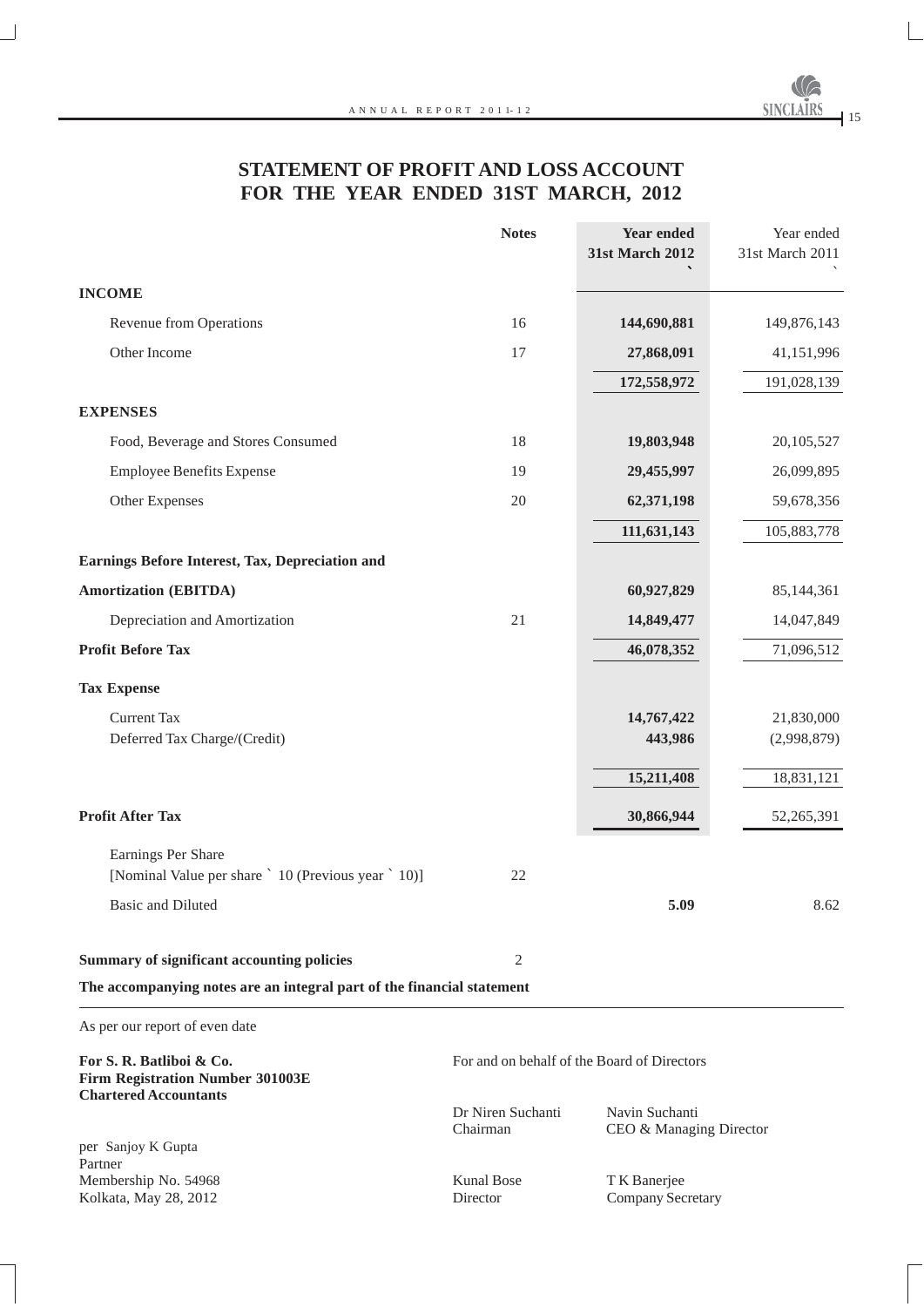## **CASH FLOW STATEMENT FOR THE YEAR ENDED 31ST MARCH, 2012**

|                                                                                             | 2011-12         | 2010-11         |
|---------------------------------------------------------------------------------------------|-----------------|-----------------|
| A. Cash Flow from Operating Activities                                                      |                 |                 |
| Net Profit before Taxes                                                                     | 46,078,352      | 71,096,512      |
| <b>Adjustments For:</b>                                                                     |                 |                 |
| Depreciation / Amortization                                                                 | 14,849,477      | 14,047,849      |
| Profit on Redemption of Investments                                                         | (1,598,528)     | (12, 463, 060)  |
| Interest Income (Net)                                                                       | (23,989,939)    | (27, 725, 564)  |
| Loss on Sale/Discard of Fixed Assets                                                        | 838,297         | 2,658,101       |
| Liabilities no longer required written back                                                 | (92, 989)       | (64, 527)       |
| Operating profit before working capital changes                                             | 36,084,670      | 47,549,311      |
| Movements in working capital :                                                              |                 |                 |
| <b>Trade Receivables</b>                                                                    | (58,766)        | (1, 133, 159)   |
| Inventories                                                                                 | (909, 828)      | 35,252          |
| Long Term Loans and Advances                                                                | (196, 365)      | (198, 904)      |
| Short Term Loans and Advances                                                               | (536, 652)      | 831,981         |
| <b>Trade Payables</b>                                                                       | 4,272,313       | 3,198,124       |
| <b>Short-Term Provisions</b>                                                                | 116,925         | 369,067         |
| Other Non Current Liabilities                                                               | 2,846,606       | 2,912,875       |
| Other Current Liabilities                                                                   | 2,168,992       | (2,663,981)     |
| Cash Generated From Operation                                                               | 43,787,895      | 50,900,566      |
| Direct Taxes Paid (net)                                                                     | (15,263,790)    | (20, 499, 441)  |
| <b>Net Cash Flow from Operating Activities</b>                                              | 28,524,105      | 30,401,125      |
| <b>B.</b> Cash Flow from Investing Activities                                               |                 |                 |
| <b>Purchase of Fixed Assets</b>                                                             | (121, 678, 876) | (175, 288, 205) |
| Proceeds from Sale of Fixed Assets                                                          | 49,898,750      | 635,696         |
| Purchase of equity shares in subsidiary company *                                           | (113, 218, 000) |                 |
| Purchase of debentures in subsidiary company*                                               | (78, 108, 060)  |                 |
| Loan given to subsidiary company*                                                           | (8,000,000)     |                 |
| Purchase of Current Investments                                                             | (227,500,000)   | (34,750,000)    |
| Proceeds from Sale/ Maturity of Current Investment                                          | 113, 127, 551   | 201,484,048     |
| Purchase of bank deposits (having original maturity of more than three months)              | (51, 188, 825)  | (393, 212, 667) |
| Maturity of bank deposits (having original maturity of more than three months)              | 407,869,234     |                 |
| <b>Interest Income</b>                                                                      | 29,175,779      | 32,650,335      |
| <b>Net Cash used in Investing Activities</b>                                                | 377,553         | (368, 480, 793) |
| C. Cash Flow from Financing Activities                                                      |                 |                 |
| Dividends Paid                                                                              | (45, 101, 922)  | (24, 163)       |
| Tax on Dividend Paid                                                                        | (3,935,723)     | (3,525,752)     |
| Net Cash from / (Used in) in Financing Activities                                           | (49, 037, 645)  | (3,549,915)     |
| Net Increase in Cash and Cash Equivalents (A+B+C)                                           | (20, 135, 987)  | (341, 629, 583) |
| Cash and cash equivalents at the beginning of the year                                      | 23,094,421      | 364,724,004     |
| Cash and cash equivalents at the end of the year<br>Components of cash and cash equivalents | 2,958,434       | 23,094,421      |
| Balance with banks                                                                          |                 |                 |
| On current accounts                                                                         | 2,117,631       | 1,450,630       |
| On unpaid dividend account **                                                               | 485,862         | 98,619          |
| Interim dividend account **                                                                 |                 | 21,228,277      |
| Cash on hand                                                                                | 354,941         | 316,895         |
| Cash and Bank Balances as per Note 15                                                       | 2,958,434       | 23,094,421      |

\* Savannah Hotels Private Limited became a subsidiary of the Company with effect from October 31, 2011

\*\* These balances are not available for use by the Company as they represent corresponding unclaimed dividend liabilities.

As per our report of even date<br>For S. R. Batliboi & Co. **Firm Registration Number 301003E Chartered Accountants**

For and on behalf of the Board of Directors

Dr Niren Suchanti Navin Suchanti<br>Chairman CEO & Managi

CEO & Managing Director

per Sanjoy K Gupta Partner Membership No. 54968 Kunal Bose T K Banerjee Kolkata, May 28, 2012 Director Company Secretary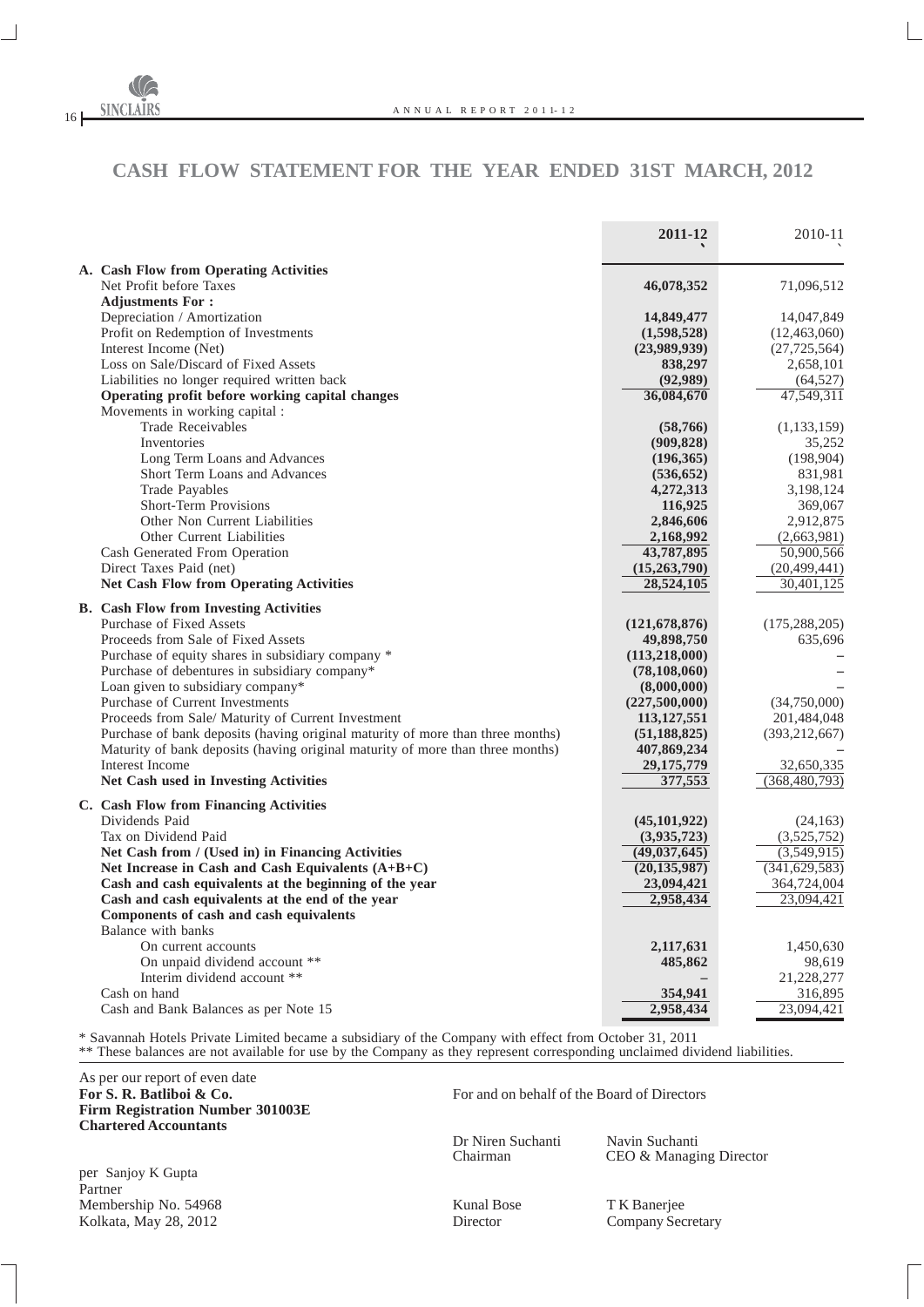### **1. CORPORATE INFORMATION**

The Company is in the hospitality industry and has hotels / resort at Siliguri, Darjeeling and Chalsa in West Bengal, at Ooty in Tamilnadu and at Port Blair in Andaman and Nicobar Islands.

## **2. SUMMARY OF SIGNIFICANT ACCOUNTING POLICIES**

#### (a) **Basis of preparation**

The financial statements of the Company have been prepared in accordance with generally accepted accounting principles in India (Indian GAAP). The Company has prepared these financial statements to comply in all material respects with the accounting standards notified under the Companies (Accounting Standards) Rules, 2006, (as amended) and the relevant provisions of the Companies Act, 1956. The financial statements have been prepared on an accrual basis and under the historical cost convention, except in case of assets for which revaluation is carried out. The accounting policies applied by the Company, are consistent with those used in the previous year except for changes in the presentation and disclosures of the financial statements and recognition of dividend income from subsidiary company as described in Notes. 2(b) and 34 below.

#### (b) **Change in accounting policy**

Presentation and disclosure of financial statements:

During the year ended 31 March 2012, the revised Schedule VI notified under the Companies Act 1956, for preparation and presentation of its financial statements has become applicable to the Company. Except accounting for dividend on investments in subsidiary companies (see below), the adoption of revised Schedule VI does not impact recognition and measurement principles followed for preparation of financial statements. However, it has significant impact on presentation and disclosures made in the financial statements. The Company has also reclassified the previous year figures in accordance with the requirements applicable in the current year.

Dividend on investment in subsidiary companies:

Till the year ended 31 March 2011, the Company, in accordance with the prerevised Schedule VI requirement, had the policy of recognizing dividend declared by subsidiary company after the reporting date in the current year's statement of profit and loss, if such dividend pertained to the period ending on or before the reporting date. The revised Schedule VI, applicable for financial years commencing on or after 1 April 2011, does not contain this requirement. Hence, to comply with AS 9 Revenue Recognition, the Company has changed its accounting policy for recognition of dividend income from subsidiary company. In accordance with the revised policy, the Company recognizes dividend as income only when the right to receive the same is established by the reporting date. However, as there was no income on account of dividend from subsidiary companies in the previous year as well as current year, there is no impact on the profit for the year due to change in this accounting policy.

#### (c) **Use of estimates**

The preparation of financial statements in conformity with generally accepted accounting principles in India requires management to make estimates and assumptions that affect the reported amounts of assets and liabilities and disclosure of contingent liabilities on the date of the financial statements and the results of operations during the reporting period end. Although these estimates are based upon management's best knowledge of current events and actions, actual results could differ from these estimates.

#### (d) **Tangible Fixed Assets**

Fixed assets are stated at cost (or revalued amounts, as the case may be), less accumulated depreciation / amortization and impairment losses, if any. Cost comprises the purchase price and any attributable cost of bringing the asset to its working condition for its intended use. Specifically attributable expenditures are directly charged to Fixed Assets / Capital Work in Progress.

#### (e) **Depreciation / Amortization**

i. Depreciation is provided using the Straight Line Method as per rates prescribed under Schedule XIV of the Companies Act, 1956 which coincides the rates derived from useful lives of assets as estimated by management.

ii. Unamortized balance of goodwill as at 1st April 2008 is written off equally over a period of five years.

iii. Leasehold land is amortized over the lease period of 99 years.

iv. Depreciation on revalued assets is provided at the rates specified in Schedule XIV of the Companies Act, 1956. However, in case of fixed assets whose life is determined by the valuer to be less than their useful life under Schedule XIV, depreciation is provided at the higher rates, to ensure the write off of these assets over their useful life, incidentally such rates coincide with the rates specified in Schedule XIV of the Companies Act, 1956.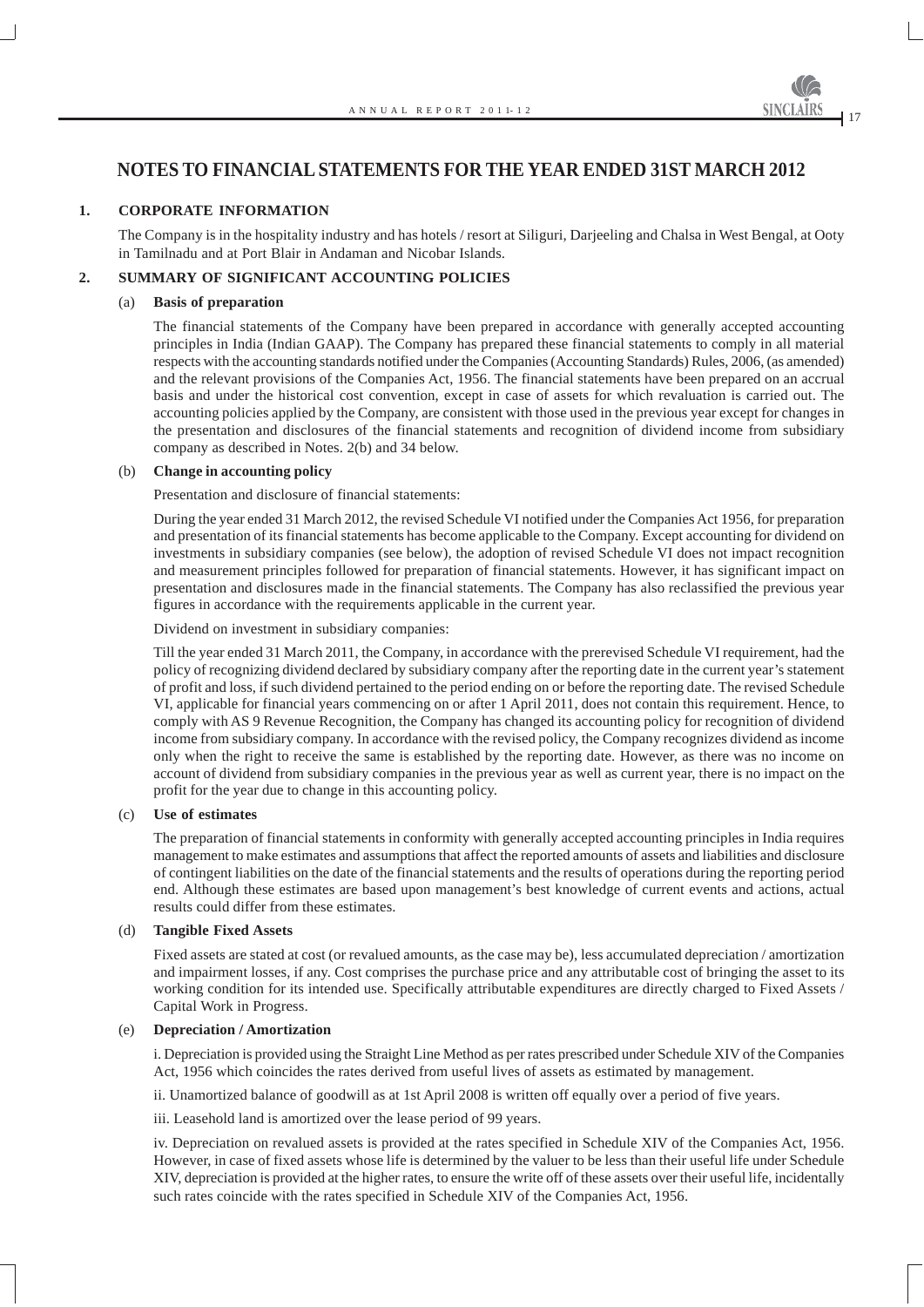

#### (f) **Impairment**

The carrying amounts of assets are reviewed at each Balance Sheet date to determine, if there is any indication of impairment based on internal / external factors. An impairment loss is recognized wherever the carrying amount of an asset exceeds its recoverable amount. The recoverable amount is the greater of the asset's net selling price and value in use. In assessing value in use, the estimated future cash flows are discounted to their present value using a pre-tax discount rate that reflects current market assessments of the time value of money and risks specific to the asset.

#### (g) **Leases**

Leases where the lessor effectively retains substantially all the risks and benefits of ownership of the leased term, are classified as operating leases. Operating lease payments are recognized as an expense in the Statement of Profit and Loss on a straight-line basis over the lease term.

#### (h) **Government grants and subsidies**

Grants and subsidies from the government are recognized when there is reasonable assurance that the grant / subsidy will be received and all attaching conditions will be complied with.

Government grants of the nature of promoters' contribution are credited to capital reserve and treated as a part of shareholders' funds.

#### (i) **Investments**

Investments that are readily realisable and intended to be held for not more than one year from the date on which such investments are made are classified as current investments. All other investments are classified as long-term investments. Current investments are carried at lower of cost and fair value determined on an individual investment basis. Longterm investments are carried at cost. However, provision for diminution in value is made to recognize a decline other than temporary in the value of the investments.

#### (j) **Inventories**

Inventories are valued as lower of cost and net realizable value. Cost is determined on "First in First Out" basis. Net realizable value is the estimated selling price in the ordinary course of business, less estimated costs of completion and estimated costs necessary to make the sale.

#### (k) **Revenue Recognition**

Revenue is recognized to the extent that it is probable that the economic benefits will flow to the Company and the revenue can be reliably measured.

#### i. **Income from Services**

Revenue from hospitality services is recognised when the services are rendered and the same becomes chargeable and is net of service tax and other statutory dues collected on behalf of the government. It comprises of sale of room and food and beverages and other services.

Membership fees collected from customers either in full upfront or on deferred payment basis against club facilities to be provided to them over the period of membership will be recognized as income over such period of membership after commencement of club operations. Pending such commencement, these have been included under 'Advance membership fees received.'

#### ii. **Interest**

Revenue is recognised on a time proportion basis taking into account the amount outstanding and the rate applicable.

#### iii. **Dividends**

Revenue is recognised when the shareholders' right to receive payment is established by the Balance Sheet date.

#### (L) **Foreign Currency Transaction**

#### i. **Initial Recognition**

Foreign currency transactions are recorded in the reporting currency, by applying to the foreign currency amount the exchange rate between the reporting currency and the foreign currency on the date of the transaction.

#### **ii. Conversion**

Foreign currency monetary items are retranslated using the exchange rate prevailing at the reporting date. Non-monetary items, which are measured in terms of historical cost denominated in a foreign currency, are reported using the exchange rate at the date of the transaction. Non-monetary items, which are measured at fair value or other similar valuation denominated in a foreign currency, are translated using the exchange rate at the date when such value was determined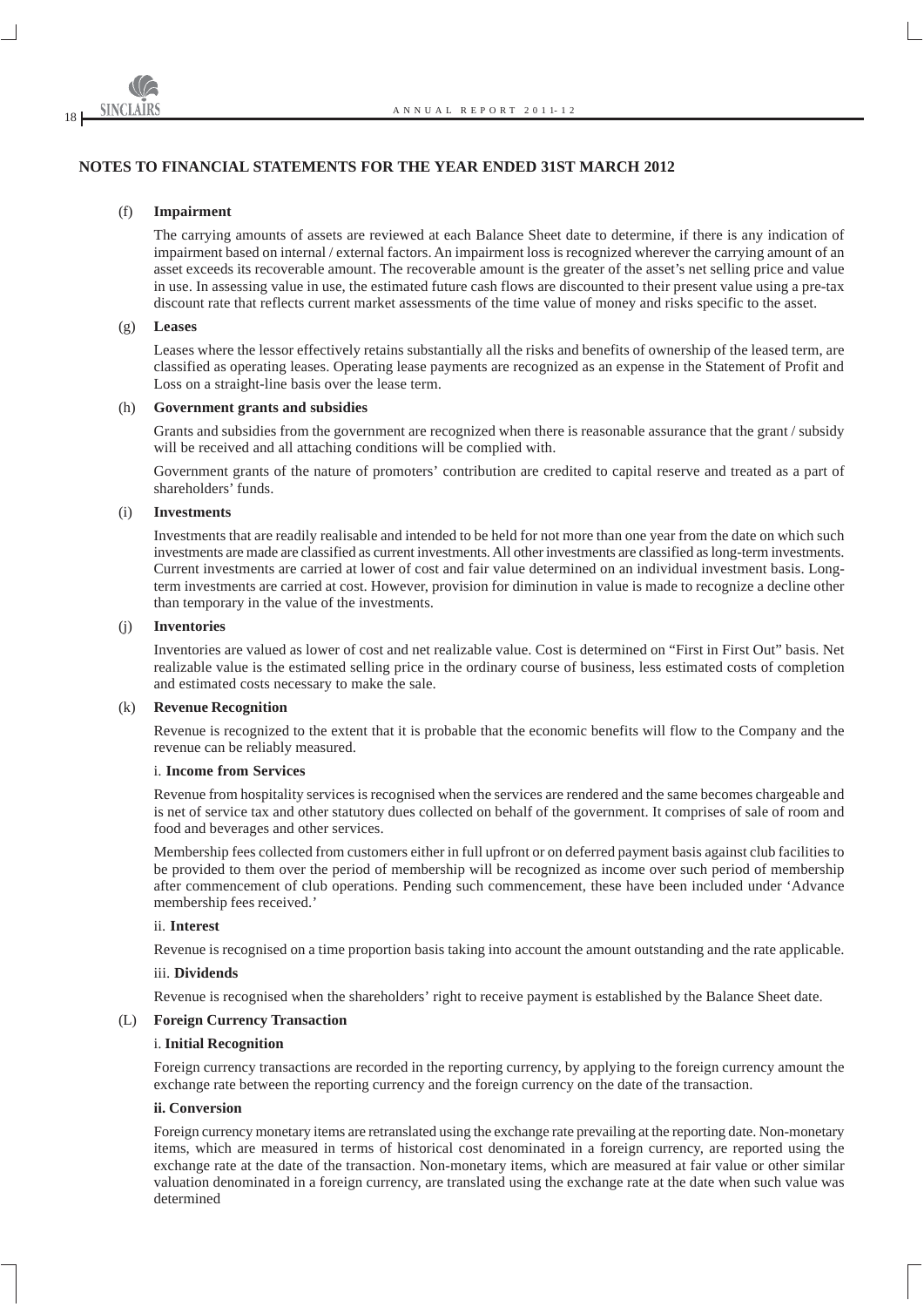#### ii. **Exchange Differences**

Exchange differences arising on the settlement of monetary items or on reporting monetary items of Company at rates different from those at which they were initially recorded during the year, or reported in previous financial statements, are recognised as income or as expenses in the year in which they arise.

#### (M) **Retirement and other employee benefits**

- (i) Retirement benefit in the form of Provident Fund is a defined contribution scheme and the contribution is charged to Statement of Profit and Loss of the year when the contributions are due.
- (ii) Gratuity liability is a defined benefit obligation and is provided for on the basis of an actuarial valuation under projected unit credit method made at the end of each financial year.
- (iii) Short term compensated absences are provided for based on management estimates.
- (iv) Actuarial gains / losses are immediately taken to Statement of Profit and Loss and are not deferred.

#### (N) **Income taxes**

Tax expense comprises of current and deferred tax. Current income tax is measured at the amount expected to be paid to the tax authorities in accordance with the Income Tax Act, 1961. Deferred income taxes reflect the impact of current year timing differences between taxable income and accounting income for the year and reversal of timing differences of earlier years.

Deferred tax is measured based on the tax rates and the tax laws enacted or substantively enacted at the Balance Sheet date. Deferred tax assets and deferred tax liabilities are offset, if a legally enforceable right exists to set off current tax assets against current tax liabilities and the deferred tax assets and deferred tax liabilities relate to the taxes on income levied by same governing taxation laws. Deferred tax assets are recognised only to the extent that there is reasonable certainty that sufficient future taxable income will be available against which such deferred tax assets can be realized.

#### (O) **Segment Reporting Policy**

The Company has hoteliering as its sole business segment and the same is considered as its primary reportable segment. The Company at present, operates in India and therefore the analysis of geographical segment is not applicable to the Company.

#### (P) **Earnings Per Share**

Basic earnings per share are calculated by dividing the net profit or loss for the period attributable to equity shareholders by the weighted average number of equity shares outstanding during the year.

For the purpose of calculating diluted earnings per share, the net result for the period attributable to equity shareholders and the weighted average number of shares outstanding during the period are adjusted for the effects of all dilutive potential equity shares.

#### (Q) **Provisions**

A provision is recognised when an enterprise has a present obligation as a result of past events and it is probable that an outflow of resources will be required to settle the obligation, in respect of which a reliable estimate can be made. Provisions are not discounted to its present value and are determined based on best estimate required to settle the obligation at the Balance Sheet date. These are reviewed at each Balance Sheet date and adjusted to reflect the current best estimates.

#### (R) **Contingent liabilities**

A contingent liability is a possible obligation that arises from past events whose existence will be confirmed by the occurrence or non-occurrence of one or more uncertain future events beyond the control of the Company or a present obligation that is not recognized because it is not probable that an outflow of resources will be required to settle the obligation. A contingent liability also arises in extremely rare cases where there is a liability that cannot be recognized because it cannot be measured reliably. The Company does not recognize a contingent liability but discloses its existence in the financial statements.

#### (S) **Cash and cash equivalents**

Cash and cash equivalents comprise of cash at bank and in hand and short-term investments with an original maturity of three months or less.

#### (T) **Measurement of EBITDA**

As permitted by the Guidance Note issued by Institute of Chartered Accountants of India on the Revised Schedule VI to the Companies Act, 1956, the Company has opted to present earnings before interest, tax, depreciation and amortization (EBITDA) as a separate line item on the face of the statement of profit and loss. The Company measures EBITDA on the basis of profit/ (loss) from continuing operations. In its measurement, the Company does not include depreciation and amortization expense, finance costs and tax expense.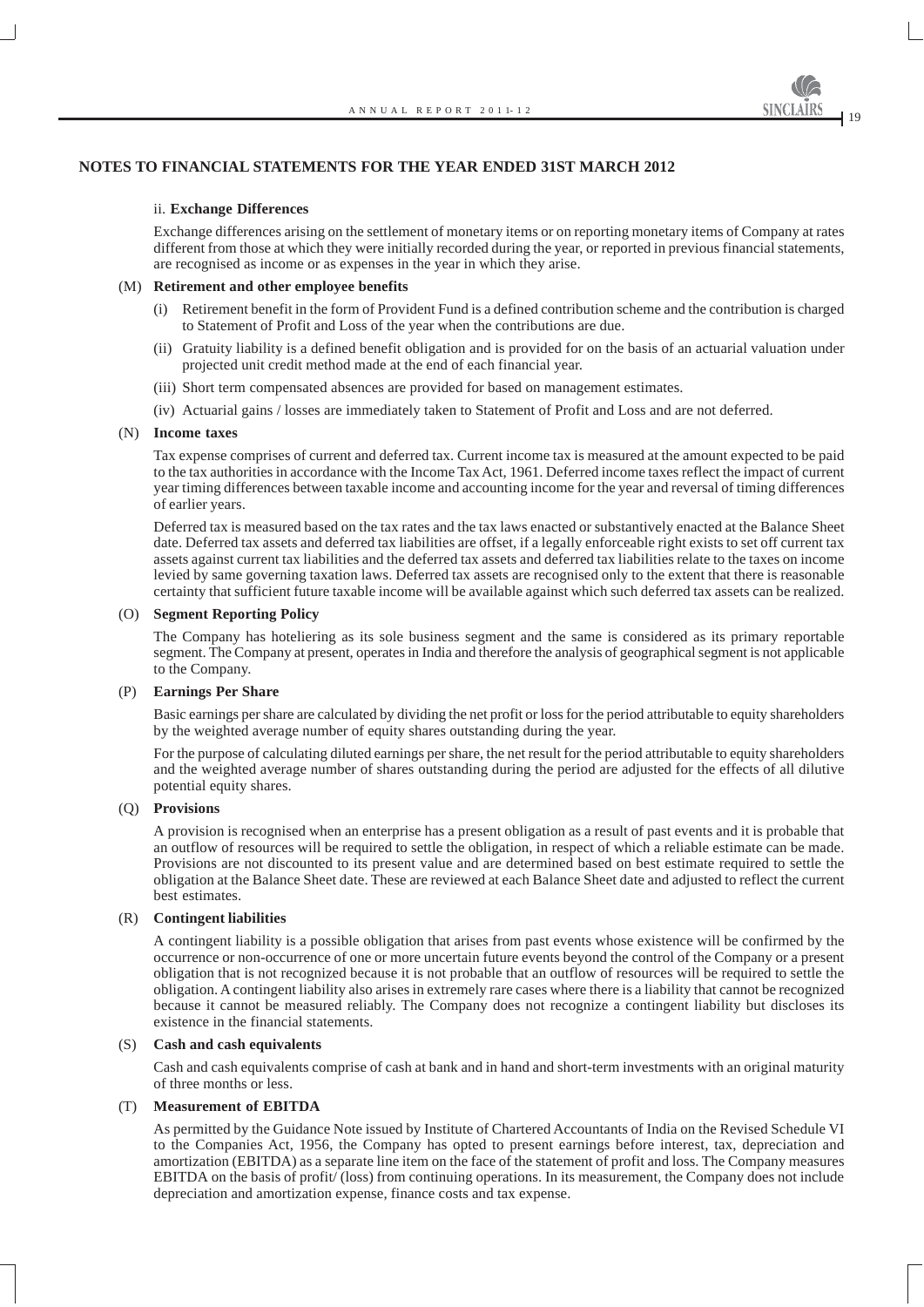

|                                 |                                                         | As at 31st<br><b>March, 2012</b><br>$\overline{\phantom{0}}$ | As at 31st<br>March, 2011 |
|---------------------------------|---------------------------------------------------------|--------------------------------------------------------------|---------------------------|
| <b>3 SHARE CAPITAL</b>          |                                                         |                                                              |                           |
| <b>Authorized Share Capital</b> |                                                         |                                                              |                           |
| 15,000,000                      | Equity Shares of 10/- each                              | 150,000,000                                                  | 150,000,000               |
| 5,000,000                       | Redeemable Preference Shares of `10/- each              | 50,000,000                                                   | 50,000,000                |
|                                 |                                                         | 200,000,000                                                  | 200,000,000               |
|                                 | Issued, subscribed and fully paid-up shares             |                                                              |                           |
| 6,065,222                       | Equity Shares of $\degree$ 10/- each fully paid paid-up | 60,652,220                                                   | 60,652,220                |

(a) There is no movement in Issued and subscribed equity share and share capital during the current and previous year.

## **(b) Terms/ rights attached to equity shares**

The Company has only one class of equity shares having par value of ` 10 per share. Every holder of an equity share is entitled to one vote per share. The Company declares and pays dividends in Indian rupees. The dividend proposed by the Board of Directors is subject to the approval of the shareholders in the ensuing Annual General Meeting.

During the year ended 31 March 2012, the dividend amount per share recognized as distribution to equity shareholders was ` 4.00 (31 March 2011: ` 3.50).

In the event of liquidation of the Company, after distribution of all preferential amounts, the remaining assets of the Company will be distributed to equity shareholders in proportion to their shareholding.

|                            | As at 31 March 2012 |                     | As at 31 March 2011 |  |  |
|----------------------------|---------------------|---------------------|---------------------|--|--|
| <b>No of Equity Shares</b> | $%$ holding         | No of Equity Shares | % holding           |  |  |
|                            |                     |                     |                     |  |  |
| 1,979,221                  | 32.63%              | 1,979,221           | 32.63%              |  |  |
| 1,256,224                  | $20.71\%$           | 1,256,224           | 20.71%              |  |  |
| 1,231,613                  | $20.31\%$           | 1,231,613           | 20.31%              |  |  |
| 588,000                    | $9.69\%$            | 588,000             | 9.69%               |  |  |
| 338,421                    | 5.58%               | 281,915             | 4.65%               |  |  |
| 306,320                    | $5.05\%$            | 306.320             | 5.05%               |  |  |
|                            |                     |                     |                     |  |  |

## **(c) Details of shareholders holding more than 5% Equity Shares in the Company**

As per records of the Company, and information provided by its registrar the above shareholding represents both legal and beneficial ownership of shares.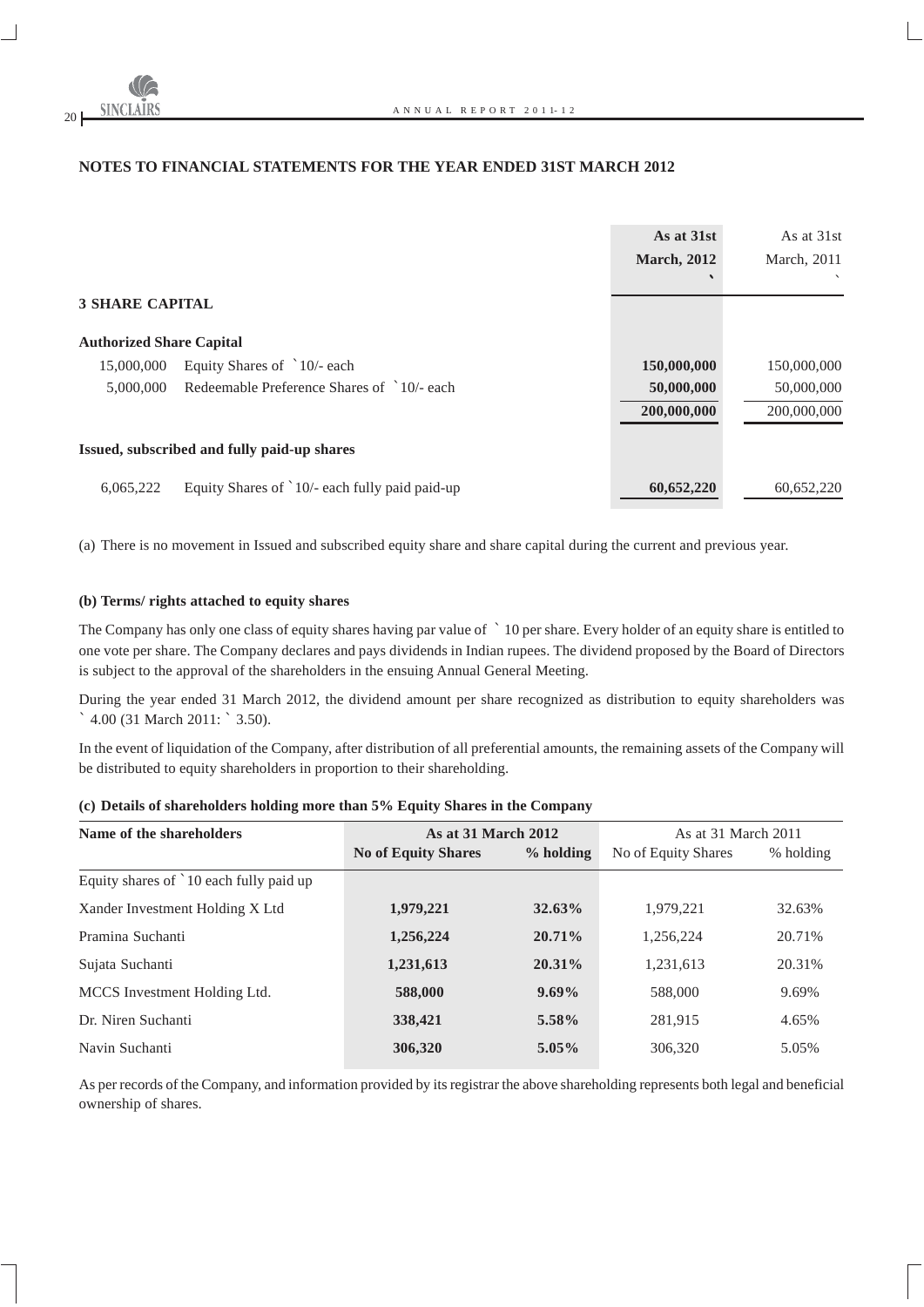A N N U A L REPORT 2011-12 SINCLAIRS 21

## **NOTES TO FINANCIAL STATEMENTS FOR THE YEAR ENDED 31ST MARCH 2012**

 $\Box$ 

|                                                                                                     | As at 31st<br><b>March</b> , 2012 | As at 31st<br>March, 2011 |
|-----------------------------------------------------------------------------------------------------|-----------------------------------|---------------------------|
| <b>4 RESERVES AND SURPLUS</b>                                                                       |                                   |                           |
| <b>Capital Reserve</b>                                                                              |                                   |                           |
| <b>Amalgamation Reserve</b>                                                                         |                                   |                           |
| Balance as per last financial statements                                                            | 7,279,767                         | 7,279,767                 |
| <b>Capital Redemption Reserve</b>                                                                   |                                   |                           |
| Balance as per last financial statements                                                            | 12,280,000                        | 12,280,000                |
| <b>Capital Investment Subsidy</b>                                                                   |                                   |                           |
| Balance as per last financial statements                                                            | 8,136,724                         | 8,136,724                 |
| <b>Securities Premium Account</b>                                                                   |                                   |                           |
| Balance as per last financial statements                                                            | 509,405,585                       | 509,405,585               |
| <b>Revaluation Reserve</b>                                                                          |                                   |                           |
| Balance as per last financial statements                                                            | 50,792,256                        | 51,033,088                |
| Less: amount transferred to the statement of profit and loss                                        |                                   |                           |
| as reduction from depreciation (refer note 21)                                                      | 240,832                           | 240,832                   |
| Less: adjusted against revalued fixed asset held for sale (refer note 12)<br><b>Closing Balance</b> | 15,013,448<br>35,537,976          | 50,792,256                |
|                                                                                                     |                                   |                           |
| <b>General Reserve</b>                                                                              |                                   |                           |
| Balance as per last financial statements                                                            | 130,480,181                       | 123,480,181               |
| Add: amount transferred from surplus balance in the statement<br>of profit and loss                 | 5,000,000                         | 7,000,000                 |
| <b>Closing Balance</b>                                                                              | 135,480,181                       | 130,480,181               |
| <b>Surplus in the Statement of Profit and Loss</b>                                                  |                                   |                           |
| Balance as per last financial statements                                                            | 41,813,637                        | 21,302,275                |
| Add: Profit for the year                                                                            | 30,866,944                        | 52,265,391                |
|                                                                                                     | 72,680,581                        | 73,567,666                |
| <b>Appropriations:</b>                                                                              |                                   |                           |
| <b>Interim Dividend</b>                                                                             |                                   |                           |
| [amount per share ` 4.00 (previous year ` 3.50)]<br>24,260,888                                      |                                   | 21,228,277                |
| Tax on Interim Dividend<br>3,935,723<br><b>Transfer to General Reserve</b>                          | 28,196,611                        | 3,525,752<br>24,754,029   |
|                                                                                                     | 5,000,000                         | 7,000,000                 |
| Net surplus in the statement of profit and loss                                                     | 39,483,970                        | 41,813,637                |
|                                                                                                     | 747,604,203                       | 760,188,150               |
| DEFERRED TAX LIABILITY<br>5                                                                         |                                   |                           |
| <b>Deferred Tax Liability</b>                                                                       |                                   |                           |
| Timing difference on depreciable fixed assets                                                       | 40,715,672                        | 40,271,686                |
|                                                                                                     | 40,715,672                        | 40,271,686                |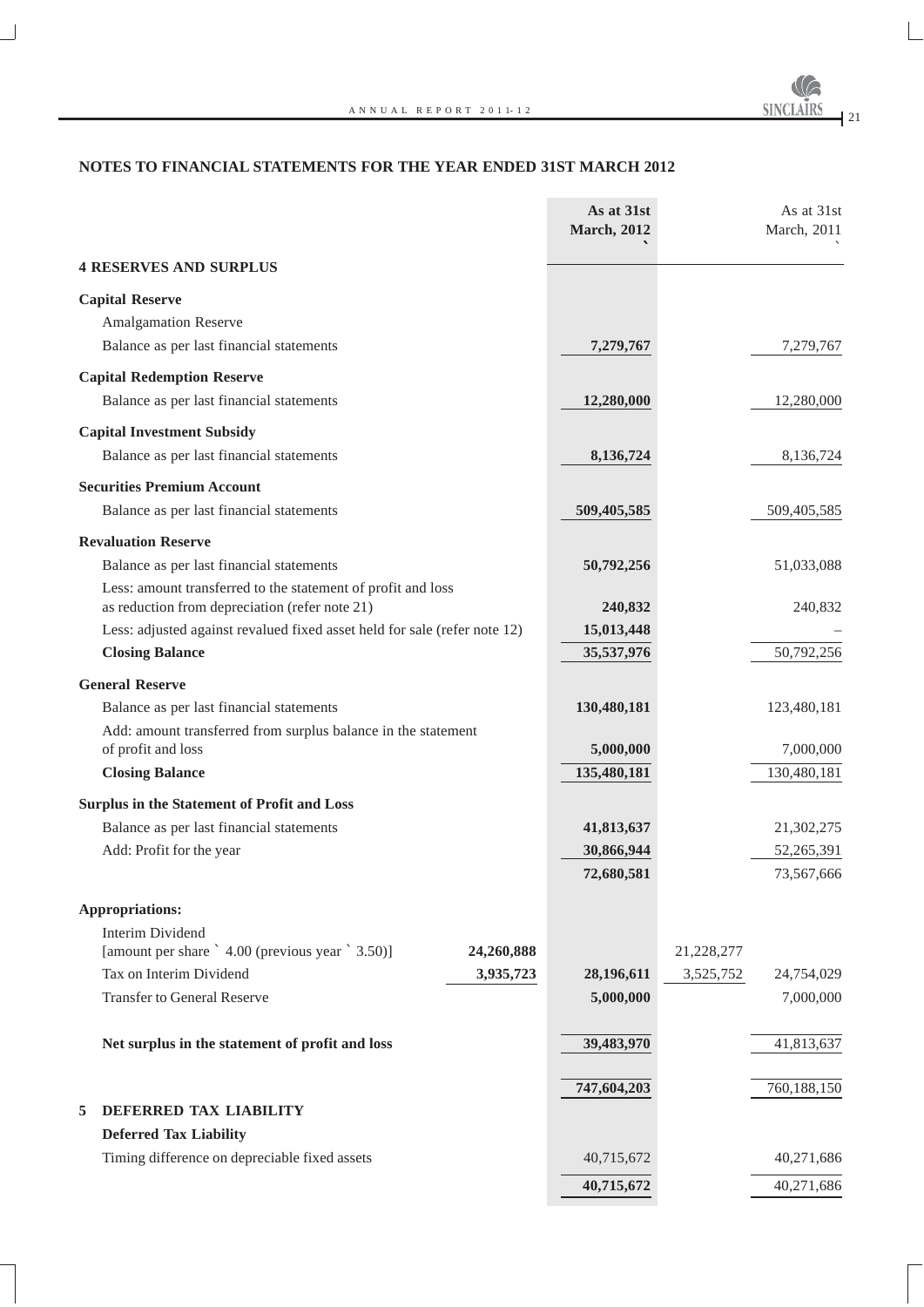$\overline{\phantom{0}}$ 

## **NOTES TO FINANCIAL STATEMENTS FOR THE YEAR ENDED 31ST MARCH 2012**

## **6 OTHER LIABILITIES**

|                                                                                                    | Non-Current     | Current         |                 |
|----------------------------------------------------------------------------------------------------|-----------------|-----------------|-----------------|
| <b>31st March 2012</b>                                                                             | 31st March 2011 | 31st March 2012 | 31st March 2011 |
| <b>Trade Payables</b>                                                                              |                 |                 |                 |
| For goods<br>(refer note 24 for details of dues to micro and small enterprises)                    |                 | 3,100,981       | 1,310,398       |
| For other expenses                                                                                 |                 | 5,330,324       | 2,941,583       |
|                                                                                                    |                 | 8,431,305       | 4,251,981       |
| <b>Other Liabilities</b>                                                                           |                 |                 |                 |
| Advances from customers                                                                            |                 | 4,548,632       | 3,550,342       |
| Advances against sale of assets (refer note 12)                                                    |                 | 49,817,625      |                 |
| Unclaimed dividend (amount will be credited to Investor<br>Education and Protection Fund when due) |                 | 485,862         | 98,619          |
| Interim dividend payable                                                                           |                 |                 | 21,228,277      |
| Other Payables                                                                                     |                 |                 |                 |
| Advance membership fees received<br>5,759,481                                                      | 2,912,875       |                 |                 |
| Deposits received from others                                                                      |                 | 551,000         | 497,000         |
| Creditors for fixed assets                                                                         |                 | 15,300,435      | 4,063,443       |
| Statutory dues                                                                                     |                 | 1,607,010       | 490,308         |
| 5,759,481                                                                                          | 2,912,875       | 72,310,564      | 29,927,989      |

|                                 | Short-Term                                         |                                             |  |
|---------------------------------|----------------------------------------------------|---------------------------------------------|--|
|                                 | <b>31st March 2012</b><br>$\overline{\phantom{a}}$ | 31st March 2011<br>$\overline{\phantom{0}}$ |  |
| 7 PROVISIONS                    |                                                    |                                             |  |
| Provision for employee benefits |                                                    |                                             |  |
| Gratuity                        | 775,875                                            | 658,950                                     |  |
|                                 | 775,875                                            | 658,950                                     |  |
|                                 |                                                    |                                             |  |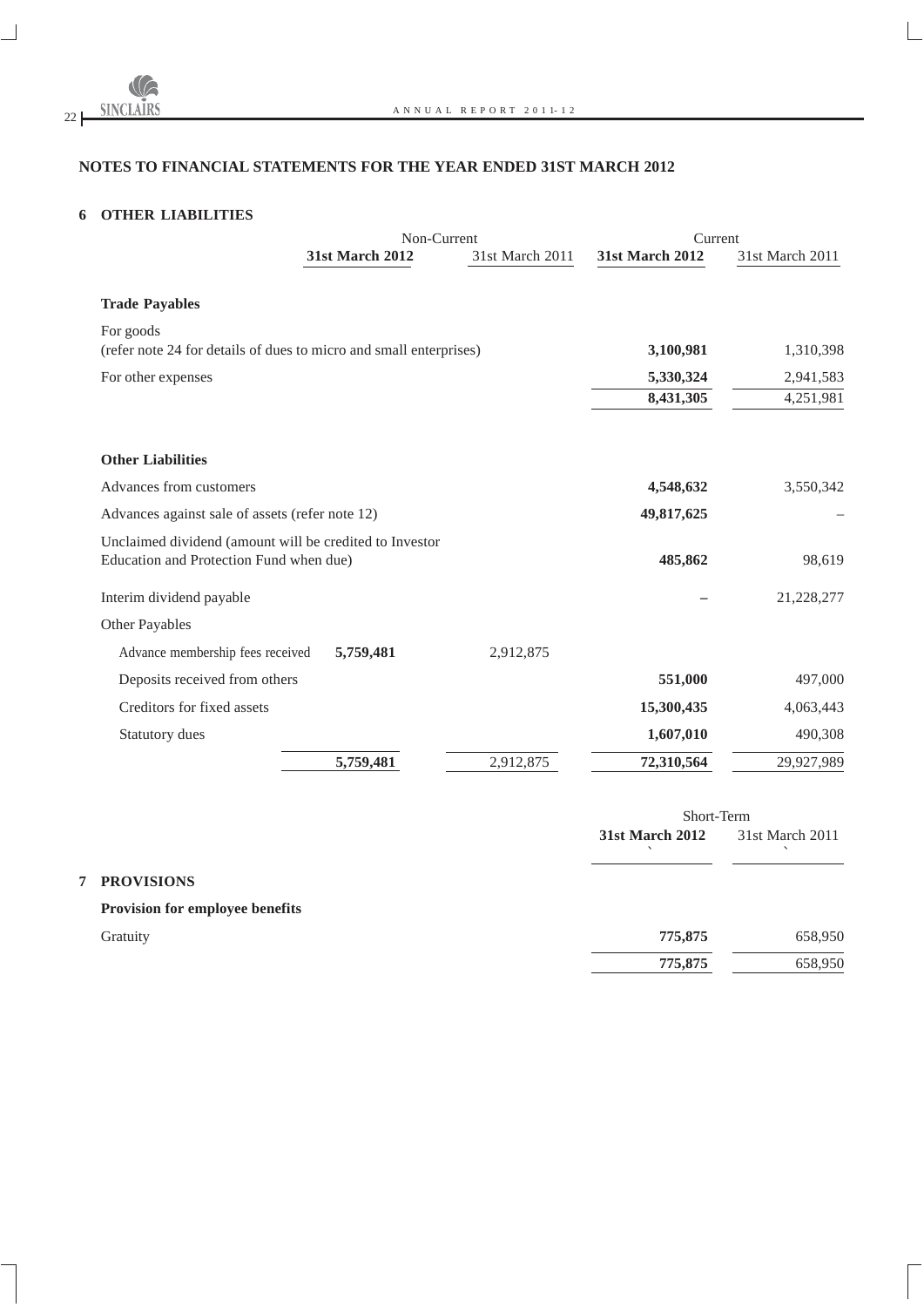NOTES TO FINANCIAL STATEMENTS FOR THE YEAR ENDED 31ST MARCH 2012 **NOTES TO FINANCIAL STATEMENTS FOR THE YEAR ENDED 31ST MARCH 2012**

`

8 FIXED ASSETS **8 FIXED ASSETS**

|                                          |                  |                   |               |            | Tangible Asset                     |                            |           |                     |             | Intangible Asset  | Capital             |
|------------------------------------------|------------------|-------------------|---------------|------------|------------------------------------|----------------------------|-----------|---------------------|-------------|-------------------|---------------------|
|                                          | Freehold<br>Land | Land<br>Leasehold | Building      | Plant and  | Furniture<br>equipment and fixture | Electrical<br>installation | Vehicles  | Office<br>equipment | Total       | $_{\rm Goodwill}$ | Work in<br>Progress |
| <b>COST OR REVALUED</b>                  |                  |                   |               |            |                                    |                            |           |                     |             |                   |                     |
| At 1 April 2010                          | 49,696,876       | 2,765,576         | 224,981,429   | 60,198,697 | 63,675,446                         | 12,749,674                 | 4,775,046 | 4,094,470           | 422,937,214 | 15,300,249        | 1,81,98,478         |
| Additions                                | 62,362,500       |                   |               | 2,368,712  | 3,773,221                          | 425,261                    | 687,538   | 202,476             | 69,819,708  |                   | 9,83,70,477         |
| Disposals                                |                  |                   | 714,000       | 1,025,768  | 9,902,911                          | 204.941                    |           |                     | 21,847,620  |                   |                     |
| At 31 March 2011                         | 112,059,376      | 2,765,576         | 224.267.429   | 61,541,64  | 47,545,756                         | 12.969.994                 | 5,462,584 | 4,296,946           | 470,909,302 | 15.300.249        | 11,65,68,955        |
| Additions                                | 269,650          |                   | 33,237,181    | 17.715.304 | 34,467,823                         | 11,255,982                 | 1,761,488 | 509,805             | 99,217,233  |                   | 13.48.08.966        |
| Disposals                                |                  |                   |               | 1,327,474  | 2,274,532                          | 118,426                    | 235,908   | 1,792,944           | 5,749,284   |                   | 9,63,04,544         |
| Transfer to fixed asset held<br>for sale | 15,114,988       |                   |               |            |                                    |                            |           |                     | 15,114,988  |                   | 1,72,84,569         |
| At 31 March 2012                         | 97,214,038       | 2,765,576         | 257,504,610   | 77,929,47  | 79,739,047                         | 24,107,550                 | 6,988,164 | 3,013,807           | 549,262,263 | 15,300,249        | 13,77,88,808        |
| DEPRECIATION                             |                  |                   |               |            |                                    |                            |           |                     |             |                   |                     |
| At 1 April 2010<br>Charge for the year   |                  | 419,027           | 59,357,484    | 31,995,190 | 40,826,655                         | 6,946,086                  | .944.234  | 3,133,239           | 44,621,915  | 8,415,138         |                     |
|                                          |                  | 27,935            | 3.664.288     | 2,360,086  | 4.456.688                          | 482,564                    | 509,178   | 492,905             | 1.993.644   | 2,295,037         |                     |
| Disposals                                |                  |                   | 168,963       | 601,716    | 5,901,840                          | 93,315                     |           |                     | 16,765,834  |                   |                     |
| At 31 March 2011                         | $\overline{1}$   | 446,962           | 62,852,809    | 33,753,560 | 29,381,503                         | 7,335,335                  | 2.453,412 | 3,626,144           | 39,849,725  | 10,710,175        |                     |
| Charge for the year<br>Disposals         |                  | 28,318            | 3,663,525     | 2,537,471  | 4,675,042                          | 1,076,261                  | 504,602   | 310,053             | 12,795,272  | 2,295,037         |                     |
|                                          |                  |                   |               | 650,483    | 2,088,499                          | 73,823                     | 224,113   | 1,792,944           | 4,829,862   |                   |                     |
| At 31 March 2012                         | L                | 475,280           | 66.516.334    | 35,640,548 | 31,968,046                         | 8,337,773                  | 2,733,901 | 2,143,253           | 147.815.135 | 13.005.212        |                     |
| NET BLOCK                                |                  |                   |               |            |                                    |                            |           |                     |             |                   |                     |
| 31st March, 2011                         | 112,059,376      | 2,318,614         | 161,414,620   | 27,788,081 | 18,164,253                         | 5,634,659                  | 3,009,172 | 670,802             | 331,059,577 | 4,590,074         | 11,65,68,955        |
| 31st March, 2012                         | 97,214,038       | 2,290,296         | 190,988,276   | 42,288,923 | 47,771,001                         | 15,769,777                 | 4,254,263 | 870,554             | 401,447,128 | 2,295,037         | 13,77,88,808        |
|                                          |                  |                   | $\frac{1}{5}$ |            |                                    |                            |           |                     |             |                   |                     |

a) Revaluation: The Company has revalued land and building situated at Siliguri and Darjeeling in the year 1993, the total increase on such revaluation being 35,745,982 (previous year a) Revaluation: The Company has revalued land and building situated at Siliguri and Darjeeling in the year 1993, the total increase on such revaluation being ` 35,745,982 (previous year 50,759,430). Land and Building situated at Port Blair were revalued in the year 1994 resulting in a net increase of Rs.13,735,921 (previous year ` 13,735,921) ` 50,759,430). Land and Building situated at Port Blair were revalued in the year 1994 resulting in a net increase of Rs.13,735,921 (previous year ` 13,735,921)

b) Building includes those constructed on leasehold land, Gross Block 71,332,985 (previous year 69,169,348), Depreciation charge for the year 1,130,645 (previous year b) Building includes those constructed on leasehold land, Gross Block ` 71,332,985 (previous year ` 69,169,348), Depreciation charge for the year ` 1,130,645 (previous year 1,127,460), Accumulated depreciation 13,032,929 (previous year 11,902,284), Net book value 58,300,055 (previous year 57,267,064). ` 1,127,460), Accumulated depreciation ` 13,032,929 (previous year ` 11,902,284), Net book value ` 58,300,055 (previous year ` 57,267,064).

(c) Freehold land and capital work in progress include costs aggregating ` 105,561,326 (previous year ` 105,539,801) relating to a project where the construction work will commence on (c) Freehold land and capital work in progress include costs aggregating ` 105,561,326 (previous year ` 105,539,801) relating to a project where the construction work will commence on receipt of necessary approvals from appropriate authorities. receipt of necessary approvals from appropriate authorities.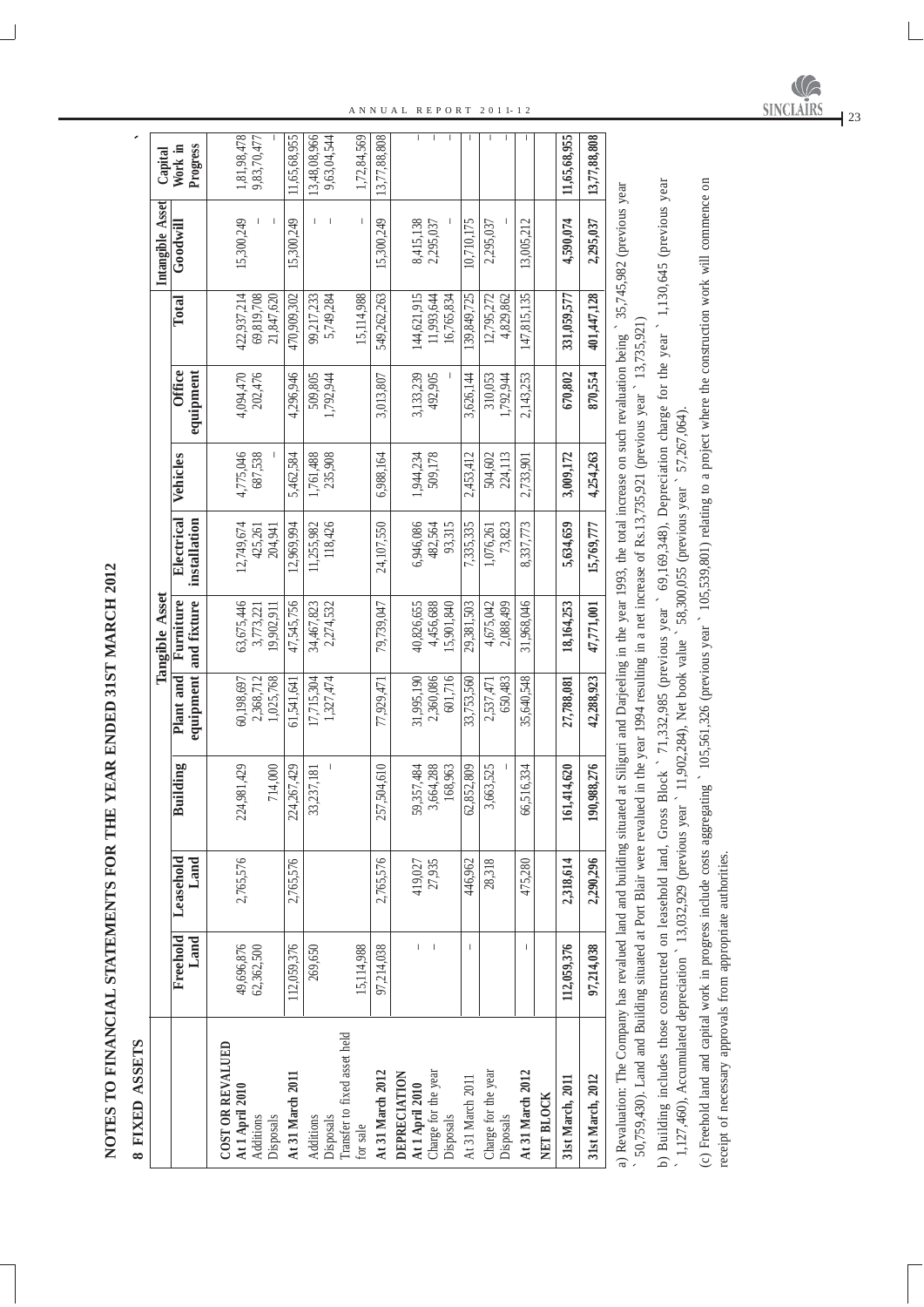|   |                                                                                  | As at 31st         | As at 31st  |
|---|----------------------------------------------------------------------------------|--------------------|-------------|
|   |                                                                                  | <b>March, 2012</b> | March, 2011 |
|   |                                                                                  |                    |             |
| 9 | NON CURRENT INVESTMENT                                                           |                    |             |
|   | Trade investments - Unquoted (valued at cost)                                    |                    |             |
|   | Investments in subsidiary                                                        |                    |             |
|   | 808,700 (previous year nil) equity shares of `100 each fully paid-up in          |                    |             |
|   | Savannah Hotels Private Limited                                                  | 113,218,000        |             |
|   | Debentures                                                                       |                    |             |
|   | 7,810,806 (previous year nil) Zero rated Debentures of ` 10 each, fully paid up, |                    |             |
|   | in Savannah Hotels Private Limited, due for redemption                           |                    |             |
|   | on April 30, 2013 at par.                                                        | 78,108,060         |             |
|   |                                                                                  | 191,326,060        |             |
|   | Aggregate amount of unquoted investments:                                        | 191,326,060        |             |

(a) The Company subscribed to these equity shares and debentures of Savannah Hotels Private Limited on October 31, 2011. The subscription to equity shares represents 51.02% shareholding of Savannah Hotels Private Limited.

(b) The above shares are pledged with Tourism Finance Corporation of India Limited against the outstanding loan of `115,358,000 of the subsidiary company, Savannah Hotels Private Limited.

|                                                              |                        | Non-Current     | Current                |                 |
|--------------------------------------------------------------|------------------------|-----------------|------------------------|-----------------|
|                                                              | <b>31st March 2012</b> | 31st March 2011 | <b>31st March 2012</b> | 31st March 2011 |
| <b>10 LOANS AND ADVANCES</b><br>(Unsecured, considered good) |                        |                 |                        |                 |
| Capital Advances                                             | 4,080,222              | 8,886,009       |                        |                 |
| <b>Security Deposits</b>                                     | 477,578                | 621,832         | 128,000                | 31,064          |
| Loan to a subsidiary company *                               |                        |                 | 8,000,000              |                 |
| Advances recoverable in cash or kind                         | 549,944                | 555,345         | 235,914                | 79,365          |
| <b>Other Loans and Advances</b>                              |                        |                 |                        |                 |
| Loans to employees (Interest Free)                           | 150,000                |                 | 311,171                | 287,781         |
| Advance Income Tax (net of provision<br>for Taxation)        | 1,800,688              | 1,246,364       | 1,246,365              | 1,304,321       |
| Prepaid Expenses                                             | 234,870                | 38,850          | 1,401,422              | 1,153,301       |
| Balance with service tax and VAT<br>authorities              |                        |                 | 263,147                | 251,491         |
|                                                              | 2,185,558              | 1,285,214       | 3,222,105              | 2,996,894       |
|                                                              | 7,293,302              | 11,348,400      | 11,586,019             | 3,107,323       |

\* Loan given to Savannah Hotels Private Limited. Maximum amount outstanding at anytime during the year is ` 8,000,000 (previous year ` nil).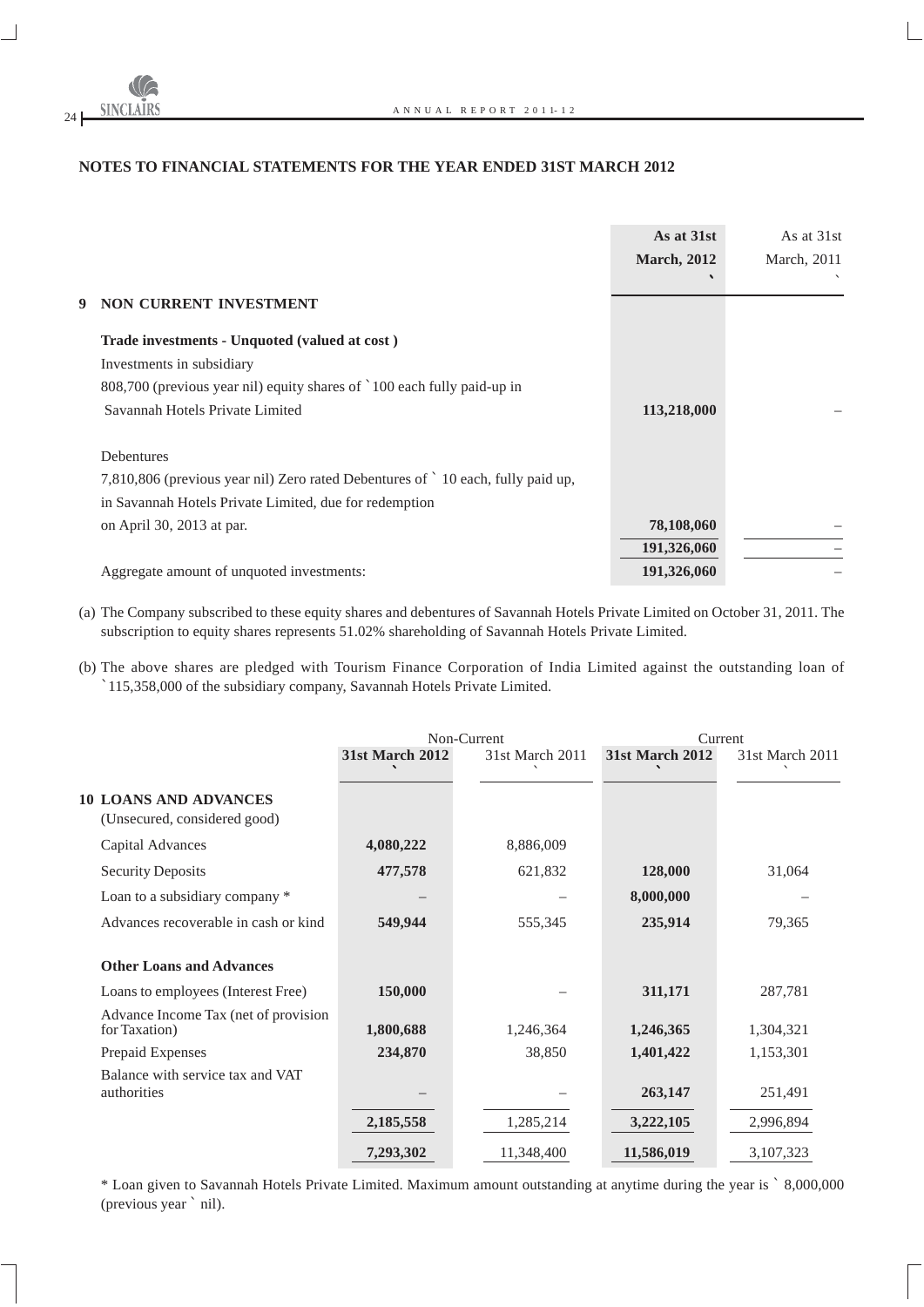$\Box$ 

|                                                                                         | As at<br><b>31st March 2012</b> | As at<br>31st March 2011 |
|-----------------------------------------------------------------------------------------|---------------------------------|--------------------------|
| <b>11 TRADE RECEIVABLES</b><br>(Unsecured, considered good)                             |                                 |                          |
| Outstanding for a period exceeding six months from the date<br>they are due for payment | 1,410,880                       | 1,451,719                |
| Other receivables                                                                       | 4,508,194                       | 4,408,589                |
|                                                                                         | 5,919,074                       | 5,860,308                |

|                                                                                                                                                                               |                        | Non-Current     | Current                |                 |
|-------------------------------------------------------------------------------------------------------------------------------------------------------------------------------|------------------------|-----------------|------------------------|-----------------|
|                                                                                                                                                                               | <b>31st March 2012</b> | 31st March 2011 | <b>31st March 2012</b> | 31st March 2011 |
|                                                                                                                                                                               |                        |                 |                        |                 |
| <b>12 OTHER ASSETS</b><br>(Unsecured, considered good)                                                                                                                        |                        |                 |                        |                 |
| Margin Money Deposit<br>with bank (note15)                                                                                                                                    | 5,543,433              | 5,543,433       |                        |                 |
| Fixed assets held for sale (at net<br>book value, being lower than<br>estimated net relisable value)*                                                                         |                        |                 | 17,386,109             |                 |
| Interest Accrued, but not due on<br>margin money/deposits with bank                                                                                                           | 545,388                | 60,497          | 2,333,137              | 8,003,867       |
|                                                                                                                                                                               | 6,088,821              | 5,603,930       | 19,719,246             | 8,003,867       |
| * Represents freehold land, possession of which is yet to be handedover,<br>pending performance of obligations under the terms of agreement.<br><b>13 CURRENT INVESTMENTS</b> |                        |                 |                        |                 |
| (Unquoted Mutual Funds)                                                                                                                                                       |                        |                 |                        |                 |
| Long-term investments (valued at cost)                                                                                                                                        |                        |                 |                        |                 |
| 1,000,000 units of HDFC Mutual Fund-FMP 370D<br>Feb 2012(2) SR XXI Growth (Face value ` 10 each)                                                                              |                        |                 | 100,000,000            |                 |
| Current investments (valued at lower of cost and<br>fair value, unless stated otherwise)                                                                                      |                        |                 |                        |                 |
| 750,000 units of HDFC Mutual Fund- FMP 92D<br>March 2012(1) Growth (Face value ` 10 each)                                                                                     |                        |                 | 7,500,000              |                 |
| (Unquoted Mutual Funds)                                                                                                                                                       |                        |                 |                        |                 |
| 367,617 units of HDFC Mutual Fund- Treasury<br>Advantage Plan- Growth (Face value ` 10 each)                                                                                  |                        |                 | 8,470,977              |                 |
|                                                                                                                                                                               |                        |                 | 115,970,977            |                 |
| Agregate amount of unquoted investment                                                                                                                                        |                        |                 | 115,970,977            |                 |
| <b>14 INVENTORIES</b>                                                                                                                                                         |                        |                 |                        |                 |
| (valued at lower of cost and net realizable value)                                                                                                                            |                        |                 |                        |                 |
| Food and Beverages                                                                                                                                                            |                        |                 | 1,513,551              | 1,237,862       |
| Linen, Curtains, Housekeeping Items etc.                                                                                                                                      |                        |                 | 1,354,039              | 719,900         |
|                                                                                                                                                                               |                        |                 | 2,867,590              | 1,957,762       |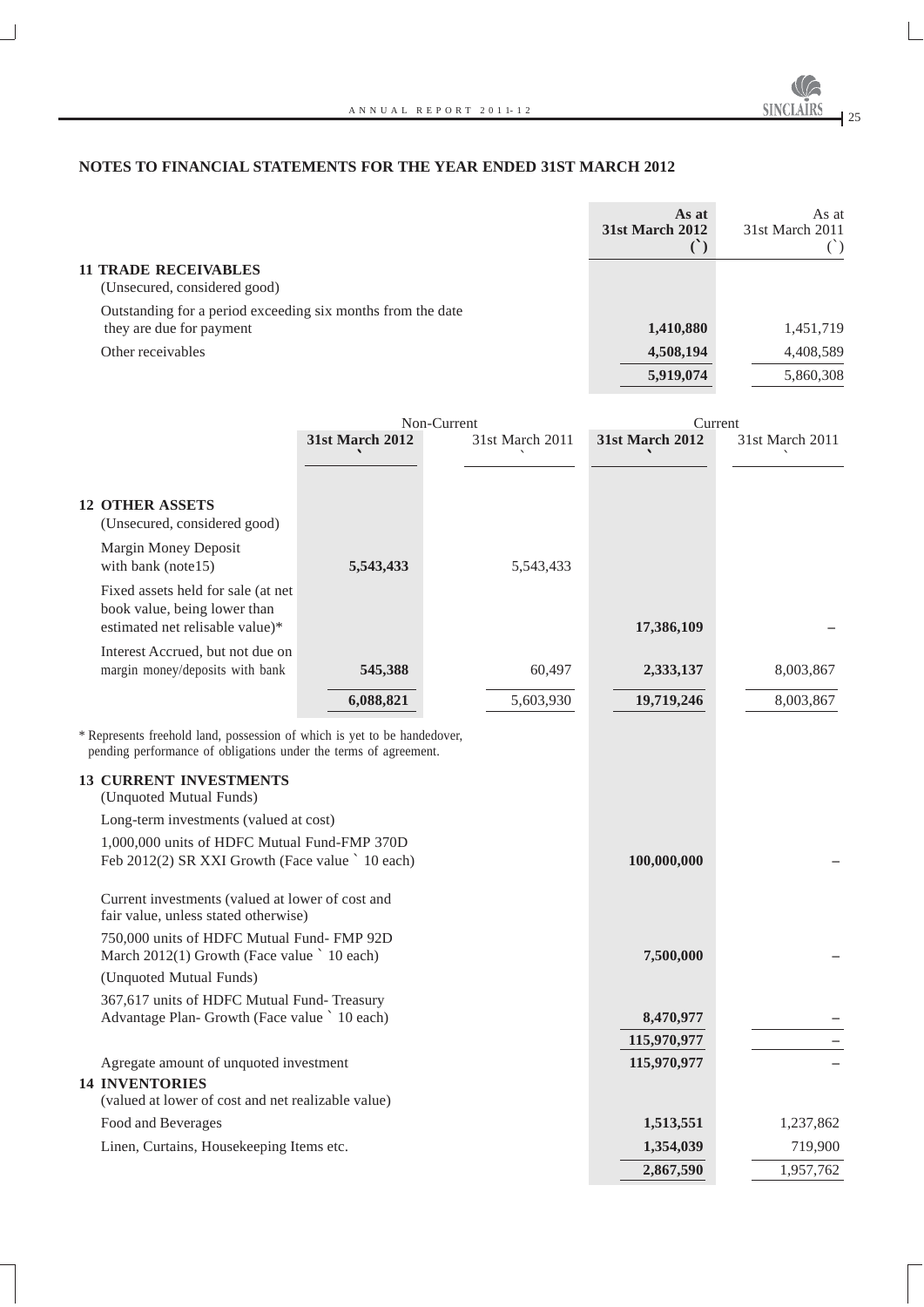$\overline{\phantom{a}}$ 

## **NOTES TO FINANCIAL STATEMENTS FOR THE YEAR ENDED 31ST MARCH 2012**

|                                                                                           |                        | Non-Current | Current                                         |             |
|-------------------------------------------------------------------------------------------|------------------------|-------------|-------------------------------------------------|-------------|
|                                                                                           | <b>31st March 2012</b> |             | 31st March 2011 31st March 2012 31st March 2011 |             |
|                                                                                           |                        |             |                                                 |             |
| <b>15 CASH AND BANK BALANCES</b>                                                          |                        |             |                                                 |             |
| <b>Cash and Cash equivalents</b><br>Balance with banks                                    |                        |             |                                                 |             |
| on current accounts                                                                       |                        |             | 2,117,631                                       | 1,450,630   |
| On unpaid dividend account                                                                |                        |             | 485,862                                         | 98,619      |
| Interim dividend account                                                                  |                        |             |                                                 | 21,228,277  |
| Cash on hand                                                                              |                        |             | 354,941                                         | 316,895     |
|                                                                                           |                        |             | 2,958,434                                       | 23,094,421  |
| <b>Other Bank Balances</b>                                                                |                        |             |                                                 |             |
| Deposits with original maturity<br>for more than twelve months                            |                        |             |                                                 | 387,647,734 |
| Deposits with original maturity for more<br>than three months but less than twelve months |                        |             | 30,988,825                                      | 21,500      |
| Margin money deposit*                                                                     | 5,543,433              | 5,543,433   |                                                 |             |
|                                                                                           | 5,543,433              | 5,543,433   | 30,988,825                                      | 387,669,234 |
| Amount as disclosed under non-current                                                     |                        |             |                                                 |             |
| assets (note 12)                                                                          | (5,543,433)            | (5,543,433) |                                                 |             |
| <b>Net</b>                                                                                |                        |             | 33,947,259                                      | 410,763,655 |

\* Margin money ` 5,071,423 pledged against Bank Guarantees and ` 472,010 pledged with the Registrar, Calcutta High Court towards certain litigations.

|                                                | <b>Year Ended 31st</b> | Year Ended 31st |
|------------------------------------------------|------------------------|-----------------|
|                                                | <b>March</b> , 2012    | March, 2011     |
| <b>16 REVENUE FROM OPERATIONS</b>              |                        |                 |
| Sale of services                               |                        |                 |
| Room                                           | 86,079,430             | 91,870,567      |
| Food and Beverages                             | 47,529,556             | 48,232,199      |
| Other operating revenues                       |                        |                 |
| Car Hire Income                                | 5,245,506              | 4,276,760       |
| Others                                         | 5,836,389              | 5,496,617       |
|                                                | 144,690,881            | 149,876,143     |
| 17 OTHER INCOME                                |                        |                 |
| Interest Income                                |                        |                 |
| - Deposits with Banks                          | 23,650,616             | 27,706,101      |
| - Loan to subsidiary company                   | 202,520                |                 |
| - Others                                       | 136,803                | 19,463          |
| Net Gain on sale of current investments        | 1,598,528              | 12,463,060      |
| Compensation received for surrender of tenancy | 1,524,920              |                 |
| Liabilities no longer required written back    | 92,989                 | 64,527          |
| Net foreign exchange gain                      |                        | 46,711          |
| Other non-operating income                     | 661,715                | 852,134         |
|                                                | 27,868,091             | 41,151,996      |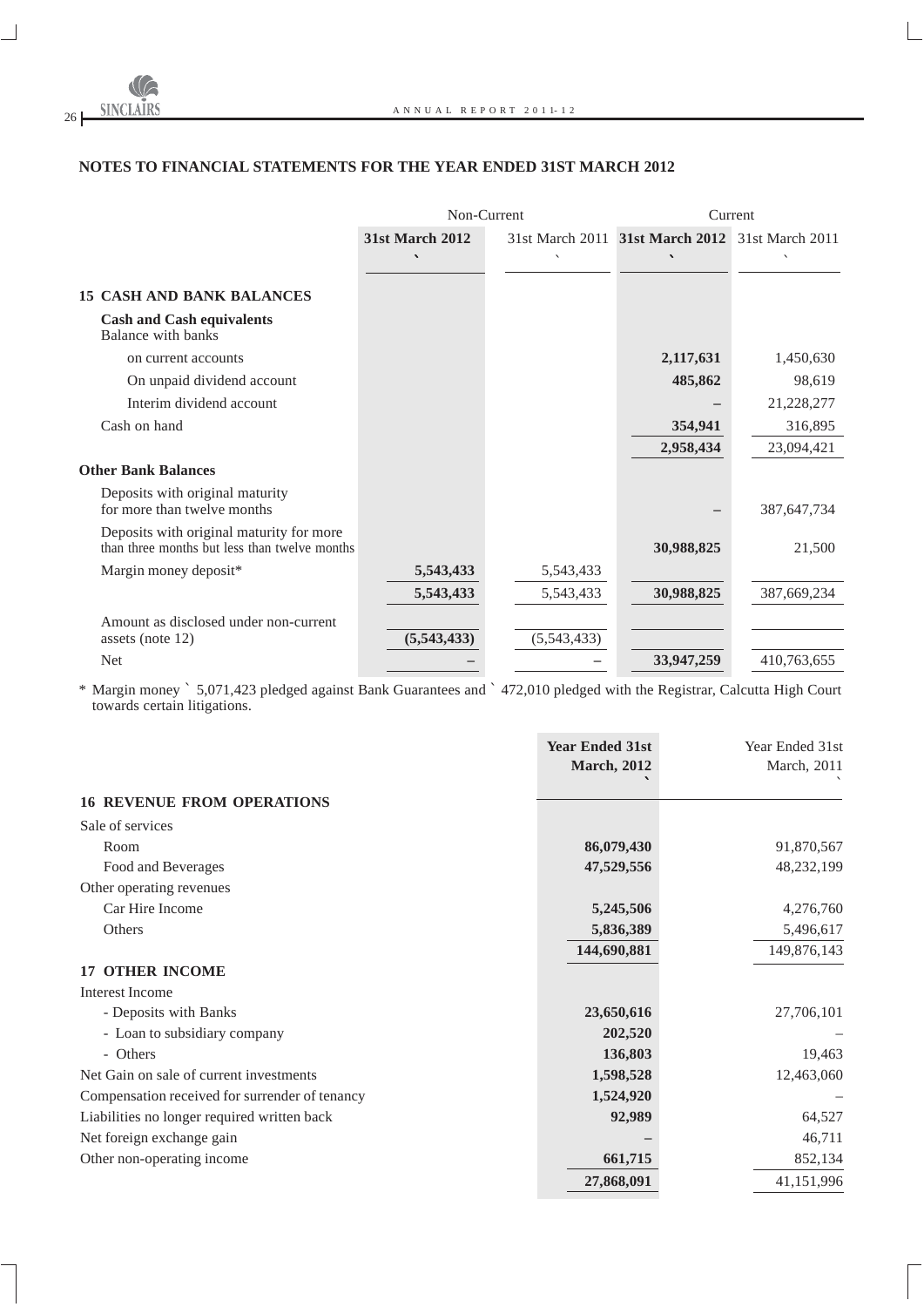A N N U A L REPORT 2011-12 SINCLAIRS 27

## **NOTES TO FINANCIAL STATEMENTS FOR THE YEAR ENDED 31ST MARCH 2012**

 $\Box$ 

|                                                            | <b>Year Ended 31st</b>  | Year Ended 31st         |
|------------------------------------------------------------|-------------------------|-------------------------|
|                                                            | <b>March</b> , 2012     | March, 2011             |
| <b>18 FOOD AND BEVERAGE CONSUMED</b>                       |                         |                         |
| Inventory at the beginning of the year                     | 1,237,862               | 1,061,471               |
| Add: Purchases                                             | 20,079,637              | 20,281,918              |
|                                                            | 21,317,499              | 21,343,389              |
| Less: Inventory at the end of the year                     | 1,513,551               | 1,237,862               |
|                                                            | 19,803,948              | 20, 105, 527            |
| <b>Details of Consumption</b>                              |                         |                         |
| Food and Groceries                                         | 16,950,681              | 17,056,600              |
| Beverages and Wines                                        | 2,853,267               | 3,048,927               |
|                                                            | 19,803,948              | 20,105,527              |
| <b>19 EMPLOYEE BENEFITS EXPENSE</b>                        |                         |                         |
| Salaries, Wages, Bonus etc.                                | 24,212,342              | 21,383,123              |
| Contribution to Provident and Other Funds                  | 2,324,453               | 2,020,209               |
| Staff welfare expenses                                     | 2,919,202               | 2,696,563               |
|                                                            | 29,455,997              | 26,099,895              |
|                                                            |                         |                         |
| <b>20 OTHER EXPENSES</b>                                   |                         |                         |
| Linen, Curtains, Housekeeping Items etc.<br>Power and Fuel | 9,516,205               | 6,163,491               |
| Rent                                                       | 13,514,101<br>981,218   | 13,267,854<br>705,979   |
| Rates and Taxes                                            | 2,675,883               | 2,544,091               |
| Insurance                                                  | 614,193                 | 492,117                 |
| Repairs and Maintenance:                                   |                         |                         |
| Plant and Machinery                                        | 1,301,662               | 726,490                 |
| <b>Buildings</b>                                           | 2,733,713               | 2,456,414               |
| <b>Others</b>                                              | 4,467,397               | 7,063,312               |
| Advertisement and Sales Promotion                          | 4,582,498               | 3,734,862               |
| Commission to Selling Agents<br>Travelling and Conveyance  | 2,452,763<br>2,435,455  | 3,663,469<br>2,479,664  |
| Motor Car Expenses                                         | 1,673,912               | 1,533,069               |
| <b>Bank Charges</b>                                        | 538,161                 | 794,290                 |
| Car and Other Hire Charges                                 | 4,403,615               | 3,517,073               |
| <b>Communication Costs</b>                                 | 728,031                 | 838,077                 |
| <b>Musical Expenses</b>                                    | 694,356                 | 844,366                 |
| Printing and Stationery                                    | 813,424                 | 555,171                 |
| Legal and Professional Fees                                | 2,140,515               | 1,393,105               |
| Directors' Fees<br>Remuneration to Auditor                 | 67,500                  | 115,000                 |
| As auditor:                                                |                         |                         |
| <b>Statutory Audit</b>                                     | 525,000                 | 525,000                 |
| <b>Limited Review</b>                                      | 375,000                 | 350,000                 |
| Audit of Consolidated Financial Statement                  | 200,000                 |                         |
| Reimbursement of Service Tax and Out-of-Pocket Expenses    | 194,079                 | 108,757                 |
| In Other Capacity in respect of Certification              |                         | 5,000                   |
| Loss on Sale / Discard of Fixed Assets                     | 838,297                 | 2,658,101               |
| Loss on Exchange Fluctuations (Net)                        | 125,384                 |                         |
| Miscellaneous Expenses                                     | 37,78,836<br>62,371,198 | 31,43,604<br>59,678,356 |
| 21 DEPRECIATION AND AMORTIZATION                           |                         |                         |
| Depreciation on Tangible Assets                            | 12,795,272              | 11,993,644              |
| Amortization on Intangible Assets                          | 2,295,037               | 2,295,037               |
|                                                            | 15,090,309              | 14,288,681              |
| Less: Transferred from Revaluation Reserve                 | 240,832                 | 240,832                 |
|                                                            | 14,849,477              | 14,047,849              |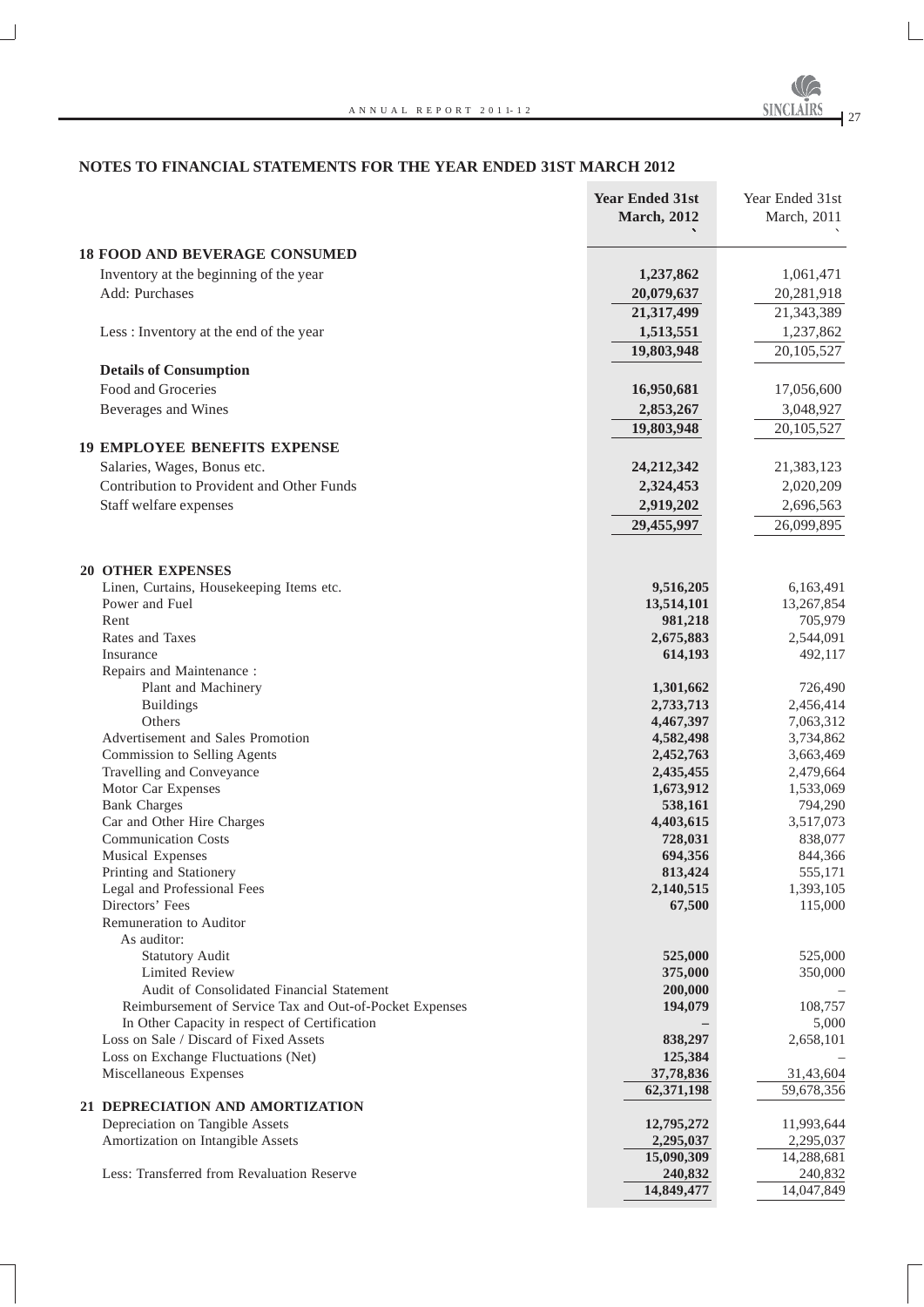

## **22. EARNINGS PER SHARE (EPS)**

| <b>Particulars</b>                                                   |                          | 2011-12    | 2010-11      |
|----------------------------------------------------------------------|--------------------------|------------|--------------|
| Net profit as per statement of profit and loss                       |                          | 30,866,944 | 52, 265, 391 |
| Weighted average number of equity shares in<br>calculating basic EPS | Nos.                     | 6,065,222  | 6,065,222    |
| Nominal value of each share                                          | $\overline{\phantom{a}}$ | 10         | 10           |
| Basic and Diluted Earning per Share                                  |                          | 5.09       | 8.62         |

## **23. GRATUITY PLAN**

The Company has a defined benefit gratuity plan for its employees. Every employee who has completed five years or more of service is entitled to gratuity at the rate of 15 days last drawn salary for each completed year of service, in terms of Payment of Gratuity Act, 1972. The scheme is funded with Life Insurance Corporation of India in the form of a qualifying insurance policy.

The following tables summarize the components of net benefit expense recognised in the Statement of Profit and Loss and the funded status and amounts recognised in the Balance Sheet for the respective plans.

#### **Statement of Profit and Loss**

Net employee benefit expense

|                                           |            | (Amount in Rupees) |
|-------------------------------------------|------------|--------------------|
| <b>Particulars</b>                        | 2011-12    | 2010-11            |
| Current service cost                      | 342,888    | 263,242            |
| Interest cost on benefit obligation       | 292,551    | 236,003            |
| Expected return on plan assets            | (317, 813) | (256,600)          |
| Net actuarial loss recognised in the year | 458,249    | 504,747            |
| Past service cost                         |            |                    |
| Net benefit expense                       | 775,875    | 747,392            |
| Actual return on plan assets              | 317,813    | 256,600            |

Gratuity Expenses have been recognised in Contribution to Provident and Other Funds under Note 19.

#### **Balance Sheet**

| Details of Provision for Gratuity    |                           | (Amount in Rupees)        |
|--------------------------------------|---------------------------|---------------------------|
| <b>Particulars</b>                   | As at<br>31st March, 2012 | As at<br>31st March, 2011 |
| Defined benefit obligation           | 4,451,246                 | 3,656,882                 |
| Fair value of plan assets            | 3,675,371                 | 2,997,932                 |
|                                      | 775,875                   | 658,950                   |
| Less: Unrecognised past service cost |                           |                           |
| Net Liability                        | 775,875                   | 658,950                   |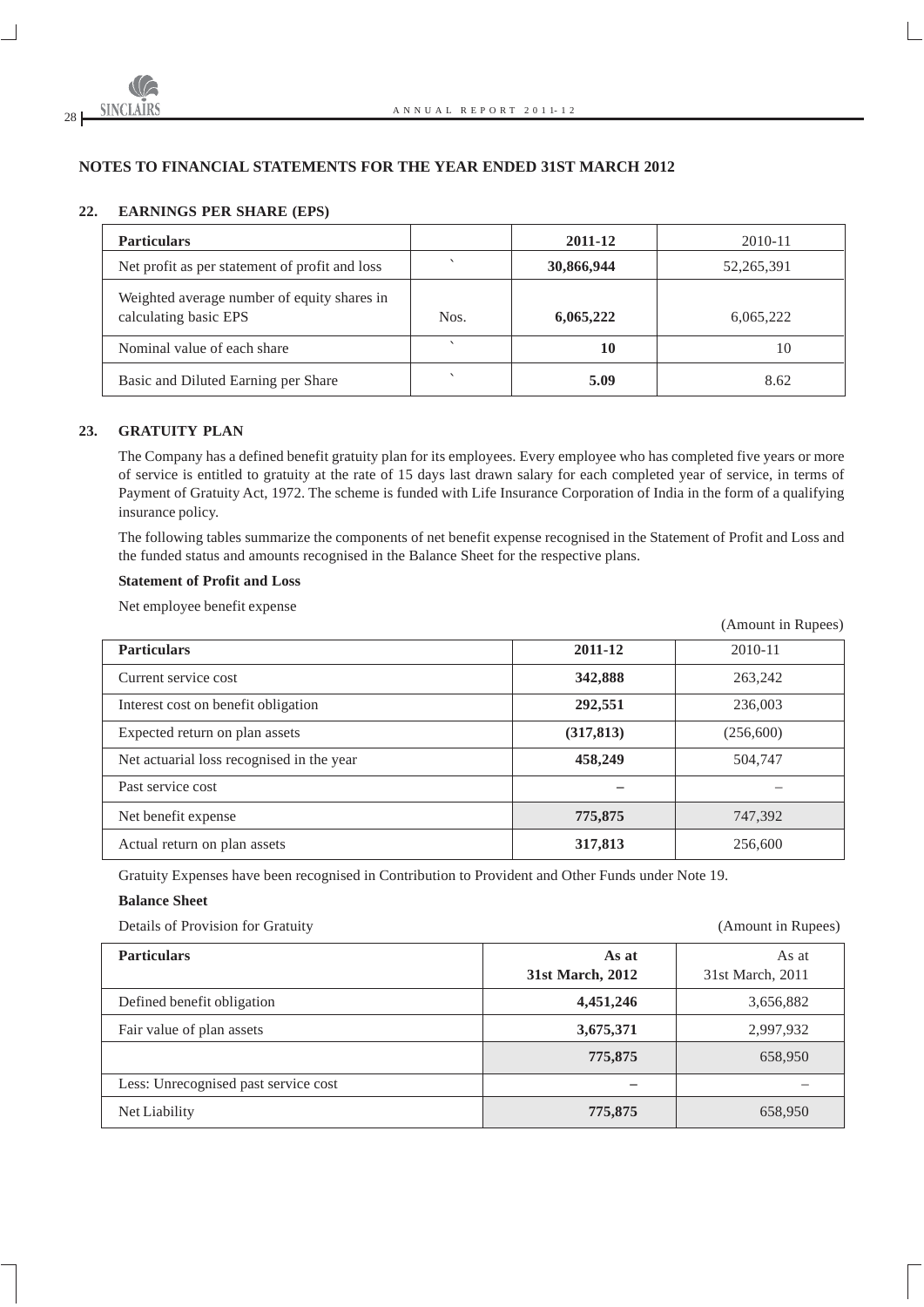Changes in the present value of the defined benefit obligation are as follows :

|                                    |                           | (Amount in Rupees)        |
|------------------------------------|---------------------------|---------------------------|
| <b>Particulars</b>                 | As at<br>31st March, 2012 | As at<br>31st March, 2011 |
| Opening defined benefit obligation | 3,656,882                 | 2,950,041                 |
| Interest cost                      | 292,551                   | 236,003                   |
| Current service cost               | 342,888                   | 263,242                   |
| Benefits paid                      | (299, 324)                | (297, 151)                |
| Actuarial losses on obligation     | 458,249                   | 504,747                   |
| Plan Amendments                    |                           |                           |
| Closing defined benefit obligation | 4,451,246                 | 3,656,882                 |

Changes in the fair value of plan assets are as follows:

**Particulars** As at As at As at As at As at As at As at As at As at As at As at As at As at As at As at As at As at As at As at As at As at As at As at As at As at As at As at As at As at As at As at As at As at As at As a **31st March, 2012** 31st March, 2011 Opening fair value of the plan assets **2,997,932** 2,660,158 Expected return **317,813** 256,600 Contributions by employer **658,950** 378,325 Benefits paid **(299,324)** (297,151) Actuarial gains / (losses) **–** – Closing fair value of plan assets **3,675,371** 2,997,932

The Company contributes the amount of net liability ascertained as per actuarial valuation to gratuity fund in the next year. The major categories of plan assets as a percentage of the fair value of total plan assets are as follows :

| <b>Particulars</b>       | As at<br>31st March, 2012 | As at<br>31st March, 2011 |
|--------------------------|---------------------------|---------------------------|
| Investments with insurer | 100%                      | 100%                      |

The overall expected rate of return on assets is determined based on the market prices prevailing on that date, applicable to the period over which the obligation is to be settled.

The principal assumptions used in determining gratuity obligations for the Company's plans are shown below:

| <b>Particulars</b>                      | 2011-12                    | 2010-11                   |
|-----------------------------------------|----------------------------|---------------------------|
| Discount rate                           | $8.00 \%$                  | 8.00 %                    |
| Expected rate of return on assets       | $9.15\%$                   | 9.15 %                    |
| Expected rate of future salary increase | 5.50 $%$                   | 5.00 %                    |
| <b>Mortality Table</b>                  | $LIC(1994-96)$<br>ultimate | LIC (1994-96)<br>ultimate |

Amount incurred as expense for defined contribution plans :

| <b>Particulars</b>             | 2011-12   | 2010-11   |
|--------------------------------|-----------|-----------|
| Contribution to Provident Fund | 1,548,578 | 1,295,019 |

(Amount in Rupees)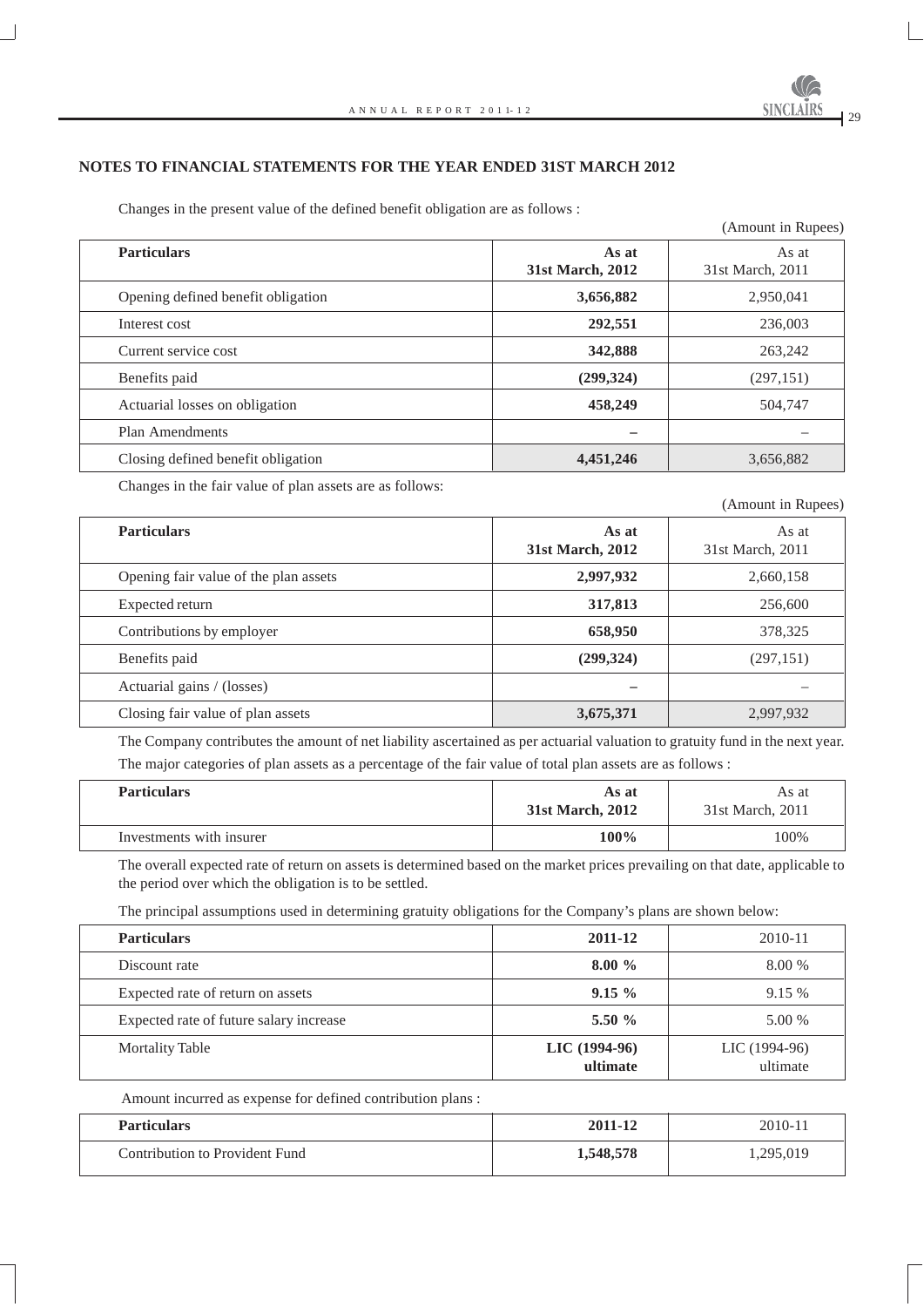

The estimates of future salary increases, considered in actuarial valuation, take account of inflation, seniority, promotion and other relevant factors, such as supply and demand in the employment market. Amounts for the current and previous four years are as follows:

| <b>Particulars</b>         | 2011-12   | 2010-11   | $2009-10$ | 2008-09   | 2007-08   |
|----------------------------|-----------|-----------|-----------|-----------|-----------|
| Defined benefit obligation | 4.451.246 | 3.656.882 | 2,950,041 | 2,582,019 | 2,052,000 |
| Plan assets                | 3.675.371 | 2.997.932 | 2,660,158 | 2.341.191 |           |
| Deficit / (Surplus)        | 775,875   | 658,950   | 289,883   | 240,828   | 2,052,000 |

As confirmed by the actuary, there are no experience adjustments on plan assets and liabilities that need to be reported for the current year and previous years.

**24.** As per information and records available with the Company, there are no reportable amount of dues on account of principal and interest or any such payments during the year as required by Micro, Small and Medium Enterprises Development Act,2006, in respect of Micro Enterprises and Small Enterprises as defined in the Act. As a result no disclosure in this respect is made in the Financial Statements.

## **25 SEGMENT INFORMATION**

The Company's business activity primarily falls within a single business segment i.e. hoteliering and hence no additional disclosure other than those already made in the financial statements are required under Accounting Standard 17.

## **26 CAPITAL COMMITMENT:** (Amount in Rupees)

| $\sim$ 11 | CALITAL COMMITTMENT.                                                                                                 | (Allioulit III Kupces) |                  |  |
|-----------|----------------------------------------------------------------------------------------------------------------------|------------------------|------------------|--|
|           | <b>Particulars</b>                                                                                                   | As at                  | As at            |  |
|           |                                                                                                                      | 31st March, 2012       | 31st March, 2011 |  |
|           | Estimated amount of contracts remaining to be executed on<br>capital contract and not provided for (Net of Advances) | 27,313,544             | 39,613,001       |  |

## **27. CONTINGENT LIABILITIES NOT PROVIDED FOR**

(Amount in Rupees)

| <b>Particulars</b>                                         | As at<br>31st March, 2012 | As at<br>31st March, 2011 |
|------------------------------------------------------------|---------------------------|---------------------------|
| Sales Tax matters under dispute / appeal                   | 409,875                   | 1,129,836                 |
| EPCG (Duty saved amount on outstanding export obligations) | 2,967,451                 |                           |

## **28. RELATED PARTY DISCLOSURES**

## (a) **Names of related parties:**

| Key Management Personnel                       | Mr Navin Suchanti (CEO & Managing Director)  |
|------------------------------------------------|----------------------------------------------|
|                                                | Mr Vikash Kuthari (Wholetime Director)       |
| Relatives of Key Management Personnel          | Dr. Niren Suchanti (Chairman)                |
|                                                | Ms. Pooja Suchanti (Chief of Communications) |
| <b>Subsidiary Company</b>                      | Savannah Hotels Private Limited,             |
|                                                | (with effect from October 31, 2011)          |
| Enterprises owned or significantly influenced  | Pressman Advertising Limited                 |
| by Key Management Personnel or their relatives | Pressman Properties Limited                  |
|                                                | Pressman Realty Limited                      |
|                                                | Son-et-Lumiere Art Gallery Private Limited   |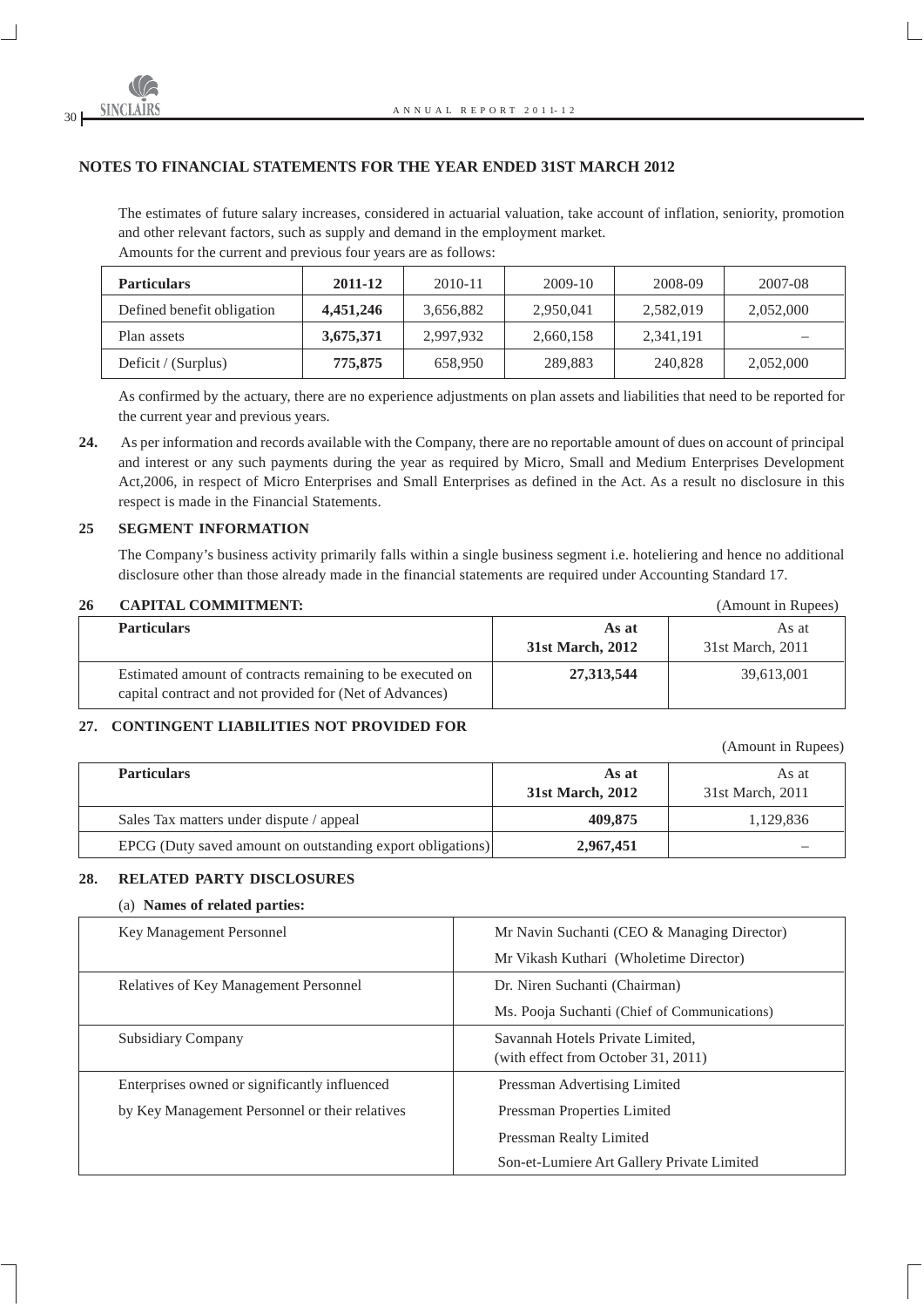

## (b) **Related Party Transactions :**

 $\overline{\phantom{0}}$ 

| Particulars                                   | Key Management<br>Personnel |                       | Relatives of Key<br>Management Personnel |                       | Subsidiary<br>Company           | Enterprises owned or significantly influenced by<br>key management personnel or their relatives |                               |                                                |                                    |             |
|-----------------------------------------------|-----------------------------|-----------------------|------------------------------------------|-----------------------|---------------------------------|-------------------------------------------------------------------------------------------------|-------------------------------|------------------------------------------------|------------------------------------|-------------|
|                                               | Mr. Navin<br>Suchanti       | Mr. Vikash<br>Kuthari | Dr. Niren<br>Suchanti                    | Ms. Pooja<br>Suchanti | Savannah<br>Hotels<br>Pvt. Ltd. | Pressman<br>Properties<br>Limited                                                               | Pressman<br>Realty<br>Limited | Son-et-<br>Lumiere<br>Art Gallery<br>Pvt. Ltd. | Pressman<br>Advertising<br>Limited | Total       |
| Directors'                                    | 921,567                     | 1,226,400             |                                          |                       |                                 |                                                                                                 |                               |                                                |                                    | 2,147,967   |
| Remuneration                                  | (1,421,930)                 | (961, 440)            |                                          |                       |                                 |                                                                                                 |                               |                                                |                                    | (2,383,370) |
| Directors'                                    |                             |                       | 25,000                                   |                       |                                 |                                                                                                 |                               |                                                |                                    | 25,000      |
| <b>Sitting Fees</b>                           |                             |                       | (15,000)                                 |                       |                                 |                                                                                                 |                               |                                                |                                    | (15,000)    |
| Salary, Wages<br>Bonus and<br>Contribution to |                             |                       |                                          | 586,080               |                                 |                                                                                                 |                               |                                                |                                    | 586,080     |
| Provident and<br>Other Funds                  |                             |                       |                                          |                       |                                 |                                                                                                 |                               |                                                |                                    |             |
| Electricity                                   |                             |                       |                                          |                       |                                 | 67,299                                                                                          |                               |                                                |                                    | 67,299      |
| Charges                                       |                             |                       |                                          |                       |                                 | (67, 232)                                                                                       |                               |                                                |                                    | (67, 232)   |
| Rent                                          |                             |                       |                                          |                       |                                 | 529,440                                                                                         | 330,900                       | 96,000                                         |                                    | 956,340     |
|                                               |                             |                       |                                          |                       |                                 | (330,900)                                                                                       | (231, 636)                    | (96,000)                                       |                                    | (658, 536)  |
| Advertising                                   |                             |                       |                                          |                       |                                 |                                                                                                 |                               |                                                | 3,301,682                          | 3,301,682   |
| and Sales<br>Promotion                        |                             |                       |                                          |                       |                                 |                                                                                                 |                               |                                                | (2,380,952)                        | (2,380,952) |
| Interest                                      |                             |                       |                                          |                       | 202,520                         |                                                                                                 |                               |                                                |                                    | 202,520     |
| Income                                        |                             |                       |                                          |                       |                                 |                                                                                                 |                               |                                                |                                    |             |
| Loan to                                       |                             |                       |                                          |                       | 8,000,000                       |                                                                                                 |                               |                                                |                                    | 8,000,000   |
| Subsidiary<br>Company                         |                             |                       |                                          |                       |                                 |                                                                                                 |                               |                                                |                                    |             |
| Investment in<br><b>Equity Shares</b>         |                             |                       |                                          |                       | 113,218,000                     |                                                                                                 |                               |                                                |                                    | 113,218,000 |
| of Subsidiary<br>company                      |                             |                       |                                          |                       |                                 |                                                                                                 |                               |                                                |                                    |             |
| Investment in                                 |                             |                       |                                          |                       | 78,108,060                      |                                                                                                 |                               |                                                |                                    | 78,108,060  |
| Debentures of<br>Subsidiary<br>company        |                             |                       |                                          |                       |                                 |                                                                                                 |                               |                                                |                                    |             |
| <b>Balance Payable</b>                        | 546,567                     |                       |                                          |                       |                                 |                                                                                                 |                               |                                                | 31,260                             | 577,827     |
| at year end<br>-Trade payable                 | (921, 930)                  | (55,200)              |                                          |                       |                                 |                                                                                                 |                               |                                                |                                    | (977, 130)  |
| Balance<br>Receivable<br>at year end          |                             |                       |                                          |                       | 8,000,000                       |                                                                                                 |                               |                                                |                                    | 8,000,000   |
| - Short Term<br>Loans and<br>Advences         |                             |                       |                                          |                       |                                 |                                                                                                 |                               |                                                |                                    |             |

Previous year's figures given in brackets.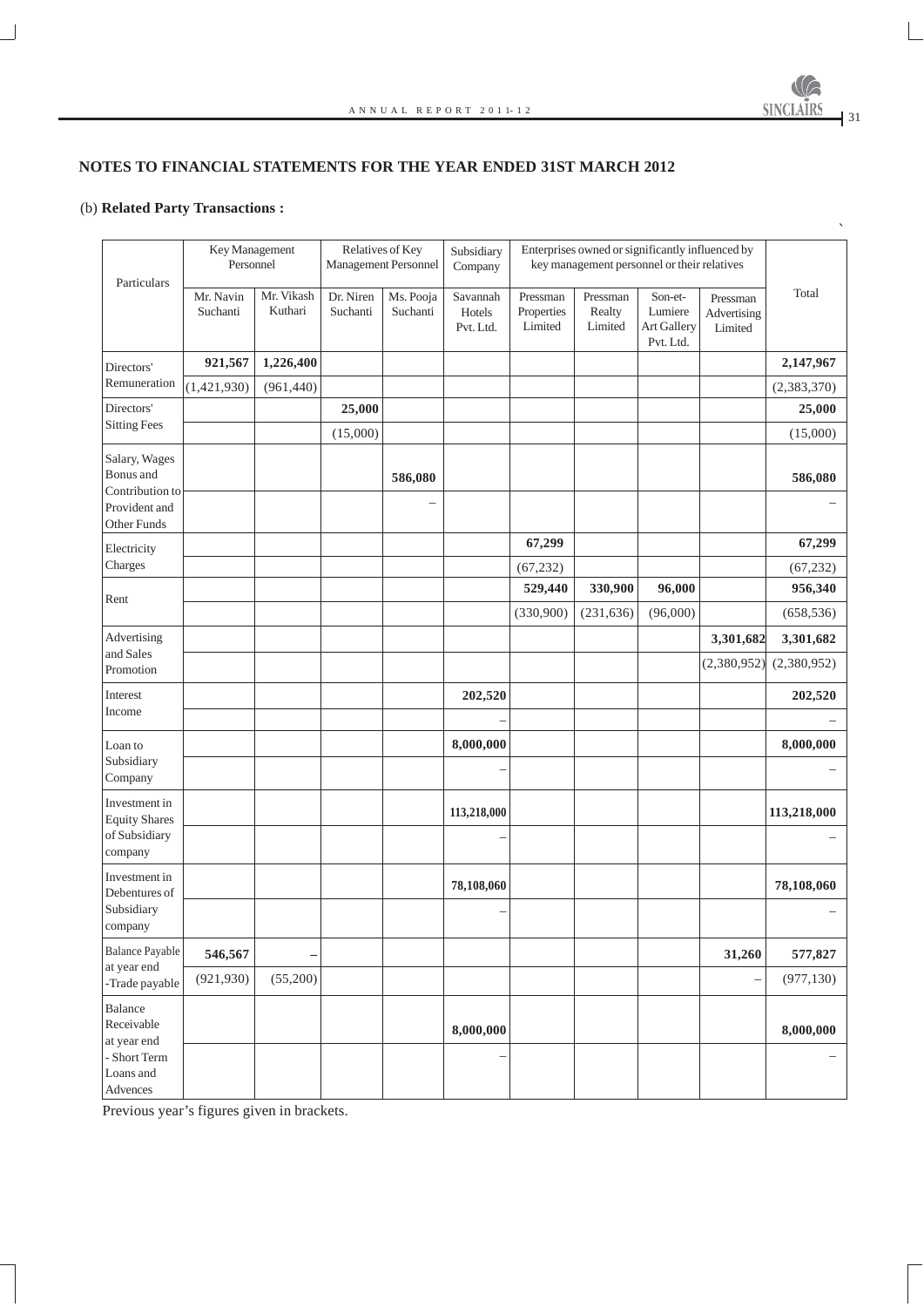`

`

## **NOTES TO FINANCIAL STATEMENTS FOR THE YEAR ENDED 31ST MARCH 2012**

## **29. VALUE OF IMPORTS CALCULATED ON CIF BASIS**

| <b>Particulars</b> | 2011-12   | 2010-11    |
|--------------------|-----------|------------|
| Capital goods      | 7,939,475 | 14,591,046 |

## **30. EXPENDITURE IN FOREIGN CURRENCY (ACCRUAL BASIS)**

|                                   |         | $\overline{\phantom{a}}$ |
|-----------------------------------|---------|--------------------------|
| <b>Particulars</b>                | 2011-12 | 2010-11                  |
| Advertisement and Sales Promotion | 150,719 | 218,430                  |
| Commission                        |         | 2,910                    |
| Travelling and Conveyance         |         | 401,180                  |
|                                   | 150,719 | 622,520                  |

## **31. INDIGENOUS FOOD, BEVERAGE AND STORES CONSUMED**

| <b>Particulars</b> |         | Percentage of total consumption |            | $\overline{\phantom{a}}$ |
|--------------------|---------|---------------------------------|------------|--------------------------|
|                    | 2011-12 | 2010-11                         | 2011-12    | 2010-11                  |
| Indigenous         | 100.00  | 100.00                          | 19,803,948 | 20, 105, 527             |
| Imported           |         |                                 |            |                          |

## **32. EARNINGS IN FOREIGN CURRENCY (ACCRUAL BASIS)**

| <b>Particulars</b>   | 2011-12   | 2010-11   |
|----------------------|-----------|-----------|
| Income from services | 4,527,767 | 6,066,607 |

The earning in foreign currency represent amount settled by customers either directly in foreign currency or through credit cards issued by foreign banks.

## **33. NET AMOUNT REMITTED IN FOREIGN CURENCY ON ACCOUNT OF INTERIM DIVIDENDS:**

| <b>Period to which it relates</b> | $1-4-2011$ to<br>$31 - 3 - 2012$ | 1-4-2010 to<br>$31 - 3 - 2011$ |
|-----------------------------------|----------------------------------|--------------------------------|
| No. of non-resident shareholders  | 31                               | 32                             |
| No. of Shares held                | 2,637,710                        | 2,765,360                      |
| Amount remitted $( )$ **          | 10,543,284                       | 9,671,273*                     |

\* Remitted on 7th April 2011.

\*\* Excluding amount aggregating to ` 7,566 (` 7,487) remitted to Non-resident shareholders in Indian Currency.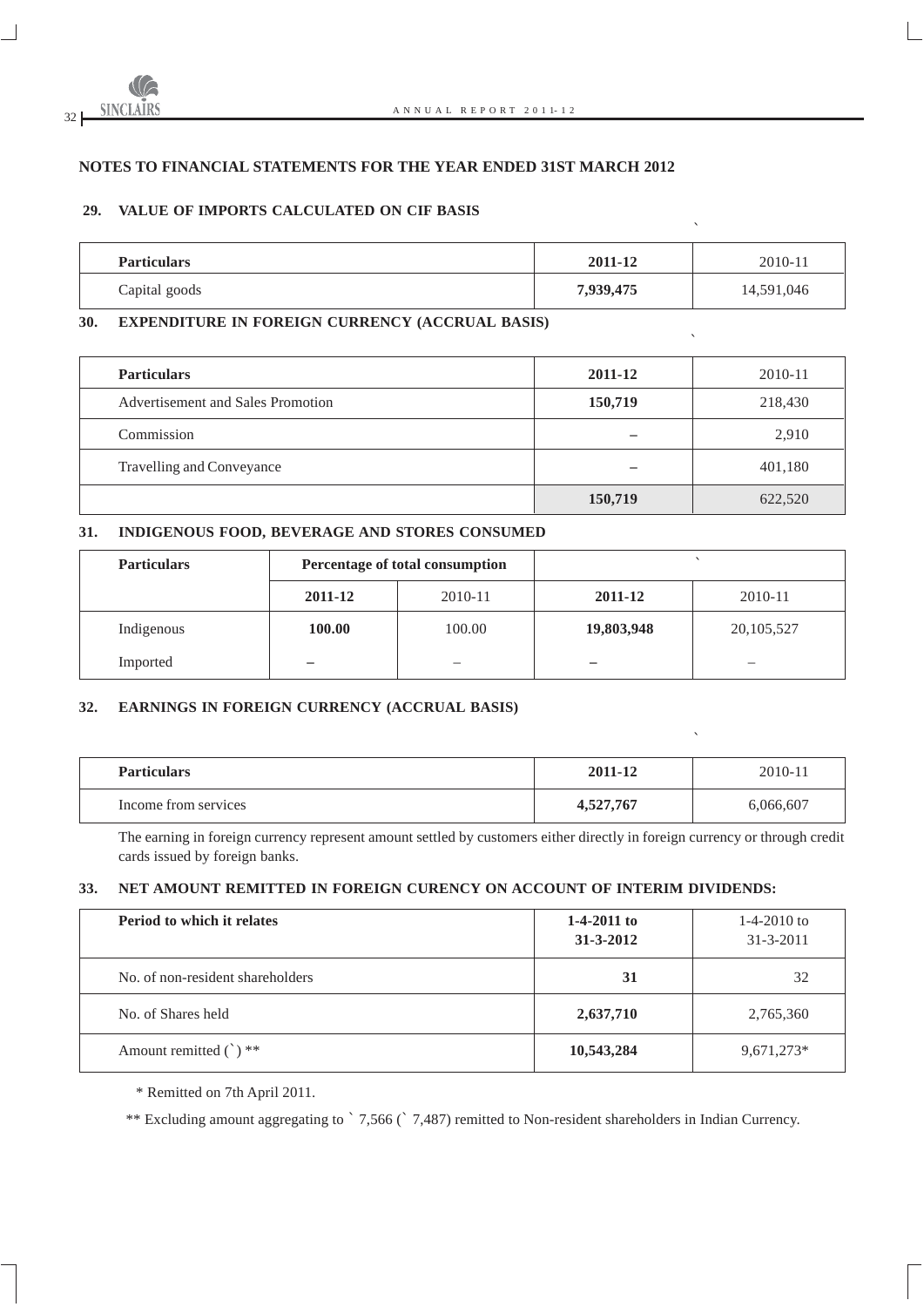## **34. PREVIOUS YEAR FIGURES**

During the year ended 31st March 2012, revised Schedule VI notified under the Companies Act, 1956 for preparation and presentation of the financial statements became applicable to the Company. The adoption of revised Schedule VI does not impact recognition and measurement principles followed for preparation of financial statements. However, it has significant impact on presentation and disclosures made in the financial statements. The Company has also reclassified the previous year figures in accordance with the requirements applicable in the current year.

As per our report of even date **For S. R. Batliboi & Co.** For and on behalf of the Board of Directors **Firm Registration Number 301003E Chartered Accountants**

Dr Niren Suchanti Navin Suchanti Chairman CEO & Managing Director

per Sanjoy K Gupta Partner Membership No. 54968 Kunal Bose T K Banerjee Kolkata, May 28, 2012 Director Company Secretary

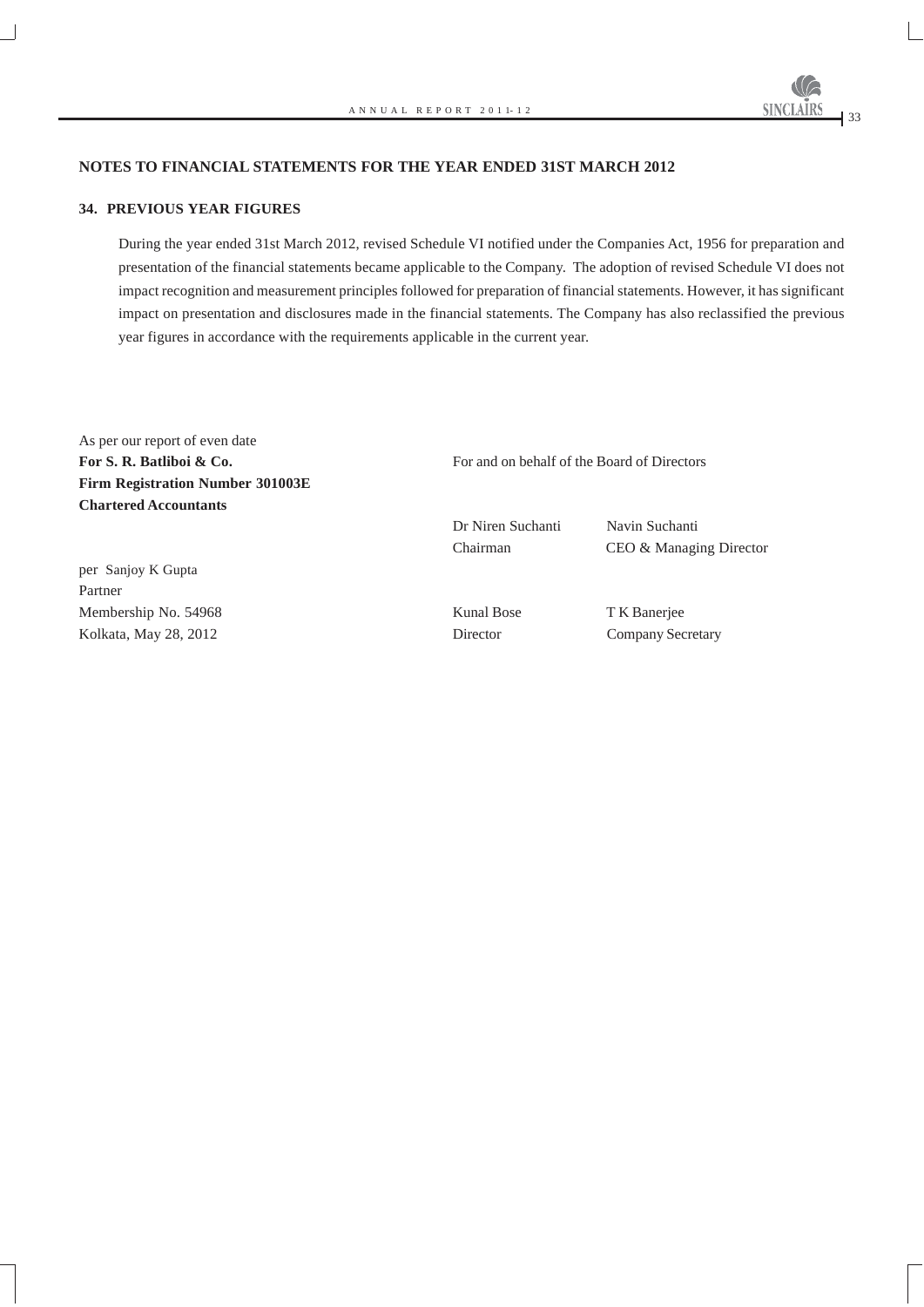## **BALANCE SHEET ABSTRACT & COMPANY'S GENERAL BUSINESS PROFILE**

**I. Registration Details** Registration No. Balance Sheet date

Sources of Funds

Application of Funds

Sources of Funds

|      | 8     |  |     |  |
|------|-------|--|-----|--|
|      |       |  |     |  |
| Date | Month |  | ear |  |

**II. Capital Raised during the Year (Amount in** ` **Thousand)**

| Public Issue | Rights Issue      |
|--------------|-------------------|
|              |                   |
| Bonus Issue  | Private Placement |
|              |                   |

| State Code 2 1 |  |  |
|----------------|--|--|
|                |  |  |

| Rights Issue |                   |  |                |  |  |  |  |  |  |  |  |
|--------------|-------------------|--|----------------|--|--|--|--|--|--|--|--|
|              |                   |  | N <sup>1</sup> |  |  |  |  |  |  |  |  |
|              | Private Placement |  |                |  |  |  |  |  |  |  |  |
|              |                   |  | N              |  |  |  |  |  |  |  |  |

**III.Position of Mobilisation and Deployment of Funds (Amount in** ` **Thousand)**

|                          |                     | Total Liabilities |  |  |                 |    |  |           |  |  |  |
|--------------------------|---------------------|-------------------|--|--|-----------------|----|--|-----------|--|--|--|
|                          |                     |                   |  |  | 9 3 6 2 4 9     |    |  |           |  |  |  |
|                          | Paid-up Capital     |                   |  |  |                 |    |  |           |  |  |  |
|                          |                     |                   |  |  |                 |    |  | 6 0 6 5 2 |  |  |  |
| Deferred Tax Liabilities |                     |                   |  |  |                 |    |  |           |  |  |  |
|                          |                     |                   |  |  | 4  0 7 1        |    |  |           |  |  |  |
|                          | Current Liabilities |                   |  |  |                 |    |  |           |  |  |  |
|                          |                     |                   |  |  | $8 \mid 1 \mid$ | .5 |  |           |  |  |  |
|                          |                     |                   |  |  |                 |    |  |           |  |  |  |

| Net Fixed Assets      |  |  |     |                 |  |  |  |  |  |  |
|-----------------------|--|--|-----|-----------------|--|--|--|--|--|--|
|                       |  |  | 5 4 | $1 \mid 5 \mid$ |  |  |  |  |  |  |
| <b>Current Assets</b> |  |  |     |                 |  |  |  |  |  |  |
|                       |  |  |     | $\bigcap$       |  |  |  |  |  |  |

| <b>Total Assets</b>     |  |  |  |  |                                                  |  |   |        |  |  |  |
|-------------------------|--|--|--|--|--------------------------------------------------|--|---|--------|--|--|--|
|                         |  |  |  |  |                                                  |  |   |        |  |  |  |
| Reserves and Surplus    |  |  |  |  |                                                  |  |   |        |  |  |  |
|                         |  |  |  |  |                                                  |  |   | 747604 |  |  |  |
| Secured Loans           |  |  |  |  |                                                  |  |   |        |  |  |  |
|                         |  |  |  |  |                                                  |  |   |        |  |  |  |
| Non Current Liabilities |  |  |  |  |                                                  |  |   |        |  |  |  |
|                         |  |  |  |  | $\begin{array}{c c c c c} \hline \end{array}$ 57 |  | 5 |        |  |  |  |
|                         |  |  |  |  |                                                  |  |   |        |  |  |  |

| Non Current Investments    |  |  |        |  |  |         |  |  |  |  |  |
|----------------------------|--|--|--------|--|--|---------|--|--|--|--|--|
|                            |  |  | 191326 |  |  |         |  |  |  |  |  |
| Long Term Loon and Advance |  |  |        |  |  |         |  |  |  |  |  |
|                            |  |  |        |  |  | 7293    |  |  |  |  |  |
| Other Non Current Assets   |  |  |        |  |  |         |  |  |  |  |  |
|                            |  |  |        |  |  | 6 0 8 9 |  |  |  |  |  |

| Turnover                                    | <b>Total Expenditure</b>   |
|---------------------------------------------|----------------------------|
|                                             |                            |
|                                             |                            |
| + - Profit/Loss before Depreciation and Tax | + - Profit/Loss Before Tax |
| $\checkmark$ 60928                          | 4   6   0   7   8          |
| .                                           |                            |

| Interim Dividend rate %                                   |
|-----------------------------------------------------------|
|                                                           |
| al Products / Services of Company (as per monetary terms) |
|                                                           |
|                                                           |

**V. Generic Names of Principal Production** 

| Item Code No. (ITC Code) $\boxed{N}$ |        |  |       |  |
|--------------------------------------|--------|--|-------|--|
| <b>Product Description</b>           | HIQITI |  | FII I |  |
| Item Code No. (ITC Code)             |        |  |       |  |
| Product Description                  |        |  |       |  |
|                                      |        |  |       |  |

Basic and Diluted Earning Per Share in `

**IV. Performance of Company (Amount in** ` **Thousand)**

Turnover

For and on behalf of the Board of Directors

Dr Niren Suchanti Navin Suchanti<br>Chairman CEO & Managi

CEO & Managing Director

Kunal Bose T K Banerjee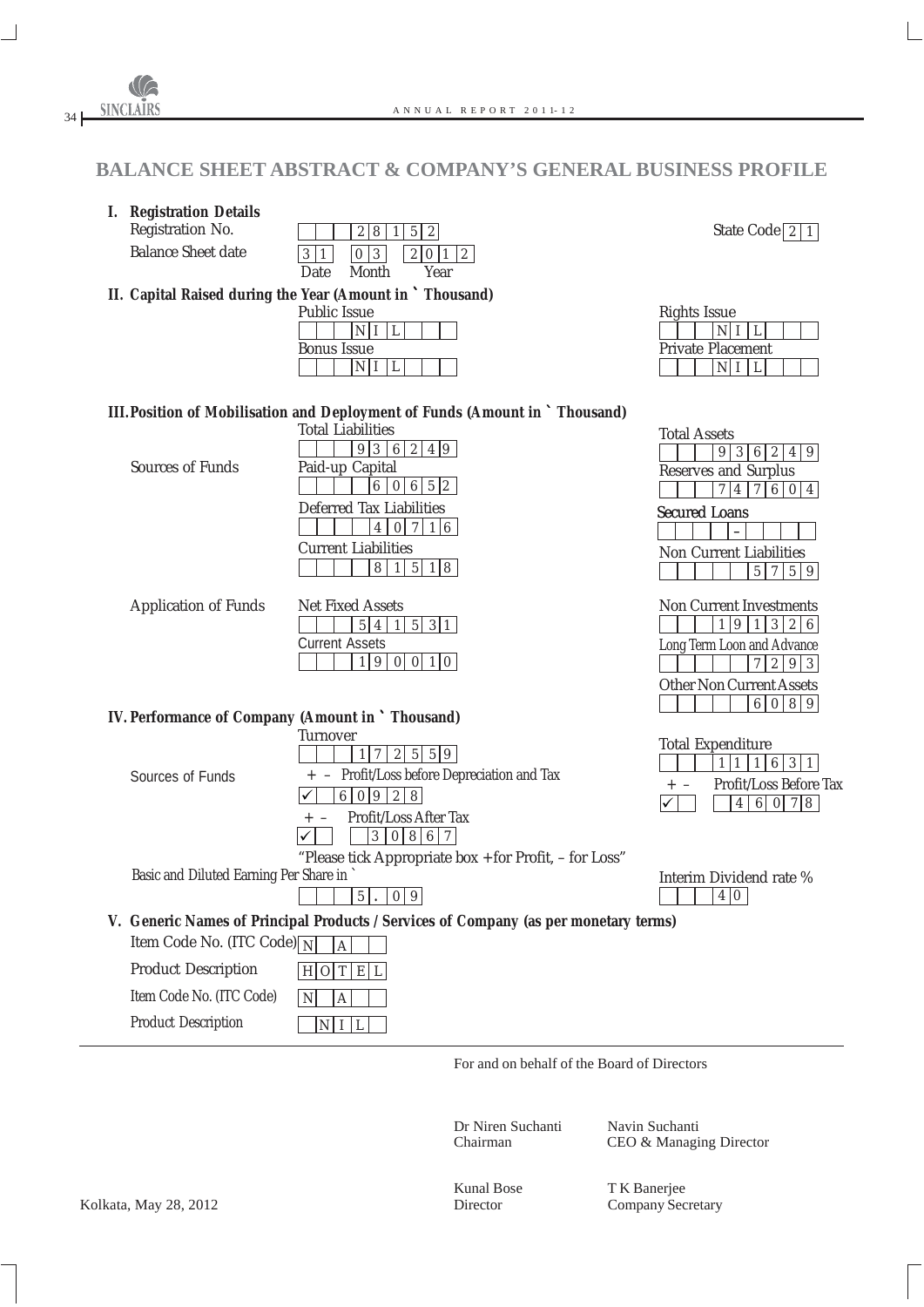A N N U A L R E P O R T 2 0 1 1-1 2 SINCLAIRS 35

## **Statement Pursuant to Section 212 of the Companies Act, 1956 Relating to Subsidiary Company**

| 1. Name of the Subsidiary Company                                                                                                | $\ddot{\phantom{a}}$ | Savannah Hotels Private Ltd |
|----------------------------------------------------------------------------------------------------------------------------------|----------------------|-----------------------------|
| 2. Financial year of the Subsidiary Company ended on                                                                             | ÷                    | March 31, 2012              |
| 3. Extent of interest in Subsidiary Company                                                                                      | $\ddot{\phantom{a}}$ | 51.02%                      |
| 4. Net aggregate amount of the profits / losses of the<br>Subsidiary Company as far as it concerns the members<br>of the Company |                      |                             |
| Dealt with in the Company's accounts<br>a)                                                                                       |                      |                             |
| i) for the financial year of the Subsidiary                                                                                      | $\ddot{\phantom{a}}$ | <b>NIL</b>                  |
| ii) for the previous financial years of the Subsidiary<br>since it became the Subsidiary of the Company                          | ÷                    | <b>NIL</b>                  |
| b) Not dealt with in the Company's accounts                                                                                      |                      |                             |
| i) for the financial year of the Subsidiary                                                                                      | ÷                    | Loss of ` 12,674,248        |
| ii) for the previous financial years of the Subsidiary<br>since it became the Subsidiary of the Company                          | ÷                    | <b>NIL</b>                  |

For and on behalf of the Board of Directors

| Dr Niren Suchanti | Navin Suchanti          |
|-------------------|-------------------------|
| Chairman          | CEO & Managing Director |

Kolkata, May 28, 2012 Director Company Secretary

 $\overline{\phantom{0}}$ 

Kunal Bose T K Banerjee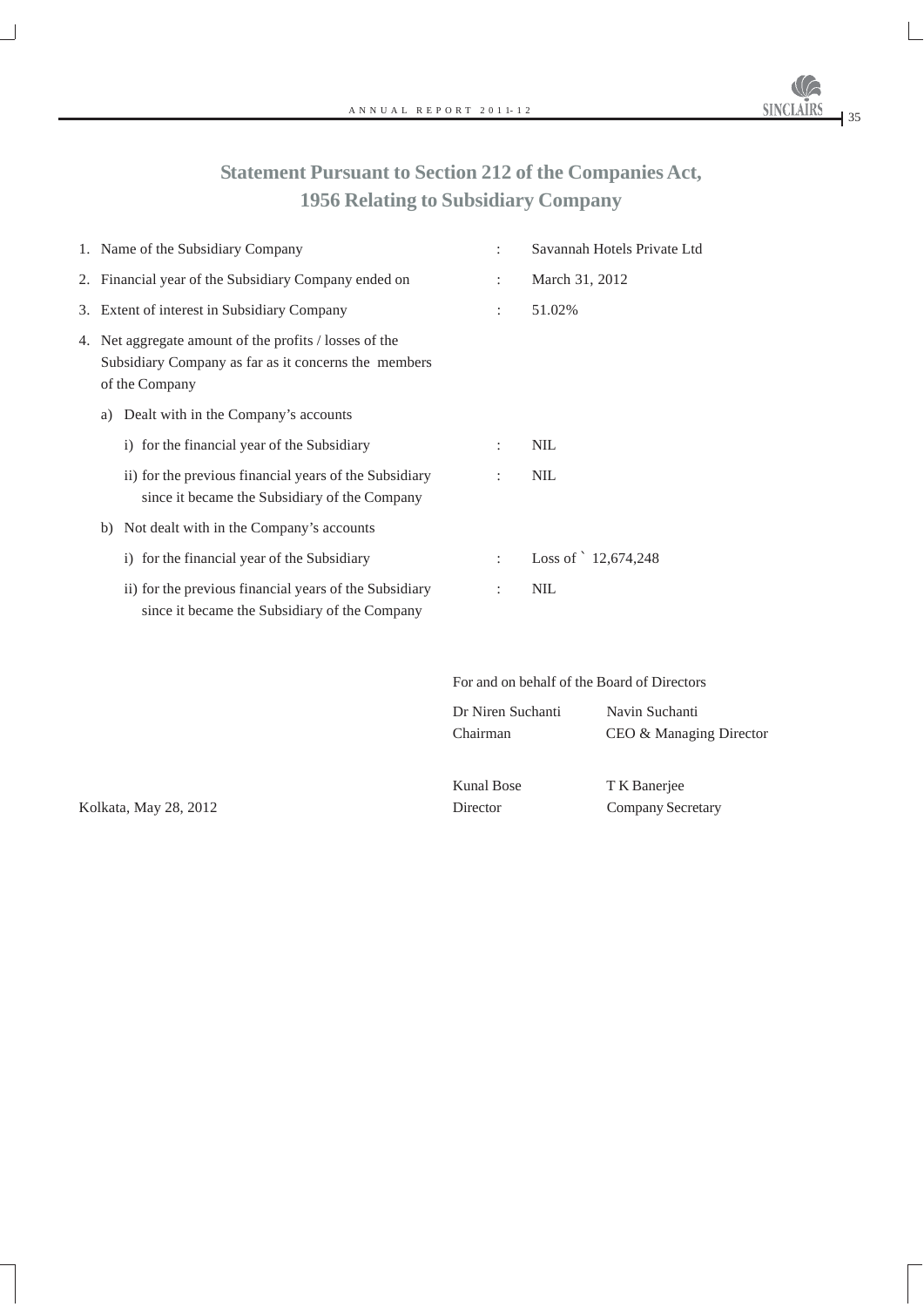

## **AUDITOR'S REPORT ON THE CONSOLIDATED FINANCIAL STATEMENT**

## **The Board of Directors**

## **Sinclairs Hotels Limited**

We have audited the attached consolidated balance sheet of Sinclairs Hotels Limited and its subsidiary company, Savannah Hotels Pvt. Ltd, as at March 31, 2012, and also the consolidated statement of profit and loss and the consolidated cash flow statement for the year ended on that date annexed thereto. These financial statements are the responsibility of the Company's management and have been prepared by the management on the basis of separate financial statements and other financial information regarding components. Our responsibility is to express an opinion on these financial statements based on our audit.

We conducted our audit in accordance with the auditing standards generally accepted in India. Those Standards require that we plan and perform the audit to obtain reasonable assurance about whether the financial statements are free of material misstatement. An audit includes examining, on a test basis, evidence supporting the amounts and disclosures in the financial statements. An audit also includes assessing the accounting principles used and significant estimates made by management, as well as evaluating the overall financial statement presentation. We believe that our audit provides a reasonable basis for our opinion.

Consolidated financial statements includes assets of ` 413,420,926, revenue of ` 52,361,563 and cash flows of ` 208,222 in relation to a subsidiary company, which we have

not audited and that the financial statements of the subsidiary have been audited by another auditor whose report we have relied upon.

Based on our audit and on consideration of reports of another auditor on separate financial statements and on the other financial information of the component, and to the best of our information and according to the explanations given to us, we are of the opinion that the attached consolidated financial statements give a true and fair view in conformity with the accounting principles generally accepted in India:

- (a) in the case of the consolidated balance sheet, of the state of affairs of Sinclairs Hotels Limited and its subsidiary company as at March 31, 2012;
- (b) in the case of the consolidated statement of profit and loss, of the profit for the year ended on that date; and
- (c) in the case of the consolidated cash flow statement, of the cash flows for the year ended on that date.

**For S.R. Batliboi & Co. Firm Registration Number 301003E Chartered Accountants**

per Sanjoy K Gupta

Place: Kolkata Partner Date: May 28, 2012 Membership No: 54968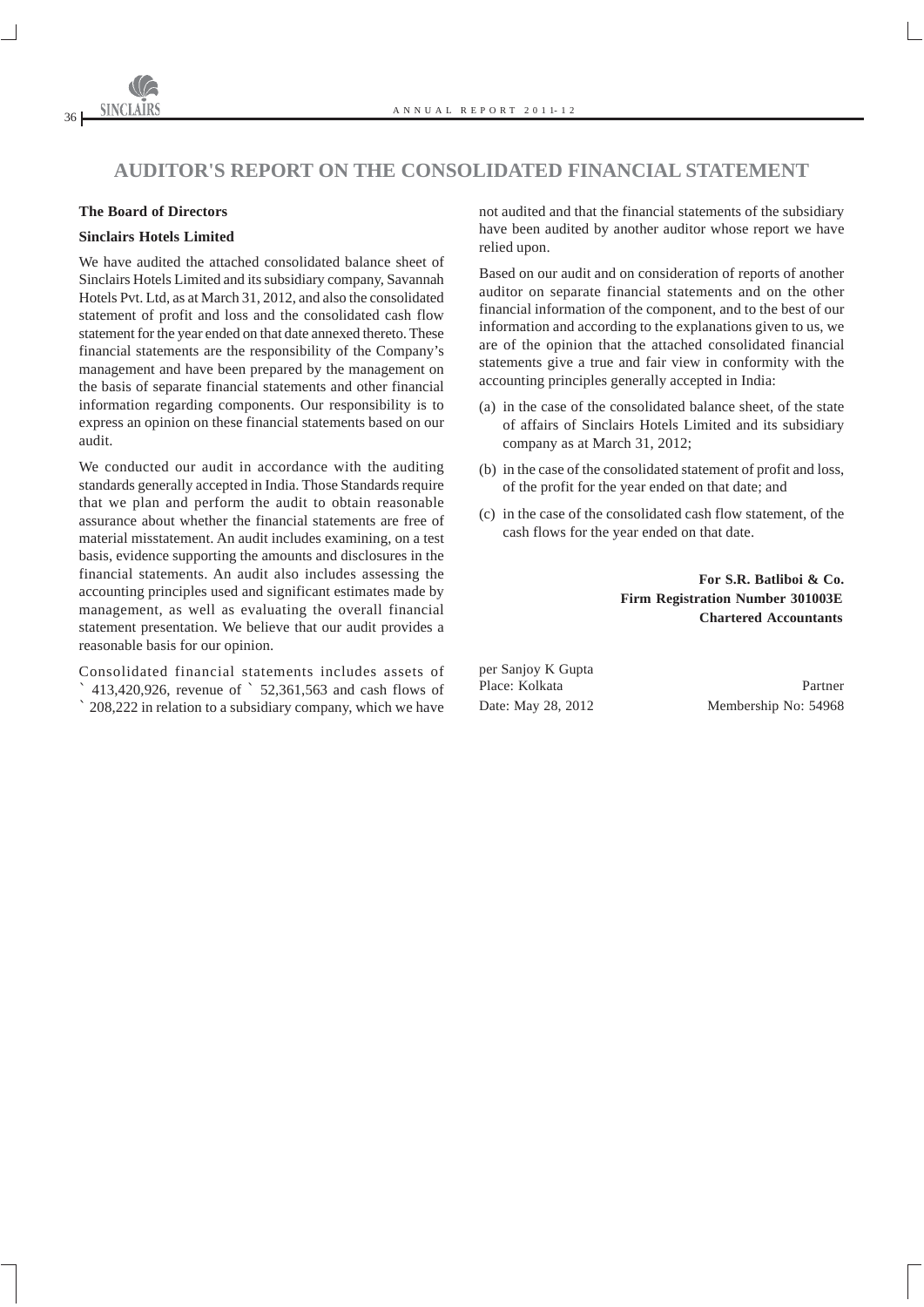## **CONSOLIDATED BALANCE SHEET AS AT 31ST MARCH, 2012**

 $\overline{\phantom{0}}$ 

**CONSOLIDATED STATEMENT OF PROFIT AND LOSS FOR THE YEAR ENDED 31ST MARCH, 2012**

|                                               |                          | 31st March,<br>2012     |
|-----------------------------------------------|--------------------------|-------------------------|
| <b>EQUITY AND LIABILITIES</b>                 |                          |                         |
| <b>Shareholders' Funds</b>                    |                          |                         |
| Share Capital                                 | 3                        | 60,652,220              |
| Reserves and Surplus                          | $\overline{\mathcal{A}}$ | 744,586,171             |
|                                               |                          | 805,238,391             |
| <b>Minority Interest</b>                      |                          | 45,971,077              |
| <b>Non Current Liabilities</b>                |                          |                         |
| Long Term Borrowings                          | 9                        | 171,969,973             |
| Deferred Tax Liability (Net)                  | 5                        | 40,715,672              |
| Other Long Term Liabilities                   | 6                        | 5,759,481               |
| Long Term Provisions                          | 7                        | 779,742                 |
|                                               |                          | 219,224,868             |
| <b>Current Liabilities</b>                    |                          |                         |
| <b>Trade Payables</b>                         | 6                        | 24,776,043              |
| Other Current Liabilities                     | 6                        | 116,612,358             |
| <b>Short Term Provisions</b>                  | 7                        | 831,670                 |
|                                               |                          | 142,220,071             |
| <b>TOTAL</b>                                  |                          | 1,212,654,407           |
| <b>ASSETS</b>                                 |                          |                         |
| <b>Non-Current Assets</b>                     |                          |                         |
| <b>Fixed Assets</b>                           | 8                        |                         |
| Tangible Assets                               |                          | 796,477,244             |
| <b>Intangible Assets</b>                      |                          | 64,605,260              |
| Capital Work-in-Progress                      |                          | 137,788,808             |
| Long Term Loans and Advances                  | 10                       | 11,876,908              |
| Other Non Current Assets                      | 12                       | 6,088,820               |
|                                               |                          | 1,016,837,040           |
| <b>Current Assets</b>                         |                          |                         |
| <b>Current Investments</b>                    | 13                       | 115,970,977             |
| Inventories<br><b>Trade Receivables</b>       | 14<br>11                 | 4,893,438<br>13,805,973 |
| Cash and Bank Balances                        | 15                       | 36,431,896              |
| Short Term Loans and Advances                 | 10                       | 4,995,837               |
| <b>Other Current Assets</b>                   | 12                       | 19,719,246              |
|                                               |                          | 195,817,367             |
| <b>TOTAL</b>                                  |                          | 1,212,654,407           |
|                                               |                          |                         |
| Summary of significant<br>accounting policies | 2                        |                         |

The accompanying notes are an integral part of the financial statement.

As per our report of even date<br>For S.R.Batliboi & Co. For and on behalf of the Board of Directors Firm Registration Number 301003E Chartered Accountants

|                       | Dr Niren Suchanti | Navin Suchanti            |
|-----------------------|-------------------|---------------------------|
| per Sanjoy K Gupta    | Chairman          | CEO and Managing Director |
| Partner               |                   |                           |
| Membership No.54968   | Kunal Bose        | T K Banerjee              |
| Kolkata, May 28, 2012 | Director          | <b>Company Secretary</b>  |
|                       |                   |                           |

|                                                                  | <b>Notes</b> | <b>Year Ended</b><br>31st March,<br>2012 |
|------------------------------------------------------------------|--------------|------------------------------------------|
| <b>Income</b>                                                    |              |                                          |
| Revenue from Operations                                          | 16           | 196,328,326                              |
| Other Income                                                     | 17           | 28,389,689                               |
|                                                                  |              | 224,718,015                              |
| <b>Expenses:</b>                                                 |              |                                          |
| Food, Beverage and                                               |              |                                          |
| <b>Stores Consumed</b>                                           | 18           | 25,853,654                               |
| <b>Employee Benefits Expenses</b>                                | 19           | 43,544,122                               |
| Other Expenses                                                   | 20           | 84, 191, 255                             |
|                                                                  |              | 153,589,031                              |
| <b>Earnings Before Interest,</b><br>Tax, Depreciation and        |              |                                          |
| <b>Amortization (EBITDA)</b>                                     |              | 71,128,984                               |
| Depreciation and Amortization                                    | 21           | 23,823,721                               |
| Interest                                                         |              | 7,142,059                                |
| <b>Profit Before Tax</b>                                         |              | 40,163,204                               |
| <b>Tax Expense:</b>                                              |              |                                          |
| Current Tax                                                      |              | 14,767,422                               |
| Deferred Tax Charge/(Credit)                                     |              | 443,986                                  |
|                                                                  |              | 15,211,408                               |
| Profit for the year before Minority<br>Interest, but after tax   |              | 24,951,796                               |
| Less: Minority Interest (share of loss in<br>subsidiary company) |              | (2,897,116)                              |
| Profit for the year after Minority Interest                      |              | 27,848,912                               |
| Earnings Per Share<br>[Nominal Value per share ` 10]             | 22           |                                          |
| <b>Basic and Diluted</b>                                         |              | 4.59                                     |
| Summary of significant<br>accounting policies                    | 2            |                                          |
| The accompanying notes are an integral part of the financial     |              |                                          |

statement. As per our report of even date<br>For S.R.Batliboi & Co. For and on behalf of the Board of Directors

Firm Registration Number 301003E Chartered Accountants

| Dr Niren Suchanti | Navin Suchanti            |
|-------------------|---------------------------|
| Chairman          | CEO and Managing Director |
|                   |                           |
| Kunal Bose        | T K Banerjee              |
| Director          | Company Secretary         |
|                   |                           |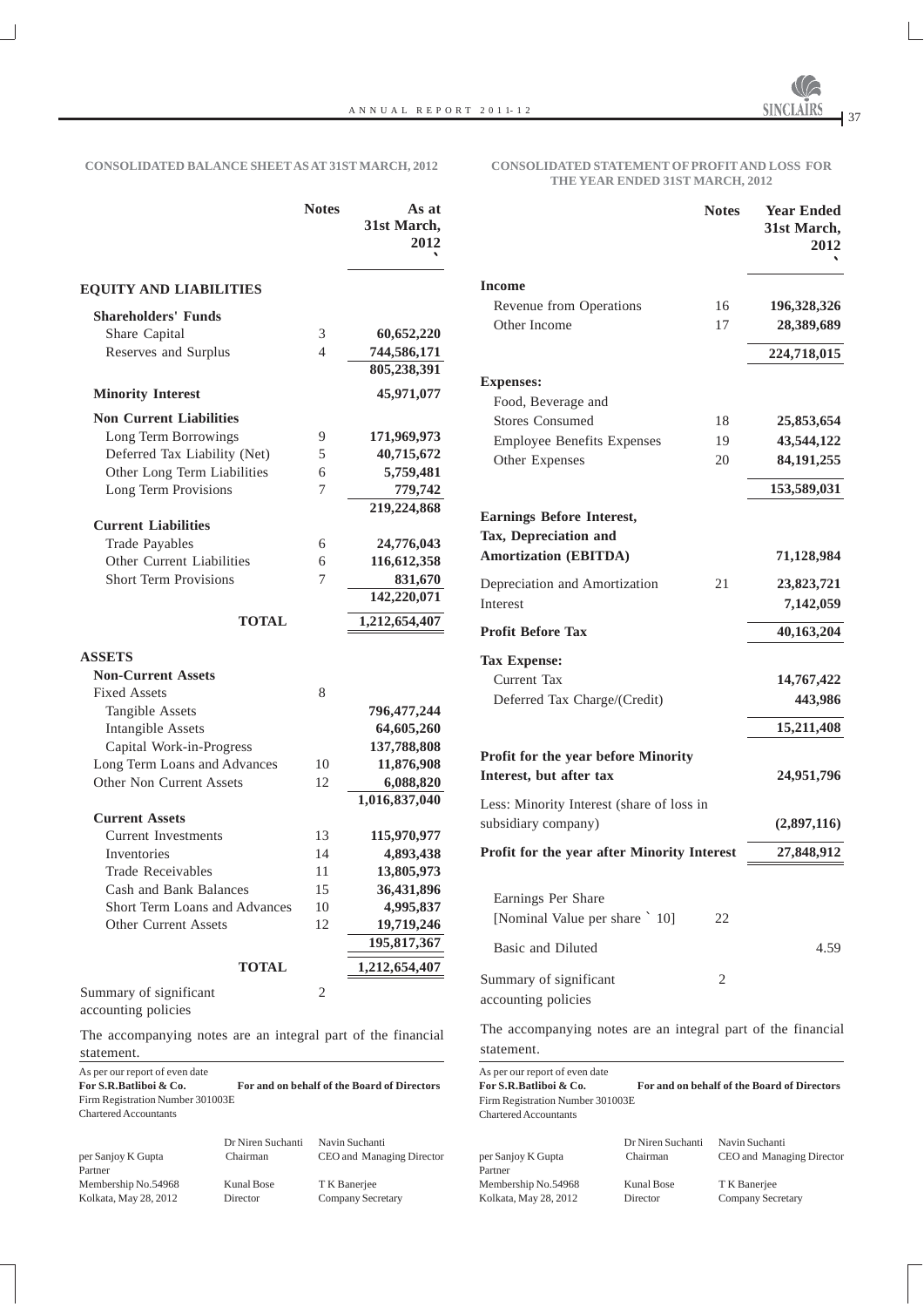

 $\overline{\phantom{0}}$ 

## **CONSOLIDATED CASH FLOW STATEMENT FOR THE YEAR ENDED 31ST MARCH, 2012**

|                                                                                              | 2011-12                 |
|----------------------------------------------------------------------------------------------|-------------------------|
| A. Cash Flow from Operating Activities                                                       |                         |
| Net Profit before Taxes                                                                      | 40,163,206              |
| <b>Adjustments For:</b>                                                                      |                         |
| Depreciation / Amortization                                                                  | 23,823,722              |
| Profit on Redemption of Investments                                                          | (1,598,528)             |
| Interest Income                                                                              | (23, 787, 419)          |
| <b>Interest Expense</b>                                                                      | 7,142,059               |
| Loss on Sale/Discard of Fixed Assets                                                         | 838,297                 |
| Liabilities no longer required written back                                                  | (92,989)                |
| Operating profit before working capital changes                                              | 46,488,348              |
| Movements in working capital :                                                               |                         |
| Trade Receivables                                                                            | 136,028                 |
| Inventories                                                                                  | (436, 084)              |
| Long Term Loans and Advances                                                                 | (164, 721)              |
| Short Term Loans and Advances<br><b>Trade Payables</b>                                       | (286, 470)<br>4,783,750 |
| <b>Short-Term Provisions</b>                                                                 | 172,720                 |
| Other Non Current Liabilities                                                                | 2,846,606               |
| Other Current Liabilities                                                                    | (2,654,912)             |
| Cash Generated From Operation                                                                | 50,885,265              |
| Direct taxes paid (net)                                                                      | (15,521,569)            |
|                                                                                              |                         |
| <b>Net Cash Flow from Operating Activities</b>                                               | 35,363,696              |
| <b>B. Cash Flow from Investing Activities</b>                                                |                         |
| Purchase of Fixed Assets                                                                     | (121, 813, 772)         |
| Proceeds from Sale of Fixed Assets                                                           | 49,898,750              |
| Purchase of Current Investments                                                              | (227,500,000)           |
| Proceeds from Sale/Maturity of Current                                                       |                         |
| Investment                                                                                   | 113, 127, 551           |
| Purchase of bank deposits (having original maturity of more than three months)               | (51, 188, 825)          |
| Maturity of bank deposits (having original maturity of more than three months)               | 407,869,234             |
| Interest Income                                                                              | 29, 175, 779            |
| <b>Net Cash used in Investing Activities</b>                                                 | 199,568,717             |
| C. Cash Flow from Financing Activities                                                       |                         |
| (Repayment)/ Proceeds from Long Term Borrowings from Bank and Financial Institution (Net)    | (118,968,305)           |
| (Repayment)/ Proceeds from Short Term Borrowings from Bank and Financial Institutional (Net) | (71, 032, 183)          |
| (Repayment)/ Proceeds from Other Long Term Borrowings (Net)                                  | (245, 973)              |
| (Repayment)/ Proceeds from Other Short Term Borrowings (Net)                                 | (265, 413)              |
| Interest Expenses                                                                            | (14,958,734)            |
| Dividends Paid                                                                               | (45, 101, 922)          |
| Tax on Dividend Paid                                                                         | (3,935,723)             |
| Net Cash from/(Used in) in Financing Activities                                              | (254, 508, 253)         |
| Net Increase in Cash and Cash Equivalents $(A+B+C)$                                          | (19,575,840)            |
| Cash and cash equivalents at the beginning of the year                                       | 23,094,421              |
| Cash and cash equivalents of subsidiary company at the beginning pursuant to consolidation   | 1,924,489               |
|                                                                                              |                         |
| Cash and cash equivalents at the end of the year                                             | 5,443,070               |
| Components of cash and cash equivalents                                                      |                         |
| Balance with banks                                                                           |                         |
| On current accounts                                                                          | 4,475,867               |
| On unpaid dividend account*                                                                  | 485,862                 |
| Cash on hand                                                                                 | 481,341                 |
| Cash and Bank Balances as per Note 15                                                        | 5,443,070               |
| 1.11.1<br>$\cdots$                                                                           |                         |

\* These balances are not available for use by the Company as they represent corresponding unclaimed dividend liabilities.

## As per our report of even date

| For S. R. Batliboi & Co.                | For and on behalf of the Board of Directors |                          |
|-----------------------------------------|---------------------------------------------|--------------------------|
| <b>Firm Registration Number 301003E</b> |                                             |                          |
| <b>Chartered Accountants</b>            | Dr Niren Suchanti                           | Navin Suchanti           |
|                                         | Chairman                                    | CEO & Managing Director  |
| per Sanjoy K Gupta                      |                                             |                          |
| Partner                                 |                                             |                          |
| Membership No. 54968                    | Kunal Bose                                  | T K Banerjee             |
| Kolkata, May 28, 2012                   | Director                                    | <b>Company Secretary</b> |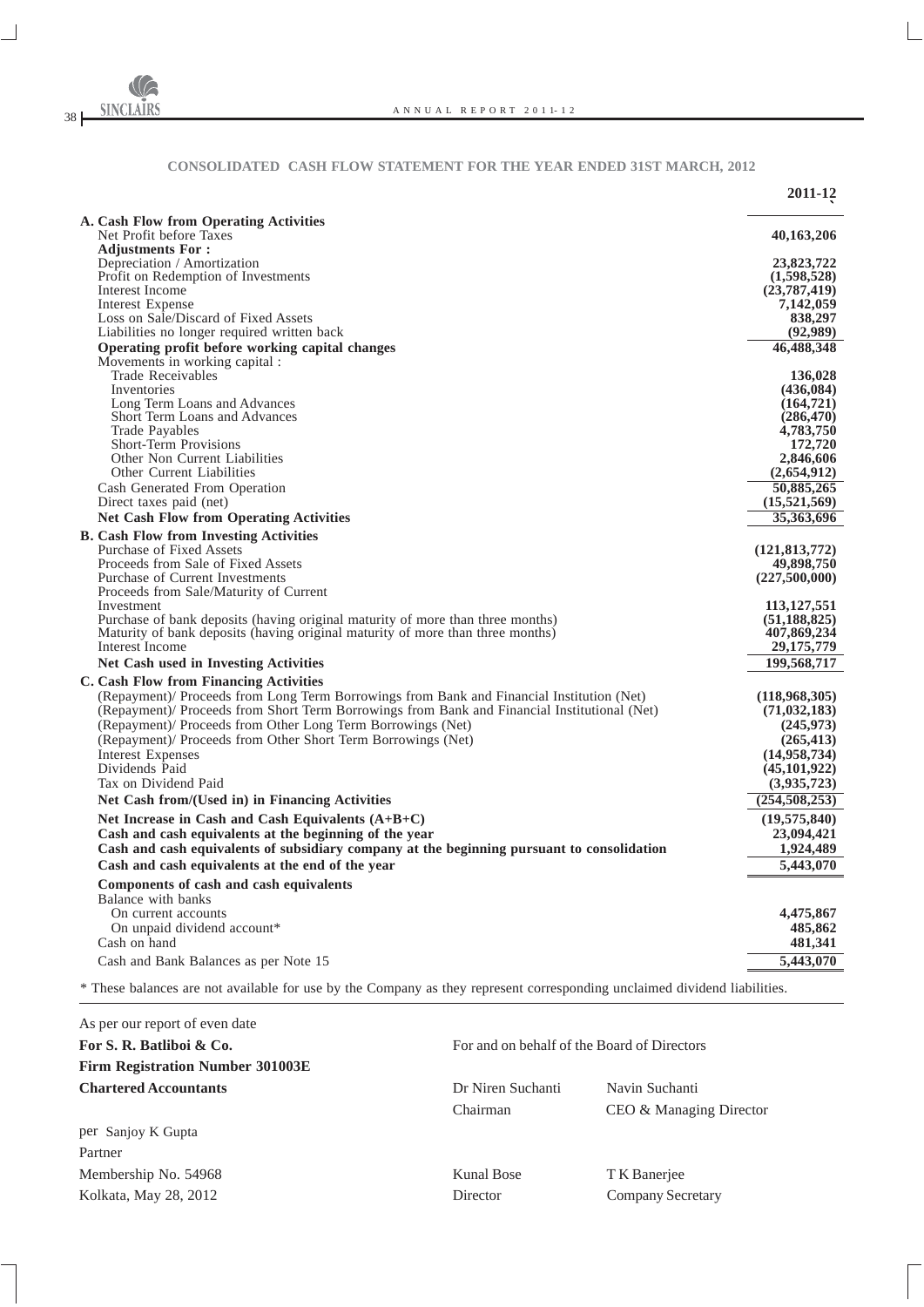#### **1. PRINCIPLES OF CONSOLIDATED FINANCIAL STATEMENTS**

The consolidated financial statements, which relate to Sinclairs Hotels Limited and its subsidiary company, have been prepared on the following basis:

- (a) The financial statements of the Company and its subsidiary are combined on a line-by-line basis by adding together the book values of like items of assets, liabilities, income and expenditure, after eliminating intra group balances, intra group transactions and any unrealised profit / loss included therein in accordance with Accounting Standard (AS) 21 "Consolidated Financial Statements" as notified by the Companies (Accounting Standards) Rules, 2006 (as amended).
- (b) The consolidated financial statements have been prepared using uniform accounting policies, for like transactions and are presented, to the extent possible, in the same manner as the Company's separate financial statements.
- (c) The excess of cost to the Company over its investments in the subsidiary company is recognised in the financial statements as goodwill.
- (d) Minorities' interest in net loss of consolidated subsidiary for the year has been identified and adjusted against the income in order to arrive at the net income attributable to the shareholders of the Parent Company. Their share of net assets has been identified and presented in the Consolidated Balance Sheet separately.
- (e) The subsidiary company considered in the financial statements is Savannah Hotels Limited (with effect from October 31, 2011), which is incorporated in India and in which the percentage of ownership as on March 31, 2012 is 51.02%

## **2. STATEMENT OF SIGNIFICANT ACCOUNTING POLICIES**

#### **(a) Basis of preparation**

The financial statements have been prepared in accordance with generally accepted accounting principles in India (Indian GAAP). These financial statements have been prepared to comply in all material respects with the accounting standards notified under the Companies (Accounting Standards) Rules, 2006, (as amended). The financial statements have been prepared on an accrual basis and under the historical cost convention, except in case of assets for which revaluation is carried out.

#### **(b) Use of estimates**

The preparation of financial statements in conformity with generally accepted accounting principles in India requires management to make estimates and assumptions that affect the reported amounts of assets and liabilities and disclosure of contingent liabilities on the date of the financial statements and the results of operations during the reporting period end. Although these estimates are based upon management's best knowledge of current events and actions, actual results could differ from these estimates.

#### **(c) Tangible Fixed Assets**

Fixed assets are stated at cost (or revalued amounts, as the case may be), less accumulated depreciation / amortization and impairment losses, if any. Cost comprises the purchase price and any attributable cost of bringing the asset to its working condition for its intended use. Specifically attributable expenditures are directly charged to Fixed Assets / Capital Work in Progress.

#### **(d) Depreciation / Amortization**

i. Depreciation is provided using the Straight Line Method as per rates prescribed under Schedule XIV of the Companies Act, 1956 which coincides the rates derived from useful lives of assets as estimated by management.

ii. Unamortized balance of goodwill as at 1st April 2008 is written off equally over a period of five years.

iii. Leasehold land is amortized over the lease period of 99 years. iv. Depreciation on revalued assets is provided at the rates specified in Schedule XIV of the Companies Act, 1956. However, in case of fixed assets whose life is determined by the valuer to be less than their useful life under Schedule XIV, depreciation is provided at the higher rates, to ensure the write off of these assets over their useful life, incidentally such rates coincide with the rates specified in Schedule XIV of the Companies Act, 1956.

## **(e) Impairment**

The carrying amounts of assets are reviewed at each Balance Sheet date to determine, if there is any indication of impairment based on internal / external factors. An impairment loss is recognized wherever the carrying amount of an asset exceeds its recoverable amount. The recoverable amount is the greater of the asset's net selling price and value in use. In assessing value in use, the estimated future cash flows are discounted to their present value using a pre-tax discount rate that reflects current market assessments of the time value of money and risks specific to the asset.

#### **(f) Leases**

Leases where the lessor effectively retains substantially all the risks and benefits of ownership of the leased term, are classified as operating leases. Operating lease payments are recognized as an expense in the Statement of Profit and Loss on a straight-line basis over the lease term.

#### **(g) Government grants and subsidies**

Grants and subsidies from the government are recognized when there is reasonable assurance that the grant / subsidy will be received and all attaching conditions will be complied with.

Government grants of the nature of promoters' contribution are credited to capital reserve and treated as a part of shareholders' funds.

#### **(h) Investments**

Investments that are readily realisable and intended to be held for not more than one year from the date on which such investments are made are classified as current investments. All other investments are classified as long-term investments. Current investments are carried at lower of cost and fair value determined on an individual investment basis. Long-term investments are carried at cost. However, provision for diminution in value is made to recognize a decline other than temporary in the value of the investments.

#### **(i) Inventories**

Inventories are valued as lower of cost and net realizable value. Cost is determined on "First in First Out" basis. Net realizable value is the estimated selling price in the ordinary course of business, less estimated costs of completion and estimated costs necessary to make the sale.

#### **(j) Revenue Recognition**

Revenue is recognized to the extent that it is probable that the economic benefits will flow to the Company and the revenue can be reliably measured.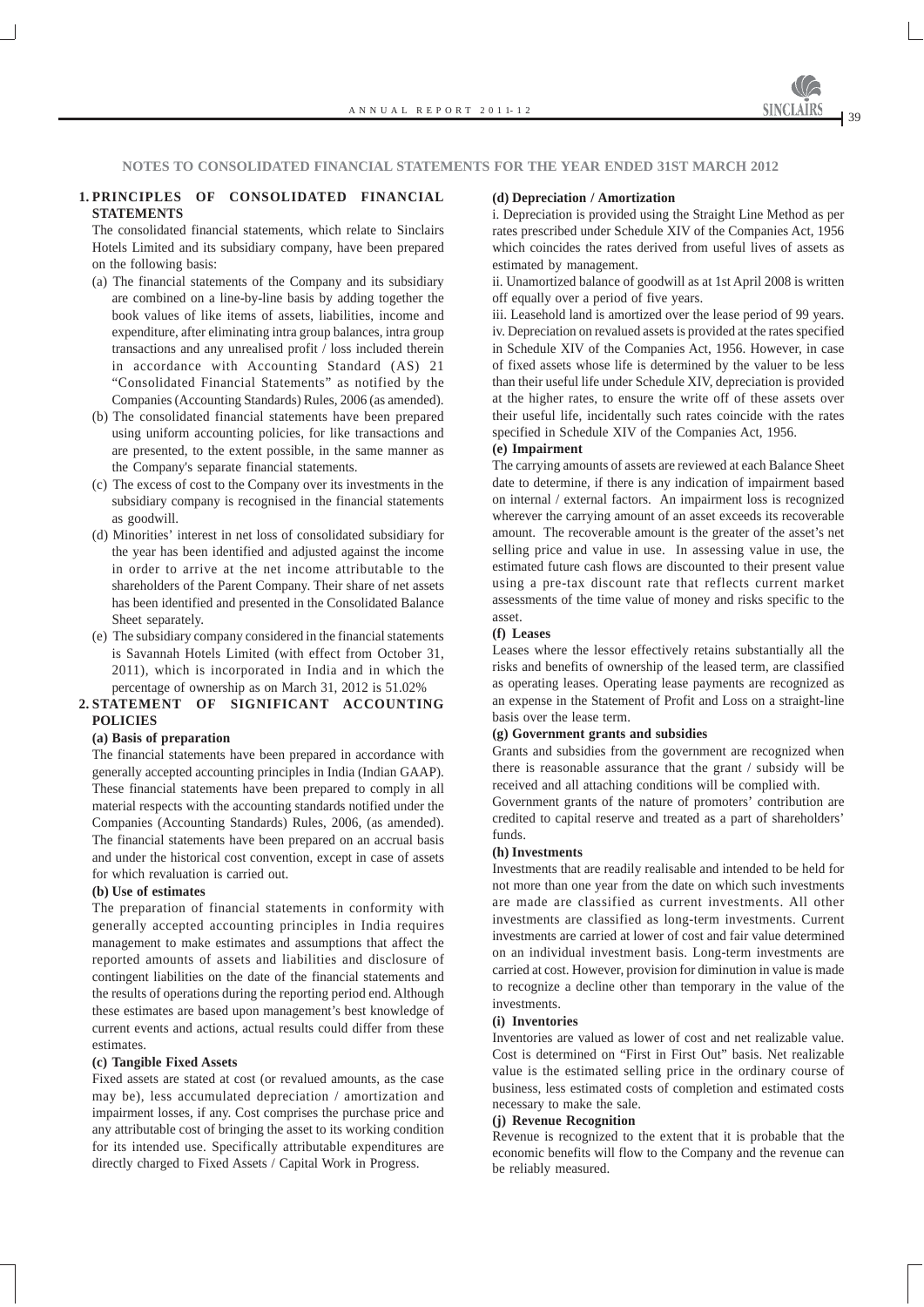#### **i. Income from Services**

Revenue from hospitality services is recognised when the services are rendered and the same becomes chargeable and is net of service tax and other statutory dues collected on behalf of the government. It comprises of sale of room and food and beverages and other services.

Membership fees collected from customers either in full upfront or on deferred payment basis against club facilities to be provided to them over the period of membership will be recognized as income over such period of membership after commencement of club operations. Pending such commencement, these have been included under 'Advance membership fees received'.

#### **ii. Interest**

Revenue is recognised on a time proportion basis taking into account the amount outstanding and the rate applicable.

#### **iii. Dividends**

Revenue is recognised when the shareholders' right to receive payment is established by the Balance Sheet date.

#### **(k) Foreign Currency Transaction**

#### **i. Initial Recognition**

Foreign currency transactions are recorded in the reporting currency, by applying to the foreign currency amount the exchange rate between the reporting currency and the foreign currency on the date of the transaction.

#### **ii. Conversion**

Foreign currency monetary items are retranslated using the exchange rate prevailing at the reporting date. Non-monetary items, which are measured in terms of historical cost denominated in a foreign currency, are reported using the exchange rate at the date of the transaction. Non-monetary items, which are measured at fair value or other similar valuation denominated in a foreign currency, are translated using the exchange rate at the date when such value was determined

#### **iii. Exchange Differences**

Exchange differences arising on the settlement of monetary items or on reporting monetary items of Company at rates different from those at which they were initially recorded during the year, or reported in previous financial statements, are recognised as income or as expenses in the year in which they arise.

#### **(l) Retirement and other employee benefits**

(i) Retirement benefit in the form of Provident Fund is a defined contribution scheme and the contribution is charged to Statement of Profit and Loss of the year when the contributions are due.

(ii) Gratuity liability being a defined benefit obligation and Other Long Term Obligations are provided for on the basis of an actuarial valuation under projected unit credit method made at the end of each financial year.

(iii) Short term compensated absences are provided for based on management estimates.

(iv) Actuarial gains / losses are immediately taken to Statement of Profit and Loss and are not deferred.

#### **(m) Income taxes**

Tax expense comprises of current and deferred tax. Current income tax is measured at the amount expected to be paid to the tax authorities in accordance with the Income Tax Act, 1961. Deferred income taxes reflect the impact of current year timing differences between taxable income and accounting income for the year and reversal of timing differences of earlier years.

Deferred tax is measured based on the tax rates and the tax laws enacted or substantively enacted at the Balance Sheet date. Deferred tax assets and deferred tax liabilities are offset, if a legally enforceable right exists to set off current tax assets against current tax liabilities and the deferred tax assets and deferred tax liabilities relate to the taxes on income levied by same governing taxation laws. Deferred tax assets are recognised only to the extent that there is reasonable certainty that sufficient future taxable income will be available against which such deferred tax assets can be realized.

#### **(n) Segment Reporting Policy**

The Company has hoteliering as its sole business segment and the same is considered as its primary reportable segment. The Company at present, operates in India only and therefore the analysis of geographical segment is not applicable to the Company. **(o) Earnings Per Share**

Basic earnings per share are calculated by dividing the net profit or loss for the period attributable to equity shareholders by the weighted average number of equity shares outstanding during the year.

For the purpose of calculating diluted earnings per share, the net result for the period attributable to equity shareholders and the weighted average number of shares outstanding during the period are adjusted for the effects of all dilutive potential equity shares. **(p) Provisions**

A provision is recognised when an enterprise has a present obligation as a result of past events and it is probable that an outflow of resources will be required to settle the obligation, in respect of which a reliable estimate can be made. Provisions are not discounted to its present value and are determined based on best estimate required to settle the obligation at the Balance Sheet date. These are reviewed at each Balance Sheet date and adjusted to reflect the current best estimates.

#### **(q) Contingent liabilities**

A contingent liability is a possible obligation that arises from past events whose existence will be confirmed by the occurrence or non-occurrence of one or more uncertain future events beyond the control of the Company or a present obligation that is not recognized because it is not probable that an outflow of resources will be required to settle the obligation. A contingent liability also arises in extremely rare cases where there is a liability that cannot be recognized because it cannot be measured reliably. The Company does not recognize a contingent liability but discloses its existence in the financial statements.

#### **(r) Cash and cash equivalents**

Cash and cash equivalents comprise of cash at bank and in hand and short-term investments with an original maturity of three months or less.

#### **(s) Borrowing Cost**

Interest and other borrowing costs attributable to the acquisition of or construction of qualifying assets till the date of commercial use of the assets are capitalised. All other borrowing costs are charged to revenue.

#### **(t) Measurement of EBITDA**

As permitted by the Guidance Note issued by the Institute of Chartered Accountants of India on the Revised Schedule VI to the Companies Act, 1956, the Company has opted to present earnings before interest, tax, depreciation and amortization (EBITDA) as a separate line item on the face of the statement of profit and loss. The Company measures EBITDA on the basis of profit/(loss) from continuing operations. In its measurement, the Company does not include depreciation and amortization expense, finance costs and tax expense.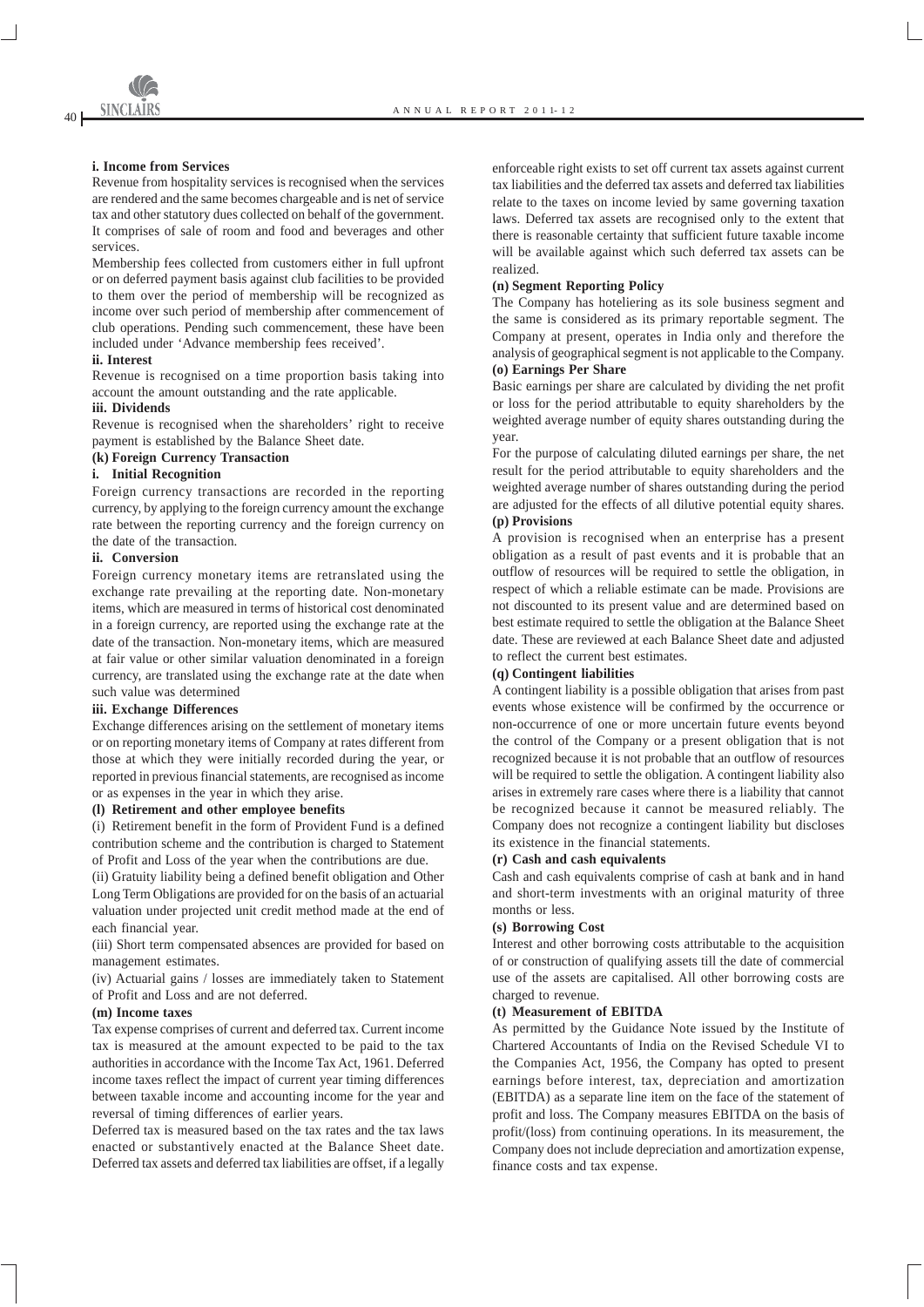**As at**

**As at**

## **NOTES TO CONSOLIDATED FINANCIAL STATEMENTS FOR THE YEAR ENDED MARCH 31, 2012**

|                                                 | 31st March,<br>2012 |
|-------------------------------------------------|---------------------|
| <b>3 SHARE CAPITAL</b>                          |                     |
| <b>Authorized Share Capital</b>                 |                     |
| 15,000,000 equity shares of $\degree$ 10/- each | 150,000,000         |
| 5,000,000 redeemable preference                 |                     |
| shares of $\degree$ 10/- each                   | 50,000,000          |
|                                                 | 200,000,000         |
| Issued, subscribed and                          |                     |
| fully paid-up shares                            |                     |
| $6,065,222$ equity shares of                    |                     |
| ` 10/- each fully paid paid-up                  | 60,652,220          |

(a) There is no movement in Issued and subscribed equity share and share capital during the current year.

#### **(b) Terms/ rights attached to equity shares**

The Company has only one class of equity shares having par value of ` 10 per share. Every holder of an equity share is entitled to one vote per share. The Company declares and pays dividends in Indian rupees. The dividend proposed by the Board of Directors is subject to the approval of the shareholders in the ensuing Annual General Meeting.

During the year ended 31 March 2012, the dividend amount per share recognized as distribution to equity shareholders was ` 4.00.

In the event of liquidation of the Company, after distribution of all preferential amounts, the remaining assets of the Company will be distributed to equity shareholders in proportion to their shareholding.

#### **(c) Details of shareholders holding more than 5% Equity Shares in the Company.**

| Name of the shareholders                            | As at 31 March 2012    |               |  |
|-----------------------------------------------------|------------------------|---------------|--|
|                                                     | No of Equity % holding | <b>Shares</b> |  |
| Equity shares of<br>$\degree$ 10 each fully paid up |                        |               |  |
| Xander Investment                                   |                        |               |  |
| Holding X Ltd                                       | 1,979,221              | 32.63%        |  |
| Pramina Suchanti                                    | 1,256,224              | 20.71%        |  |
| Sujata Suchanti                                     | 1,231,613              | 20.31%        |  |
| MCCS Investment Holding Ltd.                        | 588,000                | 9.69%         |  |
| Dr. Niren Suchanti                                  | 338,421                | 5.58%         |  |
| Navin Suchanti                                      | 306,320                | 5.05%         |  |

As per records of the Company, and information provided by its registrar the above shareholding represents both legal and beneficial ownership of shares.

| 31st March, |
|-------------|
| 2012        |
|             |
|             |

#### **4 RESERVES AND SURPLUS**

| <b>Capital Reserve</b>                      |            |             |
|---------------------------------------------|------------|-------------|
| <b>Amalgamation Reserve</b>                 |            |             |
| Balance as per last financial statements    |            | 7,279,767   |
| <b>Capital Redemption Reserve</b>           |            |             |
| Balance as per last financial statements    |            | 12,280,000  |
| <b>Capital Investment Subsidy</b>           |            |             |
| Balance as per last financial statements    |            | 8,136,724   |
| <b>Securities Premium Account</b>           |            |             |
| Balance as per last financial statements    |            | 509,405,585 |
| <b>Revaluation Reserve</b>                  |            |             |
| Balance as per last financial statements    |            | 50,792,256  |
| Less: amount transferred to the             |            |             |
| statement of profit and loss as reduction   |            |             |
| from depreciation (refer note 21)           |            | 240,832     |
| Less: adjusted against revalued fixed       |            |             |
| asset held for sale                         |            | 15,013,448  |
|                                             |            | 35,537,976  |
| <b>General Reserve</b>                      |            |             |
| Balance as per last financial statements    |            | 130,480,181 |
| Add: amount transferred from surplus        |            |             |
| balance in the statement of profit and loss |            | 5,000,000   |
|                                             |            | 135,480,181 |
| Surplus in the statement of profit and loss |            |             |
| Balance as per last financial statements    |            | 41,813,637  |
| Add: Profit for the year                    |            | 27,848,912  |
|                                             |            | 69,662,549  |
| Appropriations:                             |            |             |
| Interim dividend                            |            |             |
| [amount per share ` 4.00]                   | 24,260,888 |             |
| Tax on interim dividend                     | 3,935,723  | 28,196,611  |
| Transfer to general reserve                 |            | 5,000,000   |
| Net surplus in the statement                |            |             |
| of profit and loss                          |            | 36,465,938  |
|                                             |            | 744,586,171 |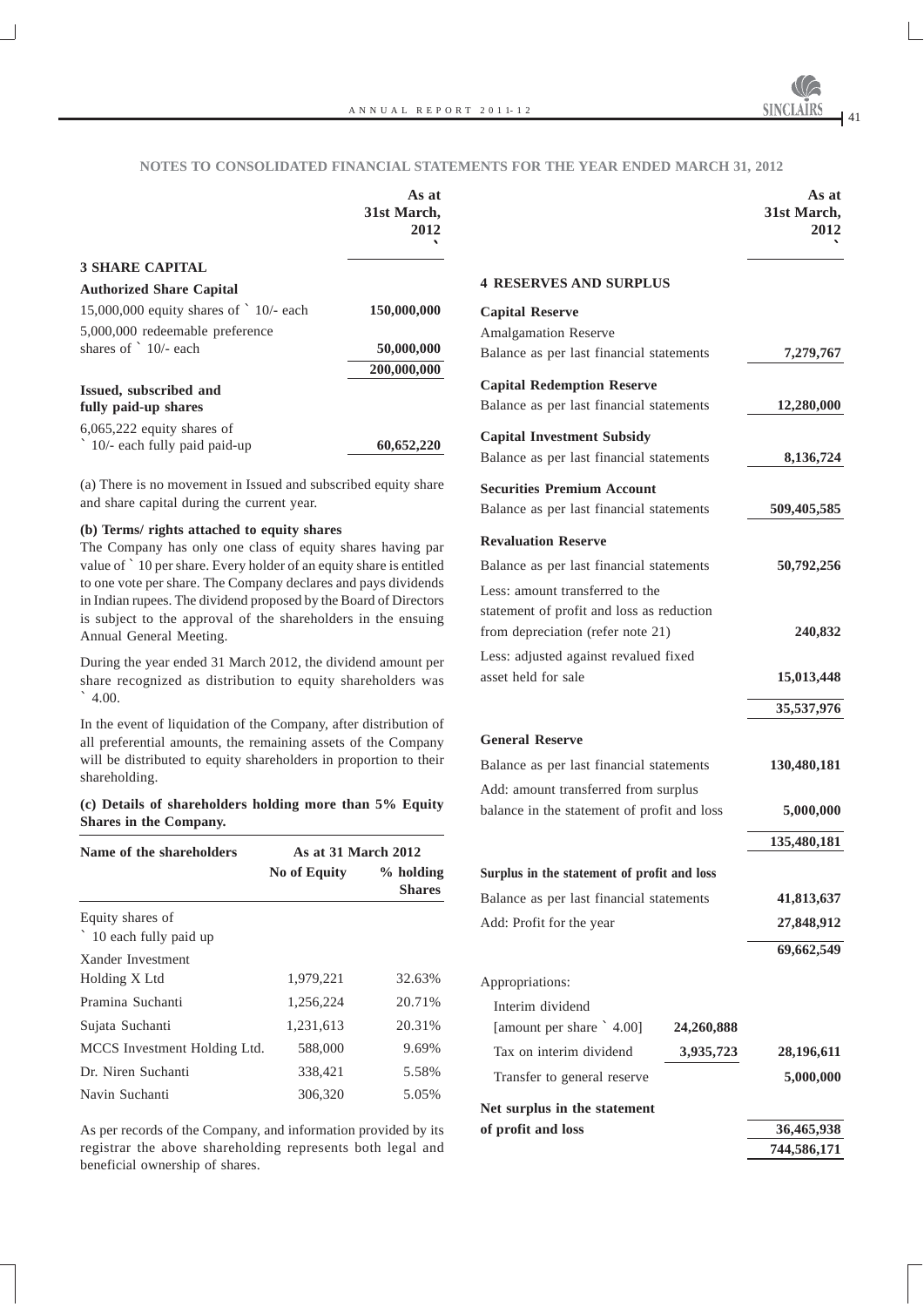

|                                    | <b>Non-Current</b><br>31st March,<br>2012 | <b>Current</b><br>31st March,<br>2012 |
|------------------------------------|-------------------------------------------|---------------------------------------|
| 5 DEFERRED TAX LIABILITY           |                                           |                                       |
| Deferred tax liability             |                                           |                                       |
| Timing difference on depreciable.  |                                           |                                       |
| fixed assets                       |                                           | 65,147,602                            |
| Preliminary Expenses to the extent |                                           |                                       |
| not written off/adjusted           |                                           | 140,800                               |
|                                    |                                           | 65,288,402                            |
| <b>Deferred tax Asset</b>          |                                           |                                       |
| Retirement Benefits                |                                           | 258,181                               |
| Unabsorbed Depreciation            |                                           | 24,314,549                            |
|                                    |                                           | 24,572,730                            |
| Deferred tax liability (Net)       |                                           | 40,715,672                            |
|                                    |                                           |                                       |

Deferred tax asset on unabsorbed depreciation has been recognised based on future reversal of DTL leading to taxable income.

## **6 OTHER LIABILITIES**

| For goods                                  | 9,231,102  |
|--------------------------------------------|------------|
| For other expenses                         | 15,544,941 |
|                                            | 24,776,043 |
| <b>Other Liabilities</b>                   |            |
| Advances from Customers                    | 4,548,632  |
| Current maturies of long term borrowings   | 19,554,282 |
| Interest accrued but not due on borrowings | 2,095,535  |

|                                                                                 | <b>Non-Current</b><br>31st March,<br>2012 | <b>Current</b><br>31st March,<br>2012 |
|---------------------------------------------------------------------------------|-------------------------------------------|---------------------------------------|
| Advances against sale of assets<br>(refer note 12)                              |                                           | 49,817,625                            |
| Unclaimed dividend                                                              |                                           | 485,862                               |
| (Amount will be credited to Investor<br>Education and Protection Fund when due) |                                           |                                       |
| Other payables                                                                  |                                           |                                       |
| Advance membership<br>fees received                                             | 5,759,481                                 |                                       |
| Deposits received from others                                                   |                                           | 551,000                               |
| Creditors for fixed assets                                                      |                                           | 30,031,335                            |
| <b>Statutory Dues</b>                                                           |                                           | 7,668,091                             |
| Others                                                                          |                                           | 1,859,996                             |
|                                                                                 | 5,759,481                                 | 116,612,358                           |

## **7 PROVISIONS**

## **Provision for employee benefits**

| Gratuity          | 630,682 | 821,513 |
|-------------------|---------|---------|
| Leave Entitlement | 149,060 | 10,157  |
|                   | 779,742 | 831,670 |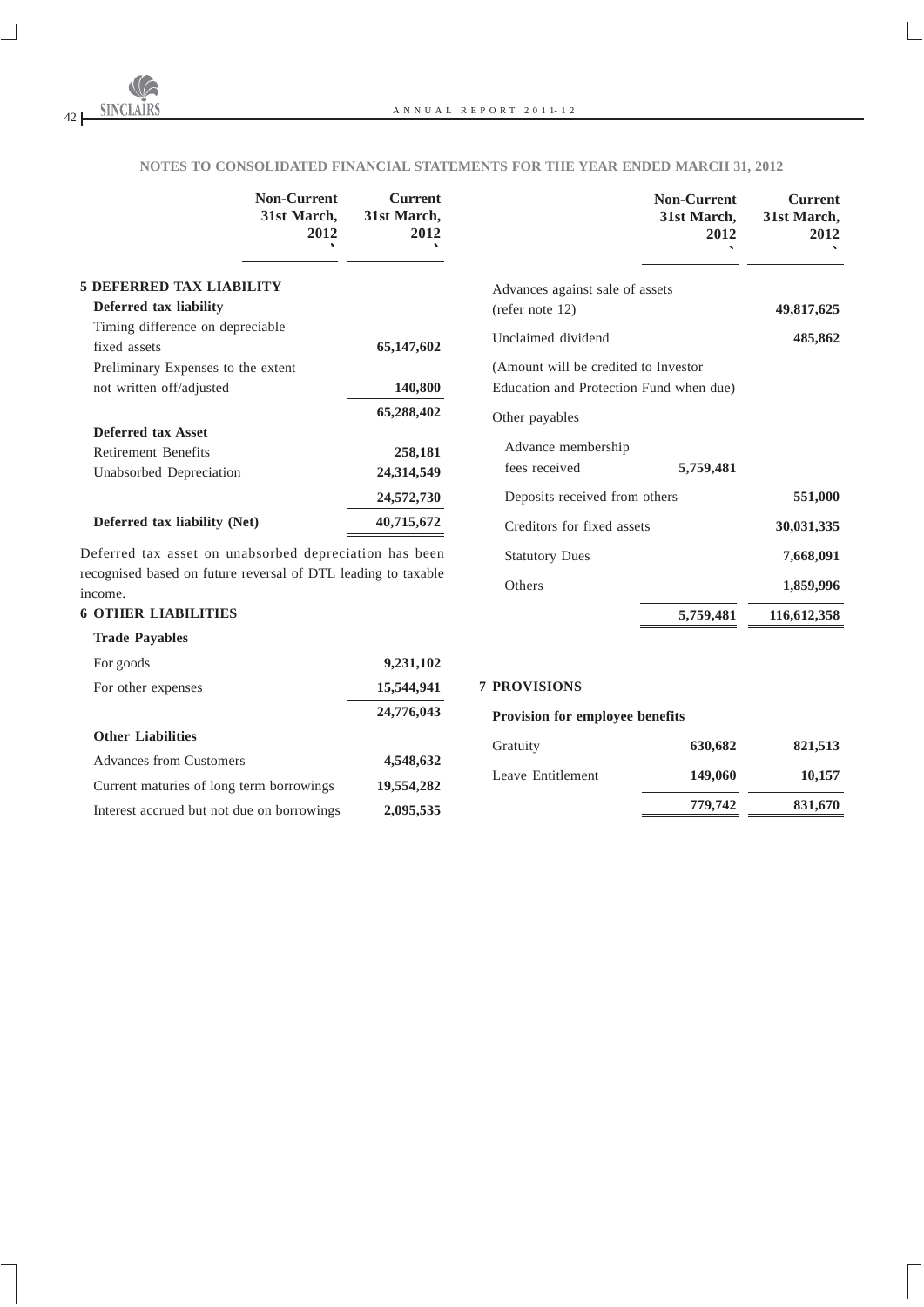Notes to Consolidated Financial Statements for the year ended March 31, 2012 **Notes to Consolidated Financial Statements for the year ended March 31, 2012**

| 1 |  |
|---|--|
|   |  |
| 0 |  |

|                                                                                 |                       |                   |                           |                                       | Tangible Asset                        |                            |                                   |                                   |                                        | Intangible Asset | Capital                  |
|---------------------------------------------------------------------------------|-----------------------|-------------------|---------------------------|---------------------------------------|---------------------------------------|----------------------------|-----------------------------------|-----------------------------------|----------------------------------------|------------------|--------------------------|
|                                                                                 | Freehold<br>Land      | Leasehold<br>Land | Building                  | Plant and<br>equipment                | Furniture<br>and fixture              | Electrical<br>installation | Vehicles                          | <b>Office</b><br>equipment        | Total                                  | Goodwill         | Progress<br>Work in      |
| Cost or Revalued                                                                |                       |                   |                           |                                       |                                       |                            |                                   |                                   |                                        |                  |                          |
| At 31 March 2011                                                                | 112,059,376           | 2,765,576         | 224,267,429               | 61,541,641                            | 47,545,756                            | 12,969,994                 | 5,462,584                         | 4,296,946                         | 470,909,302                            | 15,300,249       | 116,568,955              |
| Opening balance of new<br>subsidiary<br><b>Oisposals</b><br>Additions           | 49,978,330<br>269,650 |                   | 222,872,960<br>33,237,181 | 1,327,474<br>14,919,122<br>17,791,404 | 80,676,900<br>34,467,823<br>2,274,532 | 118,426<br>11,255,982      | 5,021,092<br>235,908<br>1,766,342 | 2,250,316<br>563,747<br>1,792,944 | 475,718,720<br>99,352,129<br>5,749,284 | 62,310,223       | 34,808,966<br>96,304,544 |
| ransfer to fixed asset<br>held for sale                                         | 15,114,988            |                   |                           |                                       |                                       |                            |                                   |                                   | 15,114,988                             |                  | 17,284,569               |
| At 31 March 2012                                                                | 147,192,368           | 2.765,576         | 480,377,570               | 192,924,693                           | 160,415,947                           | 24,107,550                 | 12,014,110                        | 5,318,065                         | 1,025,115,879                          | 77,610,472       | 137,788,808              |
| At 31 March 2011<br>Depreciation                                                |                       | 446,962           | 62,852,809                | 33,753,560                            | 29,381,503                            | 7,335,335                  | 2,453,412                         | 3,626,144                         | 139,849,725                            | 10,710,175       |                          |
| Opening balance of new<br>Charge for the year<br>subsidiary<br><b>Oisposals</b> |                       | 28,318            | 25,054,104<br>6,785,568   | 19,064,976<br>4,827,433<br>650,483    | 25,636,295<br>2,088,499<br>7,889,501  | 73,823<br>1,076,261        | 856,620<br>224,113<br>704,549     | 457,886<br>1,237,261<br>1,792,944 | 71,849,256<br>21,769,516<br>4,829,862  | 2,295,037        |                          |
| At 31 March 2012                                                                |                       | 475,280           | 94,692,48                 | 56,995,486                            | 60,818,800                            | 8,337,773                  | 3,790,468                         | 3,528,347                         | 228,638,635                            | 13,005,212       |                          |
| Net Block                                                                       |                       |                   |                           |                                       |                                       |                            |                                   |                                   |                                        |                  |                          |
| 31st March, 2011                                                                | 112,059,376           | 2,318,614         | 161,414,620               | 27,788,081                            | 18,164,253                            | 5,634,659                  | 3,009,172                         | 670,802                           | 331,059,577                            | 4,590,074        | 116,568,955              |
| 31st March, 2012                                                                | 147,192,368           | 2,290,296         | 385,685,089               | 135,929,207                           | 99,597,147                            | 15,769,777                 | 8,223,642                         | 1,789,718                         | 796,477,244                            | 64,605,260       | 137,788,808              |
|                                                                                 |                       |                   |                           |                                       |                                       |                            |                                   |                                   |                                        |                  |                          |

a) Revaluation: a) Revaluation:

The Company has revalued land and building situated at Siliguri and Darjeeling in the year 1993, the total increase on such revaluation being ` 35,745,982. Land and Building situated at Port Blair b) Building includes those constructed on leasehold land, Gross Block ` 71,332,985, Depreciation charge for the year ` 1,130,645, Accumulated depreciation ` 13,032,929, Net book value The Company has revalued land and building situated at Siliguri and Darjeeling in the year 1993, the total increase on such revaluation being ` 35,745,982. Land and Building situated at Port Blair b) Building includes those constructed on leasehold land, Gross Block ` 71,332,985, Depreciation charge for the year ` 1,130,645, Accumulated depreciation ` 13,032,929, Net book value were revalued in the year 1994 resulting in a net increase of `13,735,921. Land and Building situated at Bangalore were revalued in the year 2006 resulting in a net increase of `31,855,000. were revalued in the year 1994 resulting in a net increase of ` 13,735,921. Land and Building situated at Bangalore were revalued in the year 2006 resulting in a net increase of ` 31,855,000. 58,300,055.  $58,300,055.$ 

(c) Freehold land and capital work in progress includes costs aggregating ` 105,561,326 relating to a project where the construction work will commence on receipt of necessary approvals from (c) Freehold land and capital work in progress includes costs aggregating ` 105,561,326 relating to a project where the construction work will commence on receipt of necessary approvals from appropriate authorities. appropriate authorities.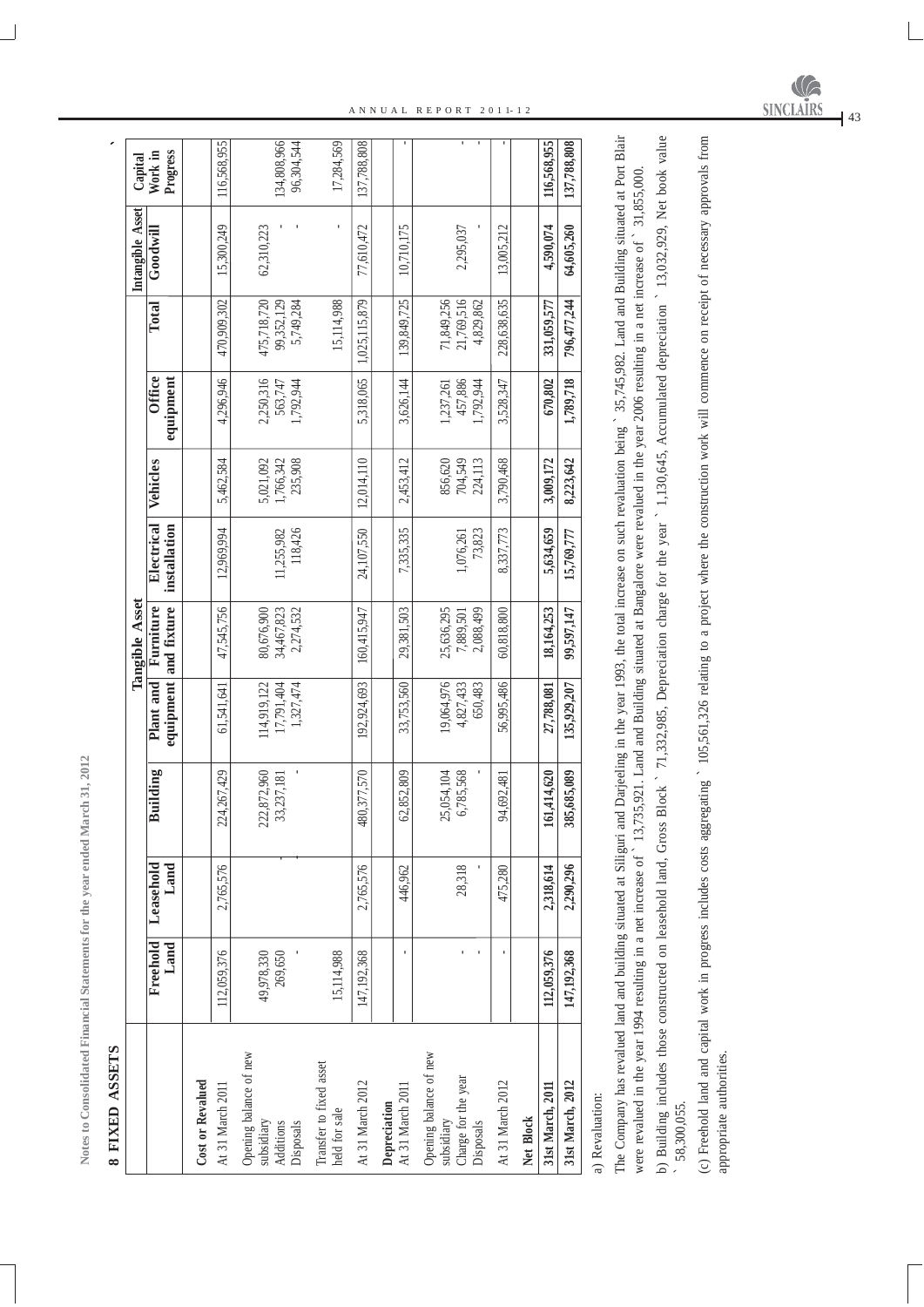

|                                                                                                           | <b>Non</b><br>Current<br>Amount in<br>Mar 31, 2012 | Current<br><b>Maturities</b><br>Amount in<br>Mar 31, 2012 |
|-----------------------------------------------------------------------------------------------------------|----------------------------------------------------|-----------------------------------------------------------|
| <b>LONG TERM BORROWINGS</b><br>9.<br>Debentures - Unsecured<br>74,045,000 0% Redeemable,                  |                                                    |                                                           |
| Non-Convertible Debentures<br>Term Loans - Secured<br>from Financial Institution<br>from Bodies Corporate | 75,045,000<br>96,430,000<br>494,973                | 18,928,000<br>626,282                                     |
| Amounts disclosed under the<br>head 'Other Current Liabilities'                                           |                                                    | (19, 554, 282)                                            |
|                                                                                                           | 171,969,973                                        |                                                           |

#### **Nature of Security**

Term Loan from Financial Institution is secured by way of mortgage of Plot of Land at Bangalore, together with all the buildings and structures thereon and hypothecation of all the movable assets, both present and future, other than current assets available for working capital. Further secured by pledge of entire shareholding of the promoters and personal guarantee of the two Directors and one Shareholder of the Company).

Term Loans from bodies corporate are secured against hypothecation of vehicles for which the said loans were granted.

#### **Terms of Repayment**

**Term Loan from financial institution** is repayable in quarterly instalments of ` 5,357,000/- each. Such loan shall be repaid by 15th July 2017. It carries Interest at Prime Lending Rate of the Financial Institution which is 13.5% at present.

**Term Loans from bodies corporate** are repayable in monthly instalments of ` 104,120 with interest rate as applicable to different loans. The last instalment is due on 15th February, 2014. **0% Redeemable, Non-Convertible Debentures** are redeemable after 18 months or earlier at the option of the company from the date of allotment i.e. 31st October 2011.

### **10 LOANS AND ADVANCES**

(Unsecured, considered good)

|                                         | Non-current | Current    |
|-----------------------------------------|-------------|------------|
|                                         | 31st March  | 31st March |
|                                         | 2012        | 2012       |
| <b>Capital Advances</b>                 | 4,080,222   |            |
| <b>Security Deposits</b>                | 2,559,078   | 128,000    |
| Advances recoverable in<br>cash or kind | 929,664     | 1,625,310  |
| Other loans and advances                |             |            |
| Loans to employees                      |             |            |
| (interest free)                         | 150,000     | 331,593    |
| Advance income-tax (net                 |             |            |
| of provision for taxation)              | 3,923,074   | 1,246,365  |
| Prepaid expenses                        | 234,870     | 1,401,422  |
| Balance with service                    |             |            |
| tax and VAT authorities                 |             | 263,147    |
|                                         | 4,307,944   | 3,242,527  |
|                                         | 11,876,908  | 4,995,837  |
|                                         |             |            |

| <b>Current</b>           |  |
|--------------------------|--|
| 31st March               |  |
| 2012                     |  |
| $\overline{\phantom{a}}$ |  |

#### **11 TRADE RECEIVABLES**

| (Unsecured, considered good)                                                                               |                                   |                                      |
|------------------------------------------------------------------------------------------------------------|-----------------------------------|--------------------------------------|
| Outstanding for a period exceeding<br>six months from the date they                                        |                                   |                                      |
| are due for payment                                                                                        |                                   | 1,712,137                            |
| Other receivables                                                                                          |                                   | 12,093,836                           |
|                                                                                                            |                                   | 13,805,973                           |
|                                                                                                            | Non-current<br>31st March<br>2012 | <b>Current</b><br>31st March<br>2012 |
| <b>12 OTHER ASSETS</b><br>(Unsecured, considered good)                                                     |                                   |                                      |
| Margin money deposit<br>with bank (note15)                                                                 | 5,543,433                         |                                      |
| Fixed assets held for sale<br>(at net book value, being)<br>lower than estimated net<br>relisable value) * |                                   | 17,386,109                           |
| Interest accrued, but not<br>due on margin money /<br>deposits with bank                                   | 545,387                           | 2,333,137                            |
|                                                                                                            | 6,088,820                         | 19,719,246                           |
|                                                                                                            |                                   |                                      |

\* Represents freehold land, possession of which is yet to be handedover, pending performance of obligations under the terms of agreement.

#### **13 CURRENT INVESTMENTS** Unquoted mutual funds

| Unquoted mutual funds                                                                                                                                                                    |             |
|------------------------------------------------------------------------------------------------------------------------------------------------------------------------------------------|-------------|
| Long-term investments<br>(valued at cost) 1,000,000 units of HDFC<br>Mutual Fund-FMP 370D Feb 2012(2)<br>SR XXI Growth (Face value ` 10 each)                                            | 100,000,000 |
| Current investments (valued at lower<br>of cost and fair value, unless stated otherwise)<br>750,000 units of HDFC Mutual Fund-<br>FMP 92D March 2012(1) Growth<br>(Face value ` 10 each) | 7,500,000   |
| 367,617.38 units of HDFC Mutual Fund-<br>Treasury Advantage Plan- Growth                                                                                                                 |             |
| (Face value ` 10 each)                                                                                                                                                                   | 8,470,977   |
|                                                                                                                                                                                          | 115,970,977 |
| Aggregate amount of un quoted investments                                                                                                                                                | 115,970,977 |
| <b>14 INVENTORIES</b>                                                                                                                                                                    |             |
| (valued at lower of cost and net realizable value)                                                                                                                                       |             |
| Food and Beverages                                                                                                                                                                       | 3,539,399   |
| Linen, Curtains, Housekeeping Items etc.                                                                                                                                                 | 1,354,039   |
|                                                                                                                                                                                          | 4,893,438   |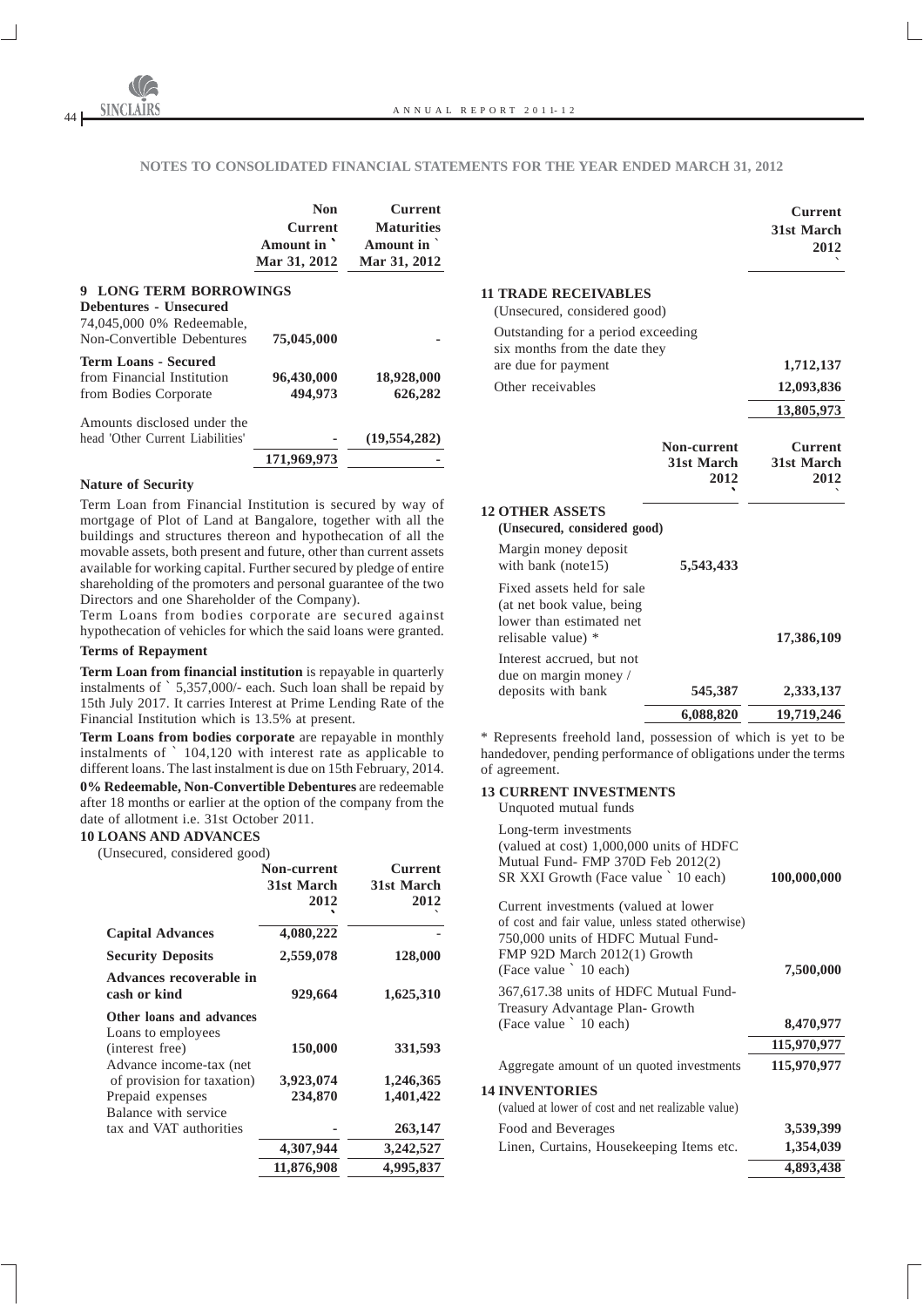|                                                                                              | Non-current<br>31st March<br>2012 | <b>Current</b><br>31st March<br>2012 |
|----------------------------------------------------------------------------------------------|-----------------------------------|--------------------------------------|
| <b>15 CASH AND BANK BALANCES</b>                                                             |                                   |                                      |
| <b>Cash and Cash equivalents</b>                                                             |                                   |                                      |
| Balance with banks                                                                           |                                   |                                      |
| On current accounts                                                                          |                                   | 4,475,868                            |
| On unpaid dividend account                                                                   |                                   | 485,862                              |
| Cash on hand                                                                                 |                                   | 481,341                              |
|                                                                                              |                                   | 5,443,071                            |
| <b>Other Bank Balances</b>                                                                   |                                   |                                      |
| Deposits with original maturity<br>for more than three months but<br>less than twelve months |                                   | 30,988,825                           |
| Margin money deposit*                                                                        | 5,543,433                         |                                      |
|                                                                                              | 5,543,433                         | 30,988,825                           |
| Amount as disclosed under<br>non-current assets (note 12)                                    | (5,543,433)                       |                                      |
| <b>Net</b>                                                                                   |                                   | 36,431,896                           |

\* Margin money ` 5,071,423 pledged against Bank Guarantees and ` 472,010 pledged with the Registrar, Calcutta High Court towards certain litigations.

#### **16 REVENUE FROM OPERATIONS**

|                                                                                                                                                                        | Year ended<br>31st March,<br>2012                          |
|------------------------------------------------------------------------------------------------------------------------------------------------------------------------|------------------------------------------------------------|
| Sale of services<br>Room<br>Food and Beverages                                                                                                                         | 117,396,570<br>64,776,010                                  |
| Other operating revenues<br>Car Hire Income<br>Others                                                                                                                  | 7,638,527<br>6,517,219<br>196,328,326                      |
| <b>17 OTHER INCOME</b>                                                                                                                                                 |                                                            |
| Interest Income<br>- Deposits with Banks<br>- Others                                                                                                                   | 23,650,616<br>136,803                                      |
| Net gain on sale of current investments<br>Compensation received for surrender of tenancy<br>Liabilities no longer required written back<br>Other non-operating income | 1,598,528<br>1,524,920<br>658,155<br>820,667<br>28,389,689 |
|                                                                                                                                                                        |                                                            |

|                                        | Year ended<br>31st March,<br>2012 |
|----------------------------------------|-----------------------------------|
| <b>18 FOOD AND BEVERAGE CONSUMED</b>   |                                   |
| Inventory at the beginning of the year | 3,737,454                         |
| Add: Purchases                         | 25,655,599                        |

| Add: Purchases                         | 25,655,599 |
|----------------------------------------|------------|
|                                        | 29,393,053 |
| Less: Inventory at the end of the year | 3,539,399  |
|                                        | 25,853,654 |
| <b>Details of Consumption</b>          |            |
| Food and groceries                     | 22,416,742 |
| Beverages and Wines                    | 3,436,912  |
|                                        | 25,853,654 |

## **19 EMPLOYEE BENEFITS EXPENSE**

| Salaries, Wages, Bonus etc.               | 35,731,721 |
|-------------------------------------------|------------|
| Contribution to Provident and Other Funds | 2,729,519  |
| Staff welfare expenses                    | 5,082,882  |
|                                           | 43,544,122 |

## **20 OTHER EXPENSES**

| Linen, Curtains, Housekeeping Items etc. | 11,074,129 |
|------------------------------------------|------------|
| Power and Fuel                           | 19,835,150 |
| Rent                                     | 1,364,068  |
| Rates and Taxes                          | 3,480,964  |
| Insurance                                | 637,384    |
| Repairs and Maintenance :                |            |
| Plant and Machinery                      | 1,313,537  |
| <b>Buildings</b>                         | 2,806,427  |
| Others                                   | 5,788,104  |
| Advertisement and Sales Promotion        | 6,274,179  |
| Commission to Selling Agents             | 3,260,365  |
| Travelling and Conveyance                | 2,827,271  |
| Motor Car Expenses                       | 1,673,912  |
| <b>Bank Charges</b>                      | 1,639,720  |
| Car and Other Hire Charges               | 7,188,735  |
| <b>Communication Costs</b>               | 1,776,109  |
| <b>Musical Expenses</b>                  | 1,583,441  |
| Printing and Stationery                  | 990,623    |
| Legal and Professional Fees              | 2,674,303  |
| <b>Franchise Fees</b>                    | 1,304,091  |
| Directors' Fees                          | 67,500     |
|                                          | (Contd.)   |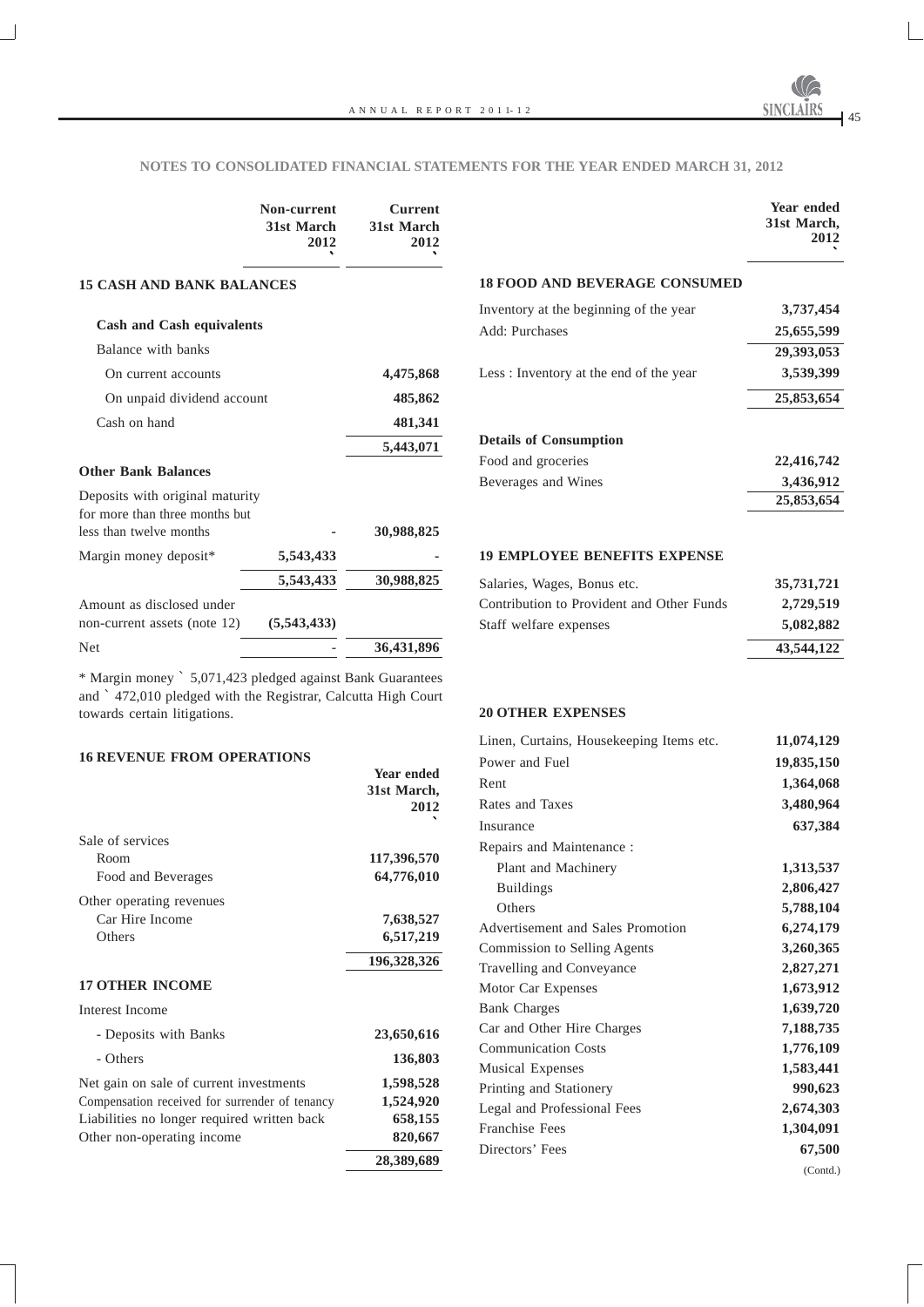**Year ended 31st**

|                                        | <b>March, 2012</b> |
|----------------------------------------|--------------------|
| Remuneration to Auditor                |                    |
| As auditor:                            |                    |
| <b>Statutory Audit</b>                 | 525,000            |
| <b>Limited Review</b>                  | 375,000            |
| Audit of Consolidated                  |                    |
| <b>Financial Statement</b>             | 200,000            |
| Reimbursement of Service Tax and       |                    |
| <b>Out-of-Pocket Expenses</b>          | 194,079            |
| To auditors of subsidiary company      |                    |
| As auditor                             | 168,540            |
| For Tax Audit                          | 56,180             |
| In other capacity for Certificates     |                    |
| and other Services                     | 88,240             |
| Loss on Sale / Discard of Fixed Assets | 838,297            |
| Loss on Exchange Fluctuations (Net)    | 125,384            |
| Miscellaneous Expenses                 | 4,060,523          |
|                                        | 84, 191, 255       |

#### **21 DEPRECIATION AND AMORTIZATION**

| Depreciation on tangible assets            | 21,769,516 |
|--------------------------------------------|------------|
| Amortization on intangible assets          | 2,295,037  |
|                                            | 24,064,553 |
| Less: Transferred from Revaluation Reserve | 240,832    |
|                                            | 23,823,721 |

#### **22. Earnings per share (EPS)**

| <b>Particulars</b>                     |                          | 2011-12    |
|----------------------------------------|--------------------------|------------|
| Net profit as per statement            |                          |            |
| of profit and loss                     | $\overline{\phantom{a}}$ | 27,848,912 |
| Weighted average number of             |                          |            |
| equity shares in calculating basic EPS | Nos.                     | 6,065,222  |
| Nominal value of each share            |                          | 10         |
| Basic and Diluted Earning per Share    |                          |            |

## **23. GRATUITY PLAN**

The Company has a defined benefit gratuity plan for its employees. Every employee who has completed five years or more of service is entitled to gratuity at the rate of 15 days last drawn salary for each completed year of service, in terms of Payment of Gratuity Act, 1972. The scheme is funded with Life Insurance Corporation of India in the form of a qualifying insurance policy.

The following tables summarize the components of net benefit expense recognised in the Statement of Profit and Loss and the funded status and amounts recognised in the Balance Sheet for the respective plans.

#### **Statement of Profit and Loss**

Net employee benefit expense

|                                           | танночны н<br>$\overline{\phantom{a}}$ |
|-------------------------------------------|----------------------------------------|
| <b>Particulars</b>                        | 2011-12                                |
| Current service cost                      | 601,166                                |
| Interest cost on benefit obligation       | 368,069                                |
| Expected return on plan assets            | (317, 813)                             |
| Net actuarial loss recognised in the year | 61,786                                 |
| Past service cost                         |                                        |
| Net benefit expense                       | 713,208                                |
| Actual return on plan assets              | 317,813                                |

 $(\Lambda_{\text{mount in}})$ 

Gratuity Expenses have been recognised in Contribution to Provident and Other Funds under Note 19.

#### **Balance Sheet**

Details of Provision for Gratuity

|                                      | (Amount in ')             |
|--------------------------------------|---------------------------|
| Particulars                          | As at<br>31st March, 2012 |
| Defined benefit obligation           | 5,127,566                 |
| Fair value of plan assets            | 3,675,371                 |
|                                      | 1,452,195                 |
| Less: Unrecognised past service cost |                           |
| Net Liability                        | 1,452,195                 |

Changes in the present value of the defined benefit obligation are as follows :

| (Amount in ')                      |                  |  |
|------------------------------------|------------------|--|
| <b>Particulars</b>                 | As at $\vert$    |  |
|                                    | 31st March, 2012 |  |
| Opening defined benefit obligation | 4,555,906        |  |
| Interest cost                      | 368,069          |  |
| Current service cost               | 601,166          |  |
| Benefits paid                      | (459,361)        |  |
| Actuarial losses on obligation     | 61,786           |  |
| Plan Amendments                    |                  |  |
| Closing defined benefit obligation | 5,127,566        |  |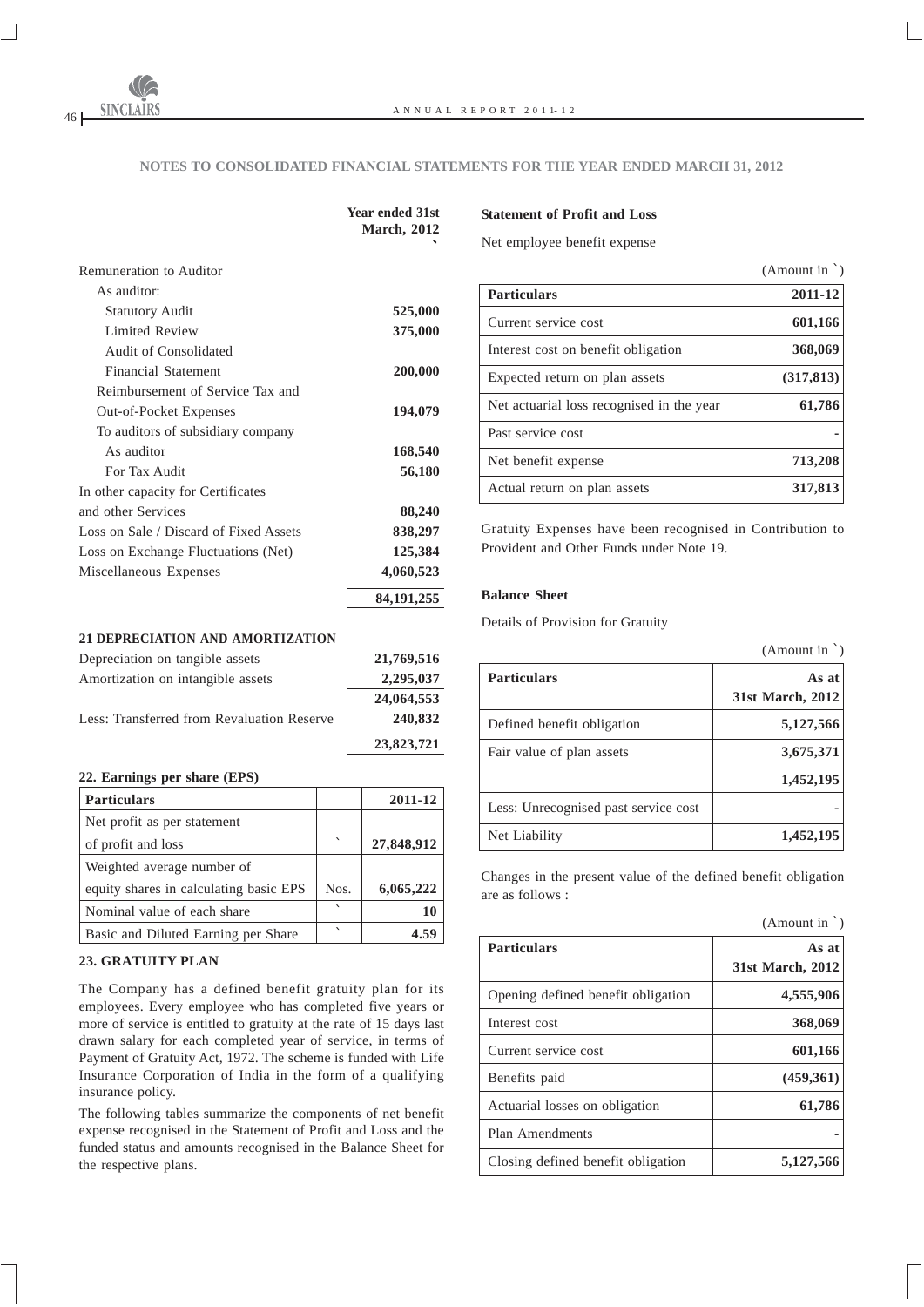Changes in the fair value of plan assets are as follows:

|                                       | (Amount in ')             |
|---------------------------------------|---------------------------|
| <b>Particulars</b>                    | As at<br>31st March, 2012 |
| Opening fair value of the plan assets | 2,997,932                 |
| Expected return                       | 317,813                   |
| Contributions by employer             | 658,950                   |
| Benefits paid                         | (299, 324)                |
| Actuarial gains / (losses)            |                           |
| Closing fair value of plan assets     | 3,675,371                 |

The Company expects to contribute ` 775,875 to gratuity fund in the next year.

The major categories of plan assets as a percentage of the fair value of total plan assets are as follows :

| <b>Particulars</b>       | As at            |
|--------------------------|------------------|
|                          | 31st March, 2012 |
| Investments with insurer | $100\%$          |

The overall expected rate of return on assets is determined based on the market prices prevailing on that date, applicable to the period over which the obligation is to be settled.

The principal assumptions used in determining gratuity obligations for the Company's plans are shown below:

| <b>Particulars</b>                      | Holding                                     | Subsidiary                     |  |
|-----------------------------------------|---------------------------------------------|--------------------------------|--|
| Discount rate                           | 8.00 %                                      | 8.40 %                         |  |
| Expected rate of return on assets       | 9.15 %                                      |                                |  |
| Expected rate of future salary increase | 5.50 %                                      | 5.00 %                         |  |
| Mortality Table                         | LIC <sup>.</sup><br>$(1994-96)$<br>ultimate | LIC<br>$(1994-96)$<br>ultimate |  |

Amount incurred as expense for defined contribution plans:

| <b>Particulars</b>             | 2011-12   |
|--------------------------------|-----------|
| Contribution to Provident Fund | 3,778,696 |

The estimates of future salary increases, considered in actuarial valuation, take account of inflation, seniority, promotion and other relevant factors, such as supply and demand in the employment market.

Amounts for the current year is as follows:

| <b>Particulars</b>         | 2011-12   |
|----------------------------|-----------|
| Defined benefit obligation | 5,127,566 |
| Plan assets                | 3,675,371 |
| Deficit / $(Surplus)$      | 1,452,195 |

As confirmed by the actuary, there are no experience adjustments on plan assets and liabilities that need to be reported for the current year.

#### **24. SEGMENT INFORMATION**

The Company's business activity primarily falls within a single business segment i.e. hoteliering and hence no additional disclosure other than those already made in the financial statements are required under Accounting Standard 17.

#### **25. CAPITAL COMMITMENT:**

| (Amount in ')                                                                             |                           |  |
|-------------------------------------------------------------------------------------------|---------------------------|--|
| <b>Particulars</b>                                                                        | As at<br>31st March, 2012 |  |
| Estimated amount of contracts                                                             | 27,313,544                |  |
| remaining to be executed on capital<br>contract and not provided for<br>(Net of Advances) |                           |  |

## **26. CONTINGENT LIABILITIES NOT PROVIDED FOR**

|                                        | (Amount in ')    |
|----------------------------------------|------------------|
| <b>Particulars</b>                     | As at            |
|                                        | 31st March, 2012 |
| Sales Tax matters under dispute/appeal | 409,875          |
| EPCG (Duty saved amount on             |                  |
| outstanding export obligations)        | 2,697,451        |

There is a disputed interest and penalty on property tax, the amount of which is not quantifiable as the concerned authority is yet to issue a revised order with respect to the same.

### **27. RELATED PARTY DISCLOSURES**

**(a) Names of related parties:**

| Key Management Personnel                                                                              | Mr Navin Suchanti<br>CEO & Managing Director                                                                                                           |
|-------------------------------------------------------------------------------------------------------|--------------------------------------------------------------------------------------------------------------------------------------------------------|
|                                                                                                       | Mr Vikash Kuthari<br>Wholetime Director                                                                                                                |
| Relatives of Key<br>Management Personnel                                                              | Dr. Niren Suchanti<br>Chairman<br>Ms. Pooja Suchanti<br>Chief of Communications                                                                        |
| Enterprises owned or<br>significantly influenced by<br>Key Management Personnel<br>or their relatives | Pressman Advertising Limited<br>Pressman Properties Limited<br>Pressman Realty Limited<br>Son-et-Lumiere Art Gallery<br>Private Limited t te t the the |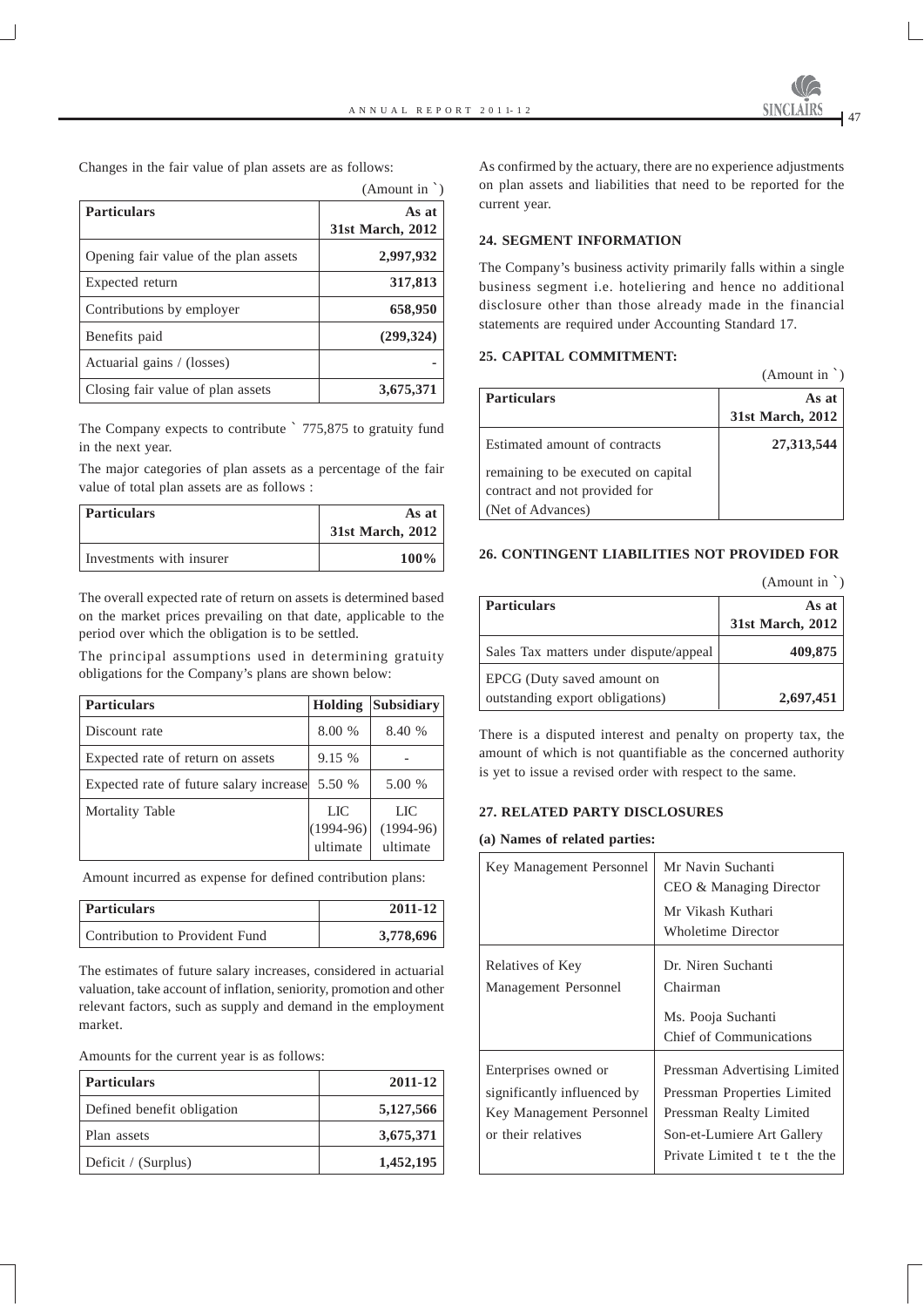#### **(b) Related Party Transactions:** `

| <b>Particulars</b>                                              |                                                                                                | <b>Key Management Personnel</b>                    |                                                      |                    |                                                         | <b>Total</b> |  |
|-----------------------------------------------------------------|------------------------------------------------------------------------------------------------|----------------------------------------------------|------------------------------------------------------|--------------------|---------------------------------------------------------|--------------|--|
|                                                                 |                                                                                                | Mr. Navin Suchanti                                 |                                                      | Mr. Vikash Kuthari |                                                         |              |  |
| Directors' Remuneration                                         | 921,567*                                                                                       |                                                    |                                                      |                    | 1,226,400                                               | 2,147,967    |  |
|                                                                 |                                                                                                | <b>Relatives of Key Management Personnel</b>       |                                                      |                    |                                                         |              |  |
|                                                                 |                                                                                                | Dr. Niren Suchanti                                 |                                                      |                    | Ms. Pooja Suchanti                                      |              |  |
| Directors' Sitting Fees                                         |                                                                                                | 25,000                                             |                                                      |                    |                                                         | 25,000       |  |
| Salary, Wages, Bonus and<br>Contribution to Provident and Other |                                                                                                |                                                    |                                                      | 578,400            |                                                         | 578,400      |  |
|                                                                 | Enterprise owned or significantly influenced by key<br>management personnel or their relatives |                                                    |                                                      |                    |                                                         |              |  |
| <b>Particulars</b>                                              | <b>Pressman</b><br><b>Properties</b><br><b>Limited</b>                                         | <b>Pressman</b><br><b>Realty</b><br><b>Limited</b> | Son-et-Lumiere<br><b>Art Gallery</b><br>Private Ltd. |                    | <b>Pressman</b><br><b>Advertising</b><br><b>Limited</b> | <b>Total</b> |  |
| <b>Electricity Charges</b>                                      | 67,299                                                                                         |                                                    |                                                      |                    |                                                         | 67,299       |  |
| Rent                                                            | 529,440                                                                                        | 330,900                                            | 96,000                                               |                    |                                                         | 956,340      |  |
| Advertisement and Sales Promotion                               |                                                                                                |                                                    |                                                      |                    | 3,301,682**                                             | 3,301,682    |  |

**\*** ` 546,567 Balance Payable at year end.

**\*\*** ` 31,260 Balance Payable at year end.

28. In terms of exemption granted by the Ministry of Corporate Affairs (MCA) regarding attachment of financial statements of its subsidiary companies vide its circular dated February 8, 2011, following information has been given for the subsidiary company, Savannah Hotels Private Limited.

| <b>Particulars</b>                   | As at March 31, 2012 |
|--------------------------------------|----------------------|
| Capital                              | 158,500,000          |
| Reserves and Surplus                 | $(-)$ 64,639,176     |
| Total assets                         | 413,420,926          |
| Total liabilities                    | 319,560,102          |
| Investments                          |                      |
| Turnover including other income      | 130,592,142          |
| Loss before tax                      | 32,633,361           |
| Provision for tax                    |                      |
| (reversal of deferred tax liability) | $(-)$ 19,959,113     |
| Loss after tax                       | 12,674,248           |

29. On October 31, 2011 the Company had acquired majority stake in Savannah Hotels Private Limited. Accordingly, the profit for the year is net of loss of subsidiary company for the period from October 31, 2011 to March 31, 2012 aggregating 5,915,148. Further as per the principles of consolidation in terms of Accounting Standard 21, Consolidated statement of profit and loss includes Revenue of ` 52,361,563 and expenditures of ` 58,276,711. The assets and liabilities of subsidiary company as given in note 28 above has been included in the consolidated financial statement.

## **30. PREVIOUS YEAR FIGURES**

During the previous year no consolidated financial statements were required to be prepared as there was no subsidiary company. Accordingly, comparative numbers are not available, hence not provided.

| As per our report of even date<br>For S.R.Batliboi & Co.<br>Firm Registration Number 301003E<br><b>Chartered Accountants</b> | For and on behalf of the Board of Directors  |                                   |
|------------------------------------------------------------------------------------------------------------------------------|----------------------------------------------|-----------------------------------|
| per Sanjoy K Gupta<br>Partner                                                                                                | Dr Niren Suchanti Navin Suchanti<br>Chairman | CEO & Managing Director           |
| Membership No.54968<br>Kolkata, May 28, 2012                                                                                 | Kunal Bose<br>Director                       | T K Banerjee<br>Company Secretary |